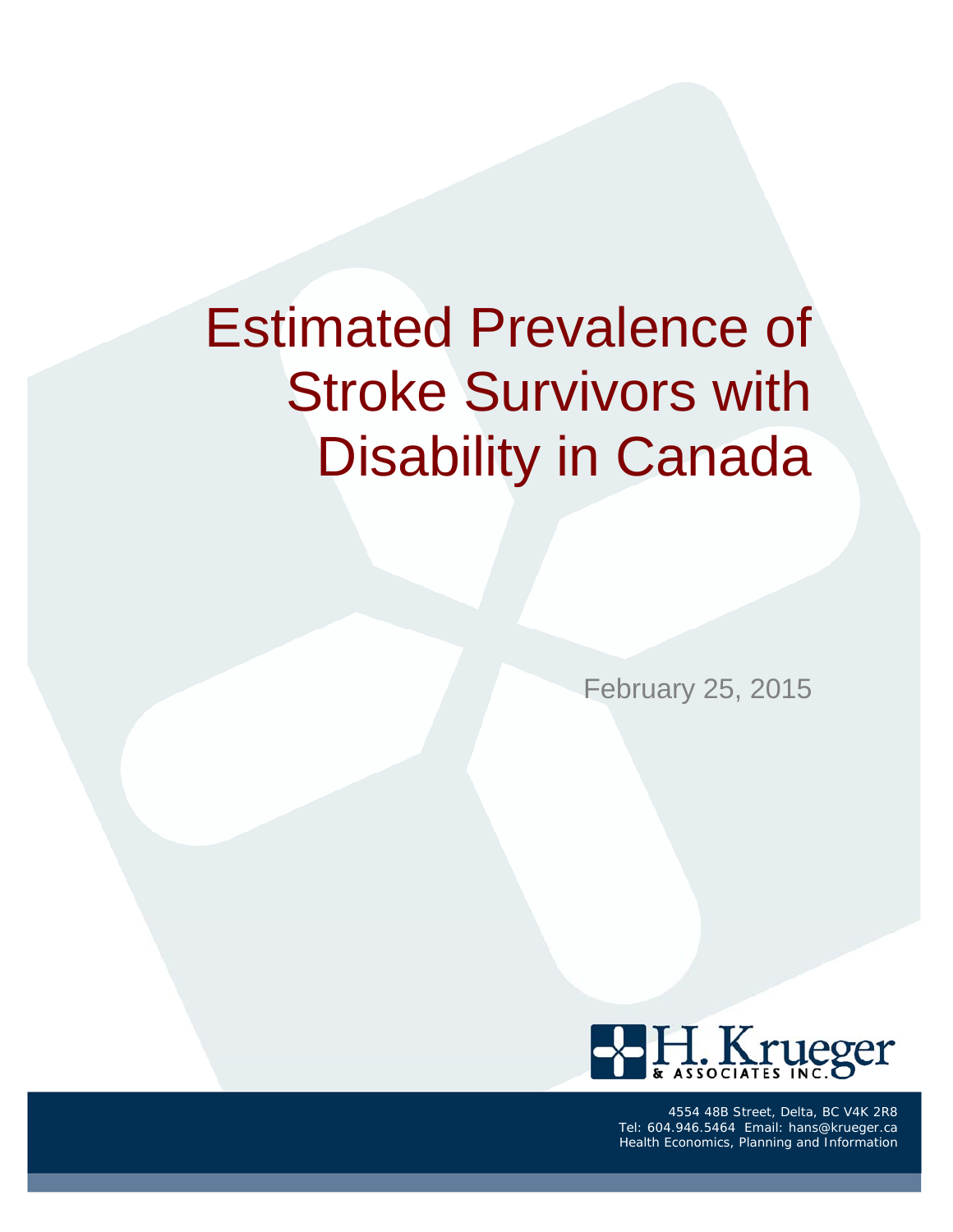| <b>Table of Contents</b>                                                           |  |
|------------------------------------------------------------------------------------|--|
|                                                                                    |  |
|                                                                                    |  |
|                                                                                    |  |
|                                                                                    |  |
|                                                                                    |  |
|                                                                                    |  |
| Ontario - Ontario Brain Institute and Institute for Clinical Evaluative Sciences11 |  |
|                                                                                    |  |
| APPLYING AGE- AND SEX SPECIFIC RATES TO THE 2013 CANADIAN POPULATION 18            |  |
|                                                                                    |  |
|                                                                                    |  |
|                                                                                    |  |
|                                                                                    |  |
|                                                                                    |  |
|                                                                                    |  |
| BEST ESTIMATE OF THE PREVALENCE OF STROKE SURVIVORS LIVING WITH                    |  |
|                                                                                    |  |
|                                                                                    |  |
|                                                                                    |  |
|                                                                                    |  |
|                                                                                    |  |
|                                                                                    |  |
|                                                                                    |  |
| <b>TRENDS IN THE PREVALENCE OF STROKE SURVIVORS LIVINGWITH DISABILITY -</b>        |  |
|                                                                                    |  |
|                                                                                    |  |
|                                                                                    |  |
|                                                                                    |  |
|                                                                                    |  |
|                                                                                    |  |
|                                                                                    |  |
| <b>FORECASTED PREVALENCE OF STROKE SURVIVORS LIVING WITH DISABILITY - 2013</b>     |  |
|                                                                                    |  |
|                                                                                    |  |
|                                                                                    |  |
|                                                                                    |  |
|                                                                                    |  |
|                                                                                    |  |
|                                                                                    |  |
|                                                                                    |  |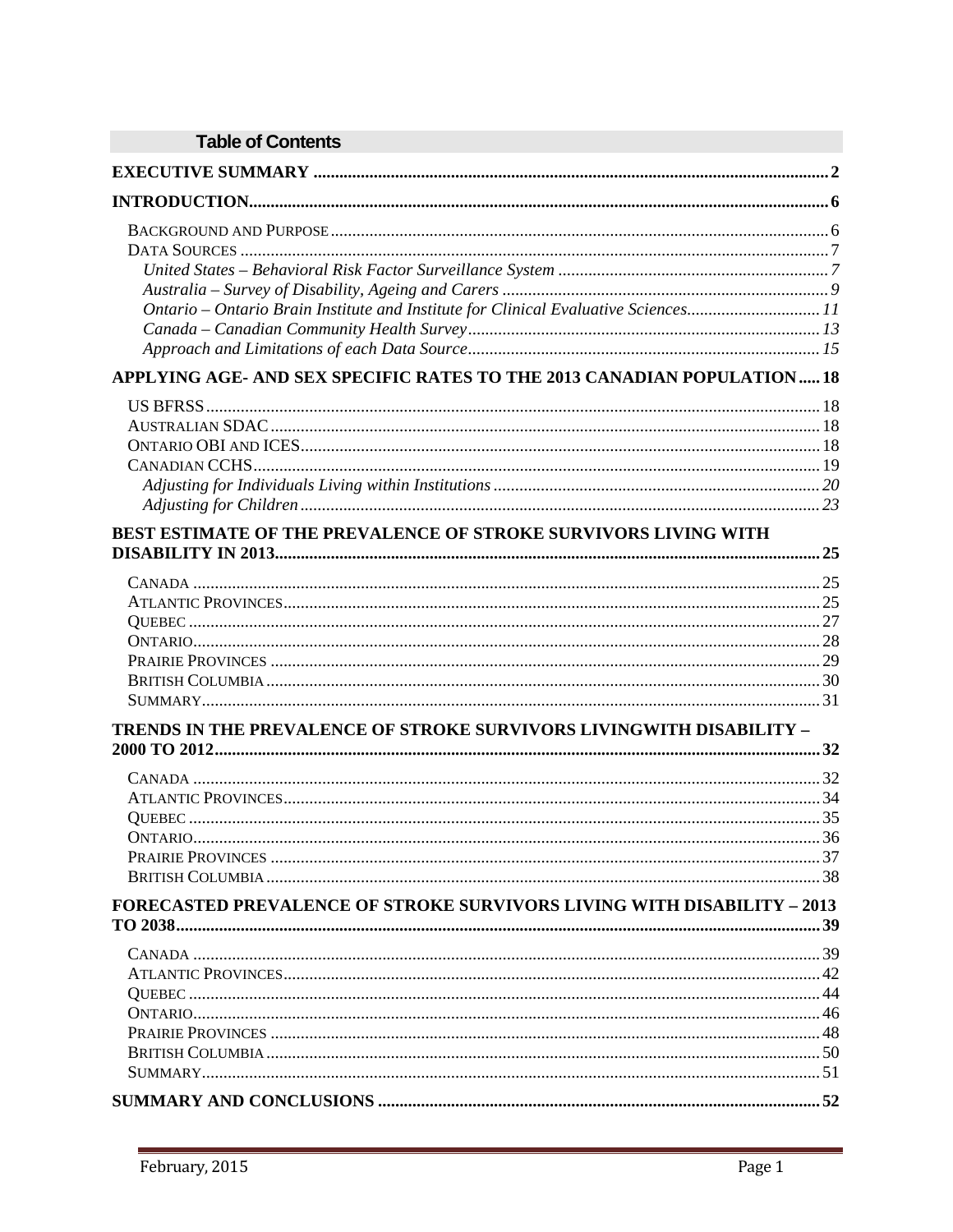# Estimated Prevalence of Stroke Survivors with Disability in Canada

#### **Executive Summary**

Stroke is the result of either a disruption in blood supply to the brain (ischemic stroke) or bleeding into the brain due to a ruptured blood vessel (hemorrhagic stroke). The effects of a stroke can range from mild to severe, including death. For those who survive their stroke, recovery can take months or even years, while many people never fully recover.

A transient ischemic attack (TIA) is a short-term reduction in the flow of blood to the brain. Most TIAs last less than 10 minutes, but can last as long as 24 hours. The majority of TIAs do not cause permanent brain damage and the symptoms may only last a short time, but a person who has experienced a TIA is at an increased risk of having another TIA or a full stroke.

Previous estimates of stroke prevalence have suggested that 315,000 Canadians are living with the effects of stroke. This value was estimated based off of the 2009/10 Canadian Community Health Survey (CCHS), which asked respondents, "Do you suffer from the effects of a stroke?" However, the CCHS, an annual survey of over 65,000 Canadians, does not capture children under the age of 12, or individuals living in institutions. In particular, there are much higher rates of stroke survivors among people living in institutions than those living in the community, suggesting that the estimate of 315,000 could underestimate the true prevalence of stroke survivors living with disability.

The purpose of this project is to provide an updated estimate of the prevalence of stroke survivors living with disability in Canada (and its regions) based on the analysis of data from multiple sources. In addition to deriving a current estimate of the number of stroke survivors living with disability, we provide trends in the prevalence of stroke in Canada since 2000, together with a forecast through to 2038.

A note on terminology: The focus throughout this report will be on stroke survivors living with disability (i.e., individuals living with the effects of stroke). More specifically, this refers to individuals who have been diagnosed by a health professional as having a stroke with cognitive or physical impairments lasting at least six months. Many individuals with a TIA or stroke have no such cognitive or physical and are thus excluded from our classification of "stroke survivors living with disability." We use the more inclusive term of "stroke survivors" in this report to designate any individual who has survived a TIA or stroke, with or without longer term cognitive or physical impairments.

We considered four sources of data on stroke prevalence for estimating stroke in the Canadian population, and used three to compare estimates. $<sup>1</sup>$ </sup>

 $\overline{a}$ 

<sup>&</sup>lt;sup>1</sup> The US Behavioural Risk Factors Surveillance System (BRFSS) uses a telephone-based survey to measures behavioural risk factors in American adults aged 18 and older living in households. While it does include a question regarding stroke diagnosis, based on the survey structure and the low response rate, we determined that the results would not be suitable for estimating stroke in the entire Canadian population.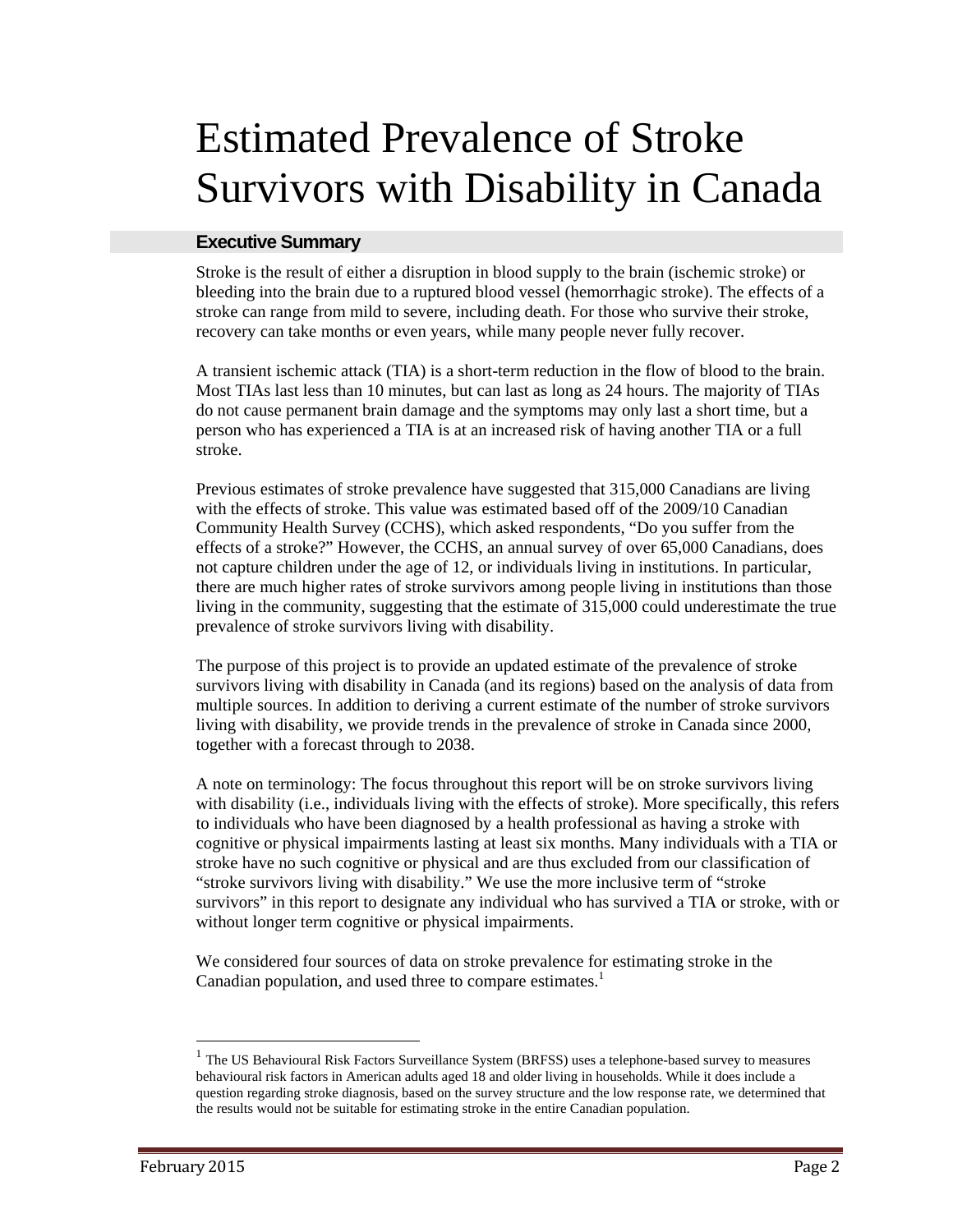The Survey of Disability, Ageing and Carers (SDAC) is a comprehensive national survey of disability in Australia, and includes individuals of all ages as well as individuals in privatedwellings, non-private dwellings, and cared-accommodation facilities. As such, it is able to capture a sample that well represents the entire Australian population. It includes questions that enable the calculation of both the number of stroke survivors, and those who have longterm effects of stroke that interfere with everyday activities. When we applied these age- and sex- specific prevalence rates to the Canadian population in 2013, we estimated that 455,000 Canadians were living with effects of stroke that interfere with everyday activities.

The Ontario Brain Institute (OBI) and Institute for Clinical Evaluative Sciences (ICES) estimated the prevalence of stroke or transient ischemic attack (TIA) survivors (regardless of disability) using administrative data, the results of which will be published in a forthcoming report. These estimates rely on individuals making health system contact and having a most responsible diagnosis code recorded in hospitalization data that indicates stroke. Survivorship was calculated following a nine-year run-in period. These estimates suggest that approximately 94,000 individuals living in Ontario have survived a stroke or TIA, which, when applied to the Canadian population, suggests an overall prevalence rate of 0.75%, or 264,000 people in 2013. However, due to the nature of the data collection, this is likely an underestimation of the true prevalence of stroke survivors.

The Canadian Community Health Survey (CCHS) is a telephone-based survey that collects information related to health status, health care utilization and health determinants for Canadians aged 12 years and older who live in private occupied dwellings. Based on responses to the survey from 2011/12, we were able to estimate the prevalence of stroke survivors living with disability, among those aged 12 and over living in the community. We then adjusted these rates to account for individuals living in homes for the aged (where the prevalence of stroke survivors is much higher than the general population) and among children aged 0-11. These adjustments were based on population-specific prevalence rates from the literature and Statistics Canada trends in residents of homes for the aged. Using these additional data, we estimated that there were 412,000 stroke survivors living with disability in Canada in 2013. Given that a population's risk for stroke can vary between regions due to underlying factors such as obesity and smoking rates, prevalence rates that are derived directly from the Canadian population are considered the most accurate estimate. For this reason, we have used adjusted region-specific CCHS prevalence rates for all subsequent calculations in this report.

Applying the adjusted region-, age- and sex-specific CCHS prevalence rates to the Atlantic provinces, Quebec, Ontario, the Prairie provinces, and British Columbia populations, we have estimated the number of stroke survivors living with disability in each region (see Table ES-1). When age-adjusted to the 2013 Canadian population, the prevalence rates ranged from a high of 1.29% in Ontario, to a low of 1.05% in Quebec.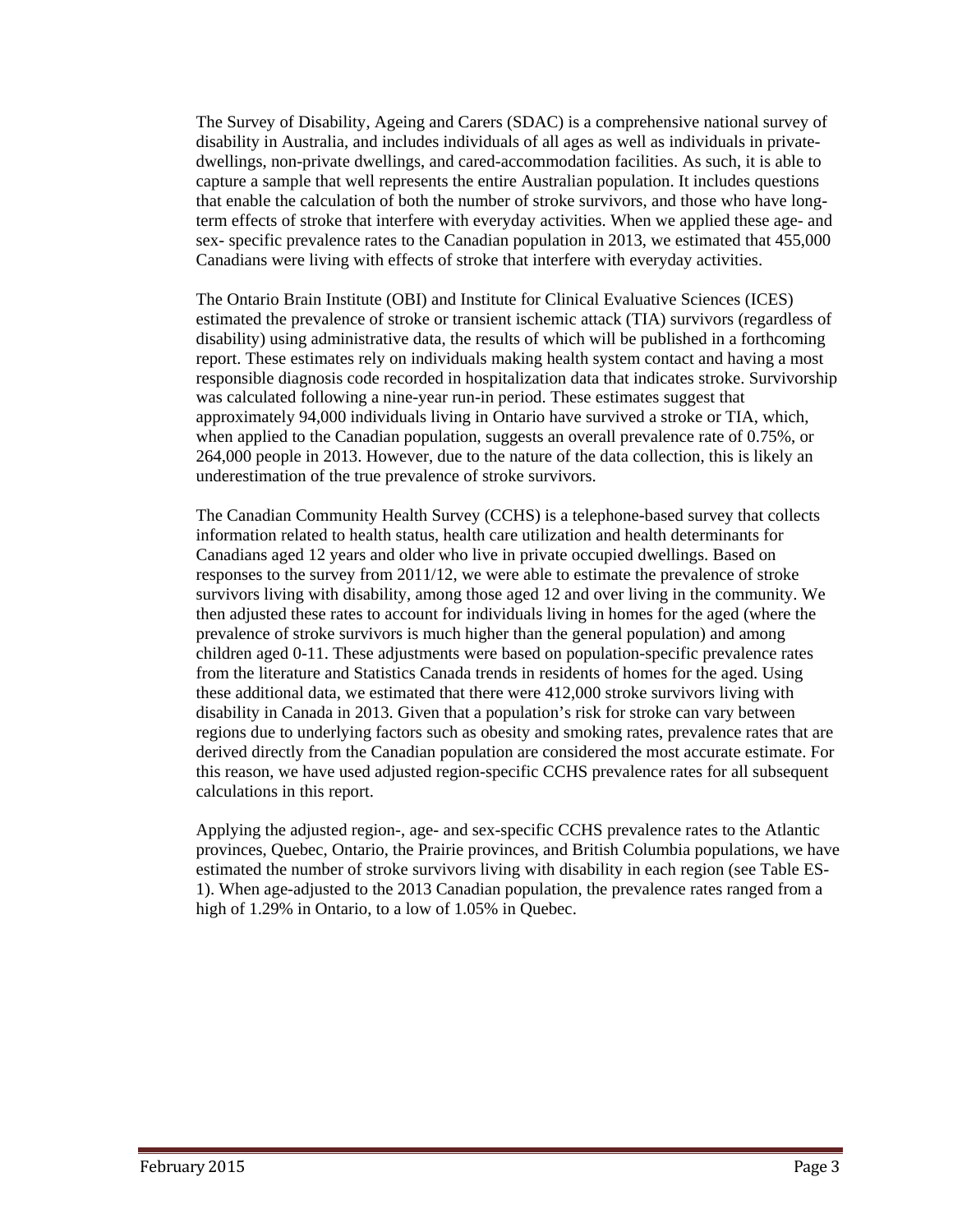|              | <b>ES-1: Estimated Prevalence of Stroke Survivors Living</b><br>with Disability in Canada |                                                       |         |                                                |                                                                    |         |  |  |  |  |  |  |  |
|--------------|-------------------------------------------------------------------------------------------|-------------------------------------------------------|---------|------------------------------------------------|--------------------------------------------------------------------|---------|--|--|--|--|--|--|--|
|              |                                                                                           |                                                       |         |                                                |                                                                    |         |  |  |  |  |  |  |  |
|              | By Region in 2013                                                                         |                                                       |         |                                                |                                                                    |         |  |  |  |  |  |  |  |
|              | Including residents of Homes for the Aged and Children ages 0-11                          |                                                       |         |                                                |                                                                    |         |  |  |  |  |  |  |  |
|              | <b>Atlantic</b>                                                                           |                                                       |         | Prairie                                        | <b>British</b>                                                     |         |  |  |  |  |  |  |  |
|              | <b>Provinces</b>                                                                          | Quebec                                                | Ontario | <b>Provinces</b>                               | Columbia                                                           | Canada  |  |  |  |  |  |  |  |
|              |                                                                                           | Prevalence of Stroke Survivors Living with Disability |         |                                                |                                                                    |         |  |  |  |  |  |  |  |
|              |                                                                                           |                                                       |         |                                                |                                                                    |         |  |  |  |  |  |  |  |
| Males        | 1.40%                                                                                     | 1.05%                                                 | 1.20%   | 0.81%                                          | 1.24%                                                              | 1.11%   |  |  |  |  |  |  |  |
| Females      | 1.29%                                                                                     | 1.17%                                                 | 1.35%   | 1.04%                                          | 1.20%                                                              | 1.23%   |  |  |  |  |  |  |  |
| <b>Total</b> | 1.35%                                                                                     | 1.11%                                                 | 1.28%   | 0.92%                                          | 1.22%                                                              | 1.17%   |  |  |  |  |  |  |  |
|              |                                                                                           | Prevalence of Stroke Survivors Living with Disability |         |                                                |                                                                    |         |  |  |  |  |  |  |  |
|              |                                                                                           |                                                       |         | (Age-Adjusted to the 2013 Canadian Population) |                                                                    |         |  |  |  |  |  |  |  |
| Males        | 1.24%                                                                                     | 1.01%                                                 | 1.20%   | 0.96%                                          | 1.13%                                                              | 1.11%   |  |  |  |  |  |  |  |
| Females      | 1.18%                                                                                     | 1.10%                                                 | 1.36%   | 1.20%                                          | 1.16%                                                              | 1.23%   |  |  |  |  |  |  |  |
| <b>Total</b> | 1.21%                                                                                     | 1.05%                                                 | 1.29%   | 1.08%                                          | 1.14%                                                              | 1.17%   |  |  |  |  |  |  |  |
|              |                                                                                           |                                                       |         |                                                | <b>Estimated Number of Stroke Survivors Living with Disability</b> |         |  |  |  |  |  |  |  |
| <b>Males</b> | 16,000                                                                                    | 43,000                                                | 80,000  | 26,000                                         | 28,000                                                             | 193,000 |  |  |  |  |  |  |  |
| Females      | 16,000                                                                                    | 48,000                                                | 93,000  | 33,000                                         | 28,000                                                             | 219,000 |  |  |  |  |  |  |  |
| <b>Total</b> | 32,000                                                                                    | 91,000                                                | 173,000 | 59,000                                         | 56,000                                                             | 412,000 |  |  |  |  |  |  |  |

The CCHS survey has been conducted annually since 2007 (with data combined into twoyear cycles), and biannually prior to that. Using age- and sex-specific data from the 2000/01, 2003, 2005, 2007/08 and 2009/10, and 2011/12 CCHS cycles, we estimated stroke prevalence for each region over the span of 12 years. While all regions demonstrated an overall decreasing trend in age-adjusted stroke prevalence, none of these trends were statistically significant. For Canada as a whole, age-adjusted stroke prevalence ranged from minimum of 1.16% in 2009/10, to a maximum of 1.25% in 2005. Despite the decreasing trend in prevalence over this period, the total number of stroke survivors living with disability increased by over 80,000, as a result of population growth and aging.

Using region-specific data from these six CCHS cycles and projections for the Canadian population, we forecasted the number of stroke survivors living with disability, up to 2038. CCHS data were adjusted to include residents of homes for the aged and children aged 0-11. We used four different methods in our forecasted estimates, three of which included weighted averages of various CCHS cycles. The fourth method used age- and sex-specific trends in stroke prevalence only if the trends were significant and had a high predictive value; otherwise we used a weighted average of all six CCHS cycles.

The number of stroke survivors living with disability in Canada is projected to increase from 412,000 in 2013, to between 666,000 and 738,000 in 2038. This represents an expected increase from 2013 ranging between 62% and 79%. In some regions, we expect that the prevalence of stroke survivors living with disability will as much as double by 2038. The largest increase was seen in the Prairie provinces, where we estimate that there will be between 118,000 and 134,000 stroke survivors living with disability in 2038. This represents an expected increase from 2013 ranging between 100% and 127%. The results for all regions are summarized in Table ES-2.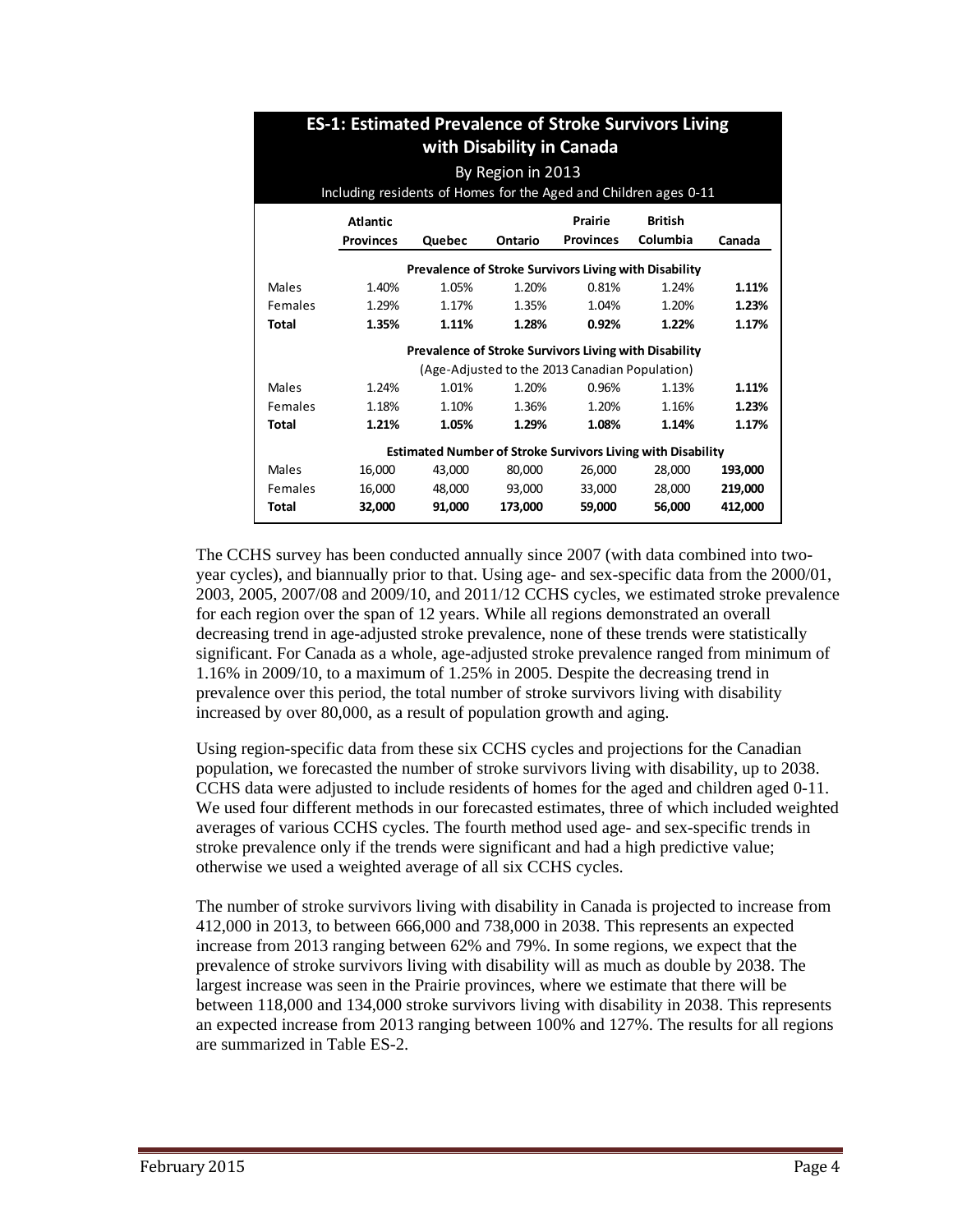|                           |                                                                  | Table ES-2: Estimated and Projected Number of Stroke Survivors |                                                   |  |  |  |  |  |  |  |  |  |
|---------------------------|------------------------------------------------------------------|----------------------------------------------------------------|---------------------------------------------------|--|--|--|--|--|--|--|--|--|
|                           | <b>Living with Disability</b>                                    |                                                                |                                                   |  |  |  |  |  |  |  |  |  |
|                           | By Region in 2000/01, 2013 and 2039                              |                                                                |                                                   |  |  |  |  |  |  |  |  |  |
|                           | Including residents of Homes for the Aged and Children ages 0-11 |                                                                |                                                   |  |  |  |  |  |  |  |  |  |
|                           | Number of<br>Individuals in 2000/01                              | <b>Estimated Number of</b><br>Individuals in 2013              | <b>Projected Number of</b><br>Individuals in 2038 |  |  |  |  |  |  |  |  |  |
| <b>Atlantic Provinces</b> | 25.000                                                           | 32.000                                                         | 52,000 - 54,000                                   |  |  |  |  |  |  |  |  |  |
| Quebec                    | 64.000                                                           | 91.000                                                         | 135.000 - 139.000                                 |  |  |  |  |  |  |  |  |  |
| Ontario                   | 132,000                                                          | 173,000                                                        | 289.000 - 299.000                                 |  |  |  |  |  |  |  |  |  |
| <b>Prairie Provinces</b>  | 51,000                                                           | 59,000                                                         | 118.000 - 134.000                                 |  |  |  |  |  |  |  |  |  |
| <b>British Columbia</b>   | 43,000                                                           | 56,000                                                         | 105.000 - 119.000                                 |  |  |  |  |  |  |  |  |  |
| Canada                    | 315.000                                                          | 412.000                                                        | 666.000 - 738.000                                 |  |  |  |  |  |  |  |  |  |

The focus of this analysis and report is to provide an updated estimate of the prevalence of stroke survivors living with disability in Canada, rather than the prevalence of all stroke survivors. Data from Australia in 2012 suggest that 202,000 out of 551,000 (37%) stroke survivors in that country do not have an ongoing disability.

To be able to capture this level of information within the CCHS, it would require that the survey include children under the age of 12 and individuals living within institutions. Furthermore, the type of questions with respect to stroke in the CCHS would require enhancement. The current CCHS asks only the following question on stroke: "Do you suffer from the effects of a stroke?" Prior to asking the question, the interviewer is instructed to say: "Remember, we're interested in conditions diagnosed by a health professional and that are expected to last or have already lasted 6 months or more."<sup>2</sup> The Australian SDAC poses three questions with respect to stroke. All respondents are asked, "Have you ever had a stroke?" If the respondent answers "yes" they are asked the following question: "Do you have any longterm effects as a result of the stroke, that interfere with your doing everyday activities?" Finally, they are asked, "What are the long-term effects that the stroke has caused?"<sup>3</sup>

One of the only ways in which we could obtain an accurate estimate of the overall prevalence of stroke survivors in Canada is if a comprehensive national survey were to ask questions similar to those that were covered by the SDAC. Complete and inclusive data that reports on stroke survivorship and stroke disability among *all* Canadians is essential for agencies charged with planning for the provision of services to those who have experienced a stroke, as well as for monitoring improvements in treatment and prevention.

 $\overline{a}$ 

<sup>2</sup> Statistics Canada. *Canadian Community Health Survey Annual Component - 2012 Questionnaire*. 2013.

Available at http://www23.statcan.gc.ca/imdb-bmdi/instrument/3226\_Q1\_V9-eng.pdf. Accessed December 2014. 3 Australian Bureau of Statistics. *Survey of Disability Ageing and Carers (SDAC): Household Survey Questionnaire*. 2012-2013. Available at

http://www.ausstats.abs.gov.au/ausstats/subscriber.nsf/0/F1079EC1FADE48B8CA257C21000D88C2/\$File/44300 do001\_household\_questionnaire.pdf. Accessed December 2014.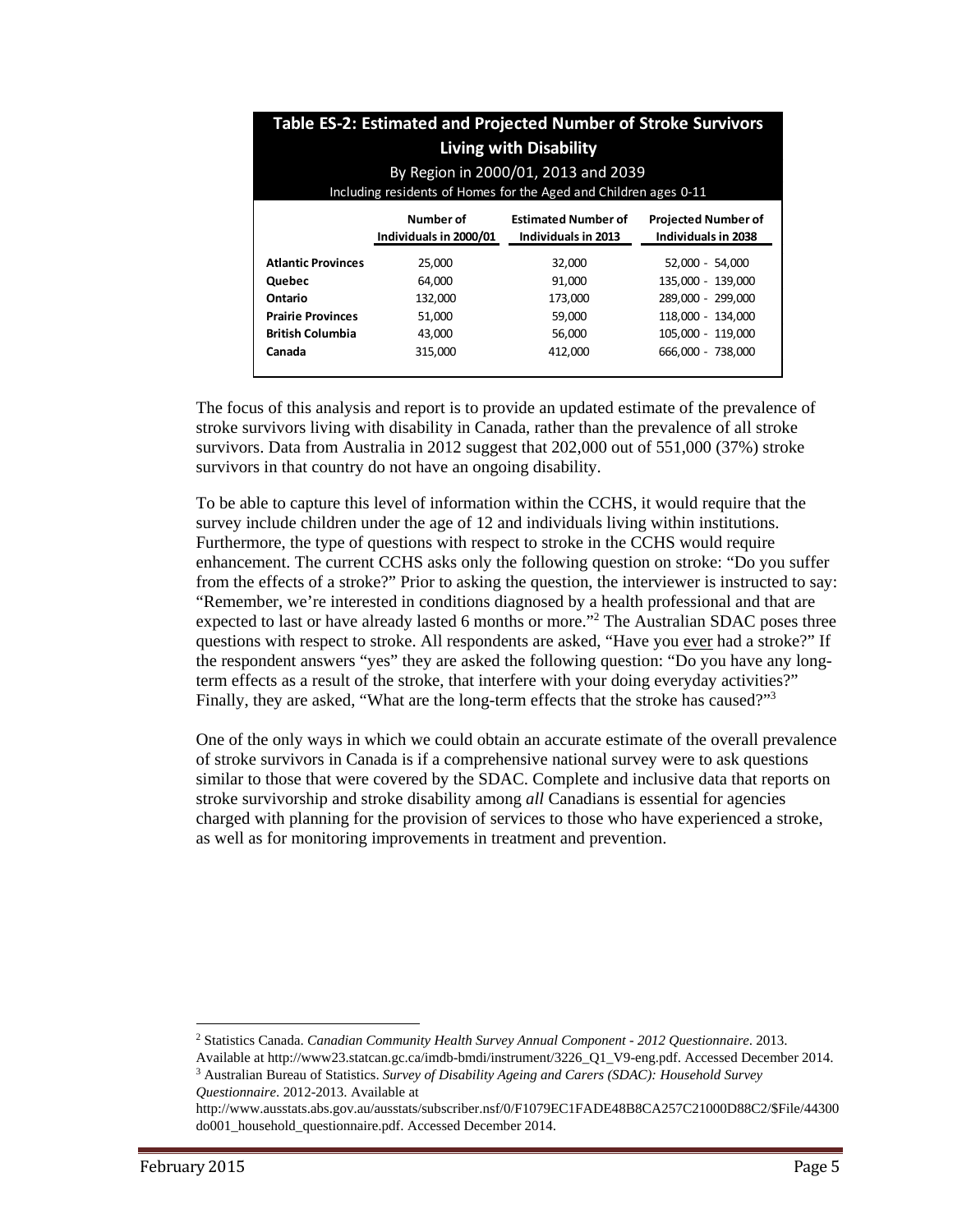#### **Introduction**

#### **Background and Purpose**

Stroke is the result of either a disruption in blood supply to the brain (ischemic stroke) or bleeding into the brain due to a ruptured blood vessel (hemorrhagic stroke). The effects of a stroke can range from mild to severe, including death. For those who survive their stroke, recovery can take months or even years, while many people never fully recover.

A transient ischemic attack (TIA) is a short-term reduction in the flow of blood to the brain. Most TIAs last less than 10 minutes, but can last as long as 24 hours. The majority of TIAs do not cause permanent brain damage, and the symptoms may only last a short time, but a person who has experienced a TIA is at an increased risk of having another TIA or a full stroke.

The first attempt to estimate the prevalence of stroke in Canada using Canadian data was reported by Hodgson.<sup>4</sup> A previous estimate had used American prevalence rates applied to the Canadian population.<sup>5</sup> Hodgson's study used data from the 1994/95 National Population Health Survey (NPHS) that indicated 319 out of 58,439 (0.55%) respondents aged 12 and older living in the community answered "Yes" when asked, "Do you have the effects of a stroke as diagnosed by a health professional?" Based on this information, Hodgson estimated that 205,000 Canadians living in the community were suffering from the effects of stroke. Furthermore, she estimated that an additional 56,000 Canadians living in institutions were stroke survivors, for a total of 261,000 estimated stroke survivors living with disability in 1995.

The Heart and Stroke Foundation currently estimates that "about 315,000 Canadians are living with the effects of stroke."6 This estimate is drawn from the Public Health Agency of Canada's (PHAC) report *Tracking Heart Disease and Stroke in Canada*.<sup>7</sup> PHAC, in turn, has based their estimate on the results from the 2009/10 Canadian Community Health Survey (CCHS) which estimated that 311,163 community-dwelling Canadians aged 12 or older were suffering the effects of a stroke. This estimate was based off of the weighted number of individuals who responded "yes" to the question: "Do you suffer from the effects of a stroke?" Prior to asking this question, the interviewer is instructed to say: "Remember, we're interested in conditions diagnosed by a health professional."8 An additional estimated 15,257 Canadians were coded as "don't know," 1,456 as "refusal" (to answer the question) and 4,282 as "not stated."<sup>9</sup> The PHAC report includes the caveat that "this estimate [of 315,000]

1

<sup>4</sup> Hodgson C. Prevalence and disabilities of community-living seniors who report the effects of stroke. *Canadian* 

*Medical Association Journal.* 1998; 159(6): S9-14.<br><sup>5</sup> Mayo N. Epidemiology and recovery. *Physical Medicine and Rehabilitation*. 1993; 7: 1-25. <sup>6</sup> Heart and Stroke Foundation. *Statistics: Stroke*. Available at

http://www.heartandstroke.com/site/c.ikIQLcMWJtE/b.3483991/k.34A8/Statistics.htm. Accessed December 2014. 7 Public Health Agency of Canada. *Tracking Heart Disease and Stroke in Canada*. 2011. Available at

http://www.phac-aspc.gc.ca/cd-mc/cvd-mcv/sh-fs-2011/pdf/StrokeHighlights\_EN.pdf. Accessed December 2014. 8 Statistics Canada. *Canadian Community Health Survey Annual Component - 2010 Questionnaire*. 2010.

Available at http://www23.statcan.gc.ca/imdb-bmdi/pub/instrument/3226\_Q1\_V7-eng.pdf. Accessed December 2014.

<sup>9</sup> Statistics Canada. *Canadian Community Health Survey Annual Component: Public Use Microdata Files*. 2009- 2010.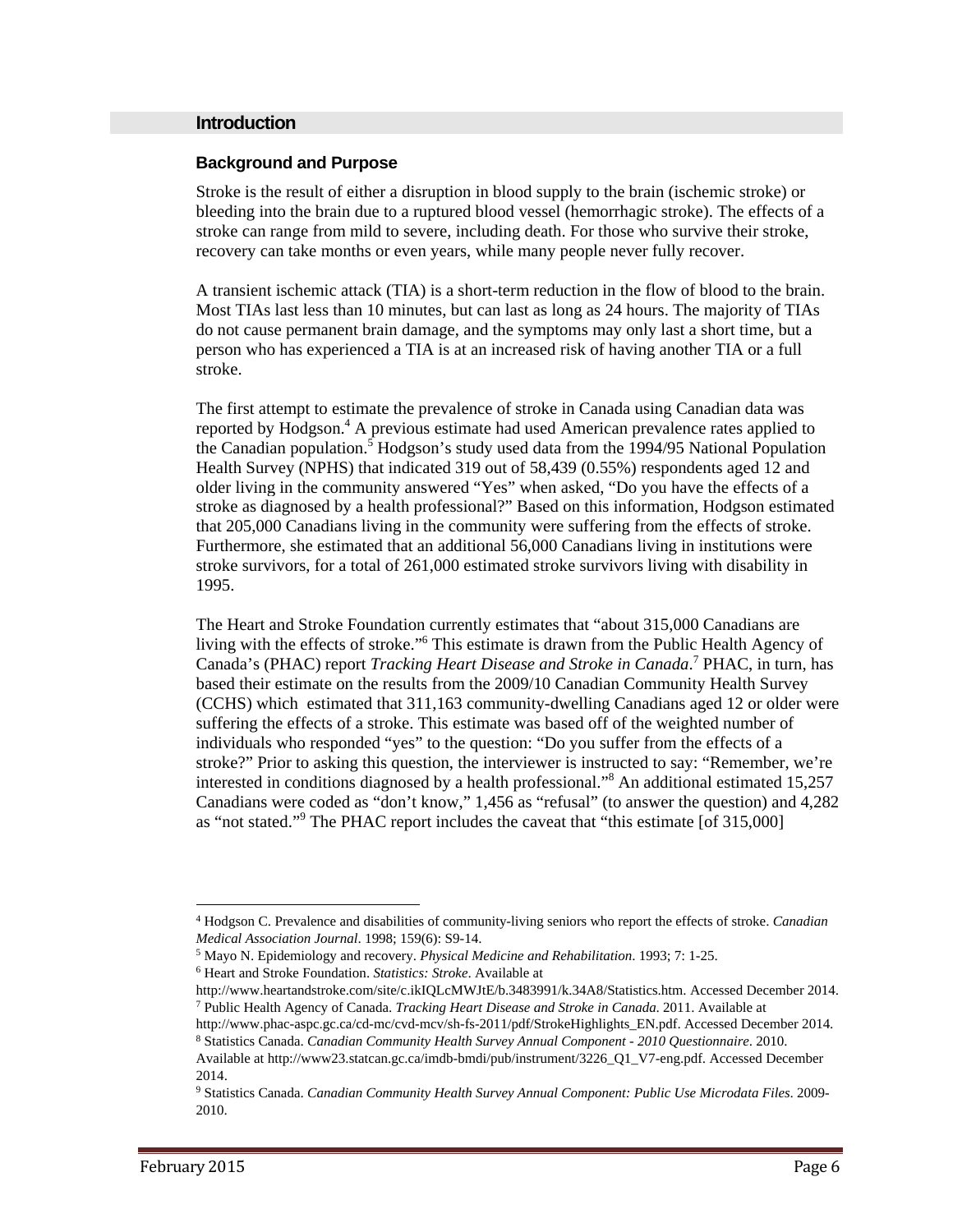excludes people living in institutions, and it is known that many stroke survivors who require rehabilitative care live in complex continuing care facilities. $10^{10}$ 

Stroke is a leading cause of disability in Canada.<sup>11</sup> A variety of therapies, including physical, occupational, speech and psychological, may be required to help a stroke survivor regain some or all of their functions damaged by stroke. An updated estimate of the number of stroke survivors living with disability is important for agencies charged with planning for the provision of these services.

The purpose of this project is to provide an updated estimate of the prevalence of stroke survivors living with disability in Canada (and its regions) based on the analysis of data from multiple sources. In addition to deriving a current estimate of the number of stroke survivors living with disability, we calculate trends in Canada since 2000, together with a forecast through to 2038. We considered the United States Behavioural Risk Factor Surveillance System (BRFSS), the Australian Survey of Disability, Ageing and Carers (SDAC), population-based linked health administrative data files for the province of Ontario compiled by the Institute for Clinical Evaluative Sciences (ICES), as well as the CCHS as potential data sources.

A note on terminology: The focus throughout this report will be on stroke survivors living with disability. More specifically, this refers to individuals who have been diagnosed by a health professional as having a stroke with cognitive or physical impairments lasting at least six months. Many individuals with a TIA or stroke have no such cognitive or physical and are thus excluded from our classification of "stroke survivors living with disability". We use the more inclusive term of "stroke survivors" in this report to designate any individual who has survived a TIA or stroke, with or without longer term cognitive or physical impairments.

#### **Data Sources**

#### United States – Behavioral Risk Factor Surveillance System

In the United States, the Behavioral Risk Factor Surveillance System (BRFSS) is a collaborative project between the Centers for Disease Control and Prevention (CDC) and the U.S. states and territories.<sup>12</sup> The annual survey, initiated in 1984, is designed to measure behavioural risk factors among the adult population aged 18 and older and living in households, by means of a telephone-based survey. Excluded from the survey are persons living in institutions, long-term care facilities, nursing homes, correctional institutions and members of the military. Since 2011, the surveys have been conducted by both landline and cellular phone. Median response rates for the survey tend to be the  $50-55\%$ .<sup>13</sup> In 2012, the

10 Public Health Agency of Canada. *Tracking Heart Disease and Stroke in Canada*. 2011. Available at http://www.phac-aspc.gc.ca/cd-mc/cvd-mcv/sh-fs-2011/pdf/StrokeHighlights\_EN.pdf. Accessed December 2014. 11 Public Health Agency of Canada. *Tracking Heart Disease and Stroke in Canada*. 2011. Available at

http://www.phac-aspc.gc.ca/cd-mc/cvd-mcv/sh-fs-2011/pdf/StrokeHighlights\_EN.pdf. Accessed December 2014. 12 Behavioural Risk Factor Surveillance System. *Overview: BRFSS 2012*. 2013. Available at

l

http://www.cdc.gov/brfss/annual\_data/2012/pdf/Overview\_2012.pdf. Accessed December 2014. 13 Centers for Disease Control and Prevention. Prevalence of stroke--United States, 2006-2010. *Morbidity and Mortality Weekly Report*. 2012; 61(20): 379-82.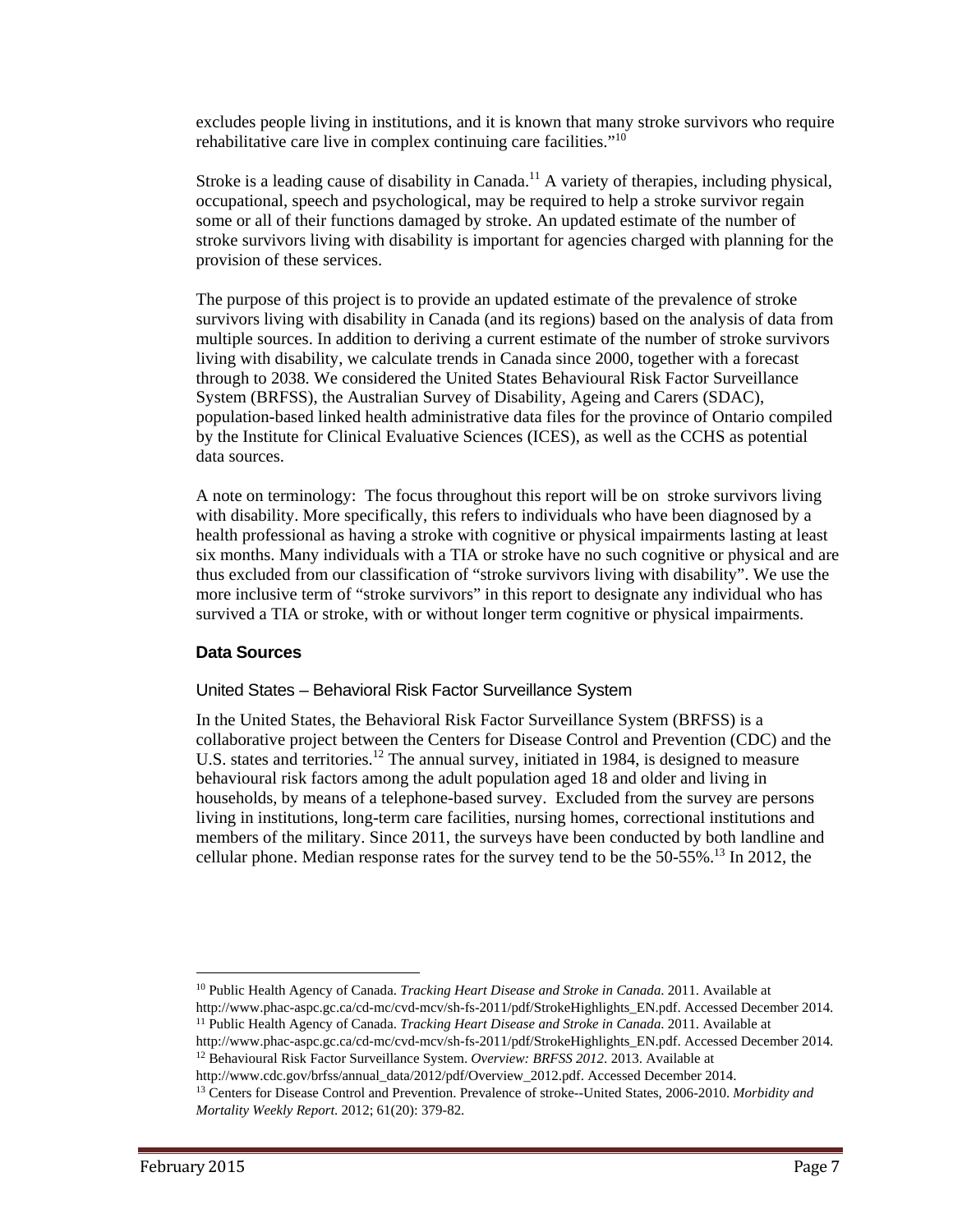median response rate was 45.2%, with a 49.1% rate for landline responses and 35.3% rate for cellular responses.<sup>14</sup>

The survey consists of a core component and optional CDC modules. Since 2005, the core component has included a section on cardiovascular disease with one question related to stroke: "Has a doctor, nurse, or other health professional ever told you that you have a stroke?"<sup>15,16</sup> Figure 1 provides a summary of the proportion of the U.S. respondents (by age group and sex) in the 2012 BRFSS who responded "yes" to this question.<sup>17</sup> This self-reported prevalence of stroke survivors among non-institutionalized adults suggests that rates increase as the population ages, starting at 0.3% for ages 18-24 and increasing to 10.0% after age 80. Age-specific rates are modestly higher for males than females from age 60 and older.



 $\overline{a}$ 

<sup>14</sup> Behavioural Risk Factor Surveillance System. *2012 Summary Data Quality Report* 2013. Available at http://www.cdc.gov/brfss/annual\_data/2012/pdf/summarydataqualityreport2012\_20130712.pdf. Accessed December 2014.

<sup>15</sup> Centers for Disease Control and Prevention. Prevalence of stroke--United States, 2006-2010. *Morbidity and* 

*Mortality Weekly Report.* 2012; 61(20): 379-82.<br><sup>16</sup> Behavioural Risk Factor Surveillance System. 2012 Behavioural Risk Factor Surveillance System *Questionnaire*. 2012. Available at http://www.cdc.gov/brfss/questionnaires/pdf-ques/2012\_BRFSS.pdf. Accessed December 2014.

<sup>&</sup>lt;sup>17</sup> The denominator in calculating the proportion was the total of respondents who answered 'Yes' combined with the total of respondents who answered 'No'. Participants who answered 'Don't Know' or refused to answer this question were thus excluded. We used the detailed data available online at

http://www.cdc.gov/brfss/annual\_data/annual\_2012.html adjusted to reflect weighted age-specific prevalence rates available online at http://apps.nccd.cdc.gov/brfss/age.asp?cat=CH&yr=2012&qkey=8111&state=UB.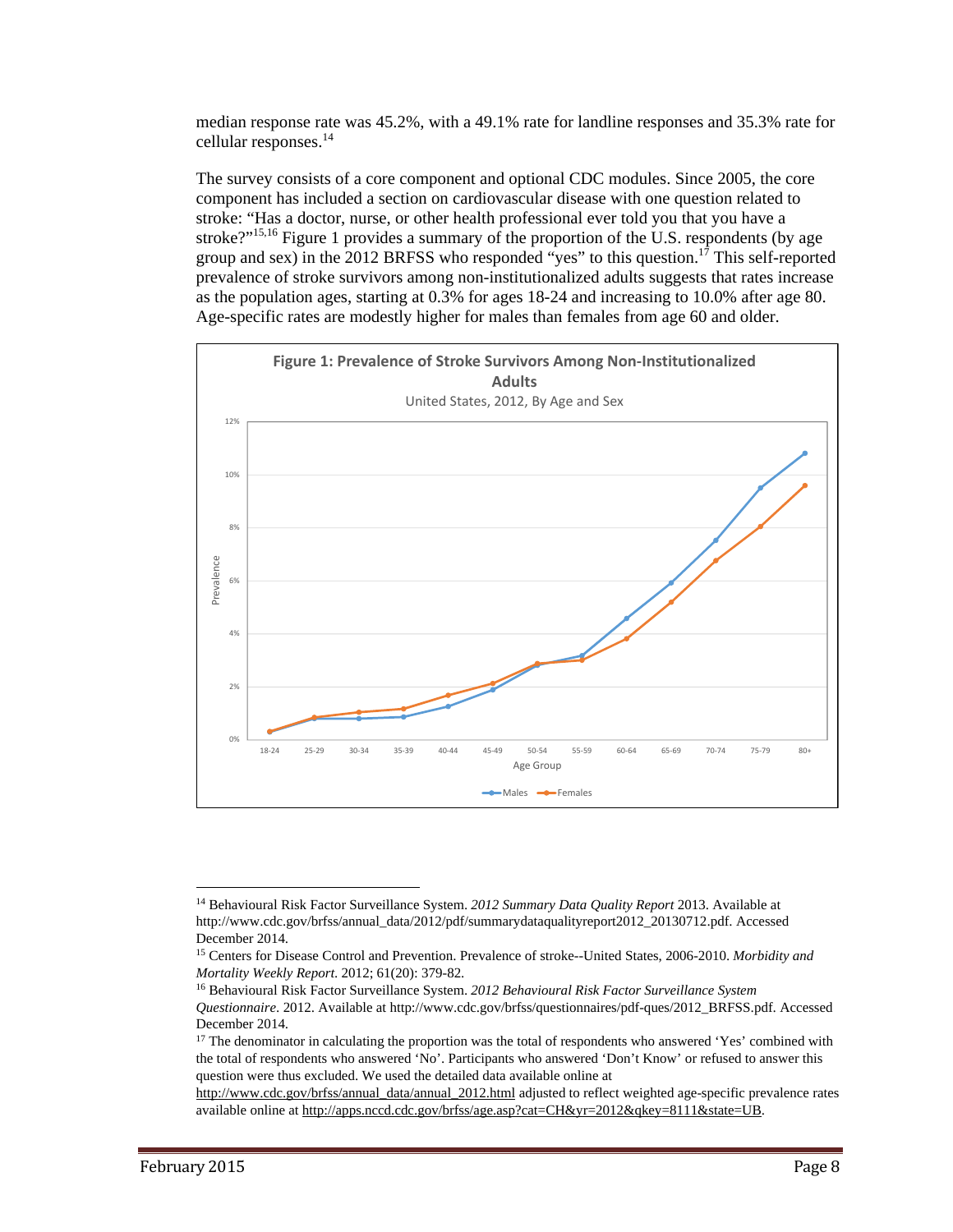#### Australia – Survey of Disability, Ageing and Carers

The 2012 Survey of Disability, Ageing and Carers (SDAC) was conducted throughout Australia from August of 2012 to March of 2013. It is the seventh comprehensive national survey conducted by the Australian Bureau of Statistics (ABS) to measure disability, following similar surveys in 1981, 1988, 1993, 1998, 2003 and 2009.<sup>18</sup>

The 2012 SDAC included the survey of 27,401 private dwellings, 518 non-private dwellings and 999 cared-accommodation facilities. The cared-accommodation facilities included hospitals, nursing homes and hostels. Response rates were 89.8%, 80.4% and 87.5% for private dwellings, non-private dwellings, and cared-accommodation dwellings, respectively. The final combined sample was 79,164 persons, comprised of 68,802 persons from the household component and 10,362 persons from the cared-accommodation component.<sup>19</sup>

Whenever possible, a personal interview was conducted. Proxy interviews were conducted for children aged younger than 15 years, those aged 15 to 17 years whose parent or guardian did not consent to them being personally interviewed, and those incapable of answering for themselves due to illness, impairment, injury or language problems. The results of the SDAC are therefore based on a comprehensive overview of the Australian population.<sup>20</sup>

The 2012 SDAC posed three questions with respect to stroke. All respondents were asked, "Have you ever had a stroke?" If the respondent answers "yes" they were asked the following question: "Do you have any long-term effects as a result of the stroke, that interfere with your doing everyday activities?" Finally, they were asked, "What are the long-term effects that the stroke has caused?"<sup>21</sup>

Deloitte Access Economics has used the results of the 2012 SDAC to estimate the prevalence and number of stroke survivors in Australia, with or without disability.<sup>22</sup> Figure 2 provides a summary, which includes all individuals who responded "yes" to the question "Have you ever had a stroke?" Based on these results, the self-reported prevalence of stroke survivors increases as the population ages, particularly after age 60. As observed in the U.S. data, agespecific rates for males are higher than females among those aged 60 and older.

 $\overline{a}$ 

<sup>18</sup> Australian Bureau of Statistics. *Disability, Ageing and Carers, Australia: Summary of Findings, 2012* 2013. Available at

http://www.abs.gov.au/AUSSTATS/abs@.nsf/Lookup/4430.0Explanatory%20Notes5002012?OpenDocument. Accessed December 2014.

<sup>19</sup> Australian Bureau of Statistics. *Disability, Ageing and Carers, Australia: Summary of Findings, 2012* 2013. Available at

http://www.abs.gov.au/AUSSTATS/abs@.nsf/Lookup/4430.0Explanatory%20Notes5002012?OpenDocument. Accessed December 2014.

<sup>&</sup>lt;sup>20</sup> Exclusions consist of diplomatic personnel of overseas governments, persons whose usual residence was outside Australia, members of non-Australian defence forces (and their dependents) stationed in Australia and persons living in very remote areas.

<sup>21</sup> Australian Bureau of Statistics. *Survey of Disability Ageing and Carers (SDAC): Household Survey Questionnaire*. 2012-2013. Available at

http://www.ausstats.abs.gov.au/ausstats/subscriber.nsf/0/F1079EC1FADE48B8CA257C21000D88C2/\$File/44300 do001\_household\_questionnaire.pdf. Accessed December 2014.

<sup>&</sup>lt;sup>22</sup> Deloitte Access Economics. *The Economic Impact of Stroke in Australia*. 2013. National Stroke Foundation. Available at http://strokefoundation.com.au/site/media/Final-Deloitte-Stroke-Report-14-Mar-13.pdf. Accessed December 2014.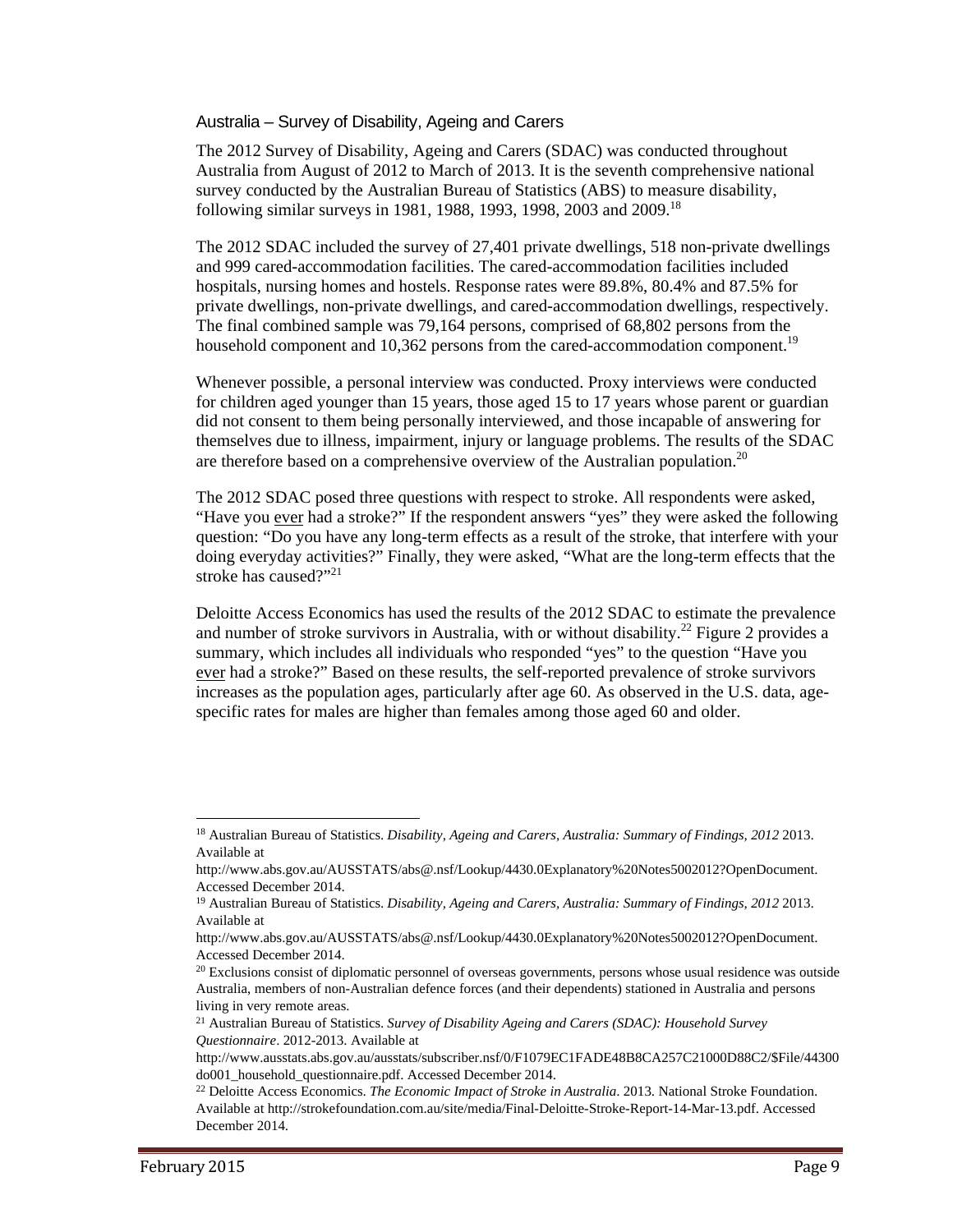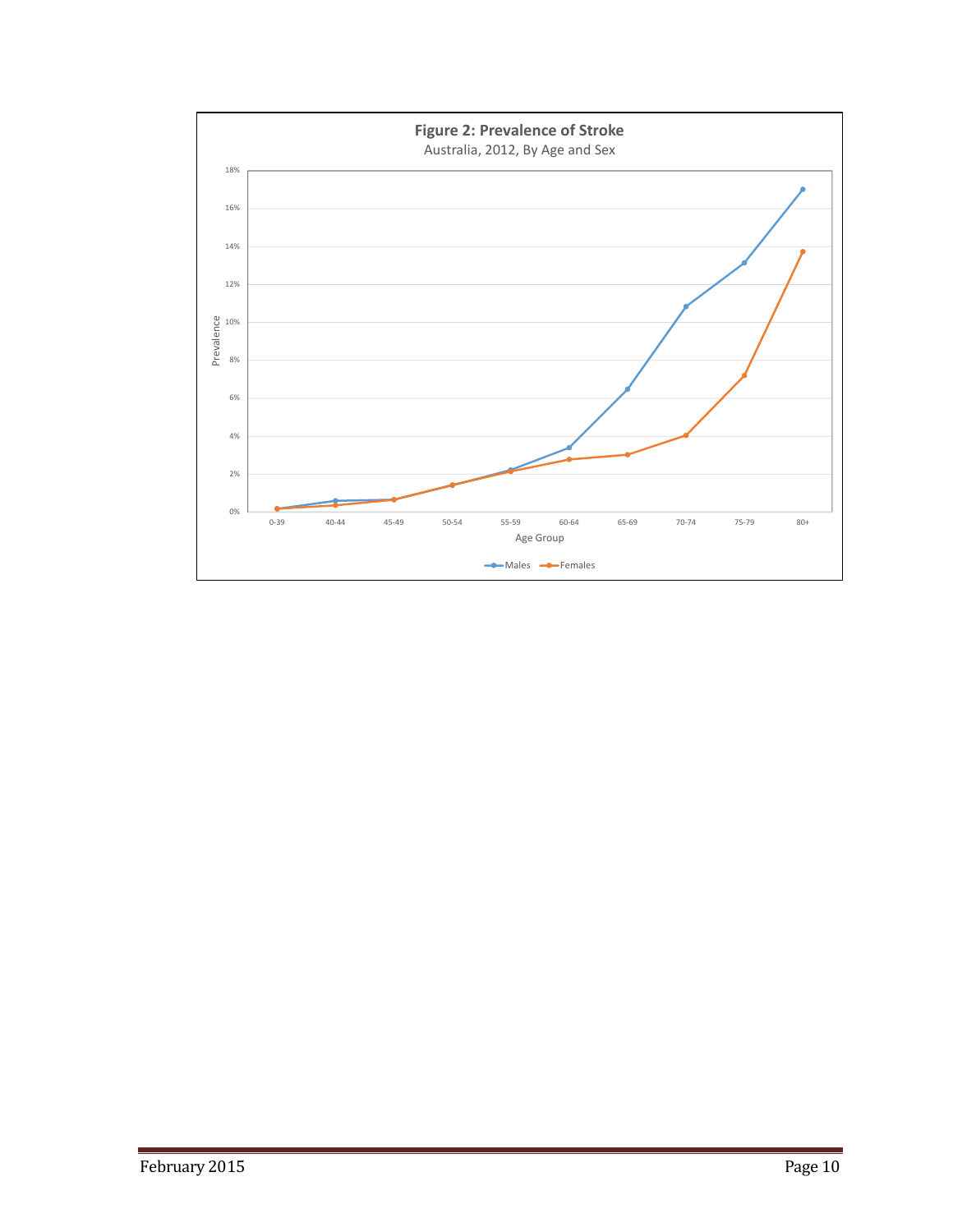Figure 3 provides a summary of all individuals who responded "yes" to the question "Have you ever had a stroke?" and responded "yes" to the follow-up question "Do you have any long-term effects as a result of the stroke, that interfere with your doing everyday activities?" these results, the self-reported prevalence of stroke survivors with disability increases as the population ages, particularly after age 65. Prevalence tends to peak at age 80-84, when 10.2% of males and 8.1% of females have had a stroke that interferes with their ability to do everyday activities.



# Ontario – Ontario Brain Institute and Institute for Clinical Evaluative Sciences

The Ontario Brain Institute (OBI) and the Institute for Clinical Evaluative Sciences (ICES) have recently collaborated on a forthcoming project to estimate the burden of brain disorders in Ontario. One of the brain disorders considered is stroke. Cases of incident stroke were identified based on an administrative data algorithm in which historical hospitalizations for stroke or transient ischemic attack (TIA) were identified based on the presence of a specific set of International Classification of Diseases codes in the Discharge Abstract Database (DAD). The codes used in this identification from the International Classification of Diseases,  $9<sup>th</sup>$  Revision (ICD-9) are as follows:

- 362.3 Retinal vascular occlusion NOS
- 430 Subarachnoid hemorrhage
- 431 Intracerebral hemorrhage
- 433.01 Basilar artery w/cerebral infarction
- 433.11 Carotid artery w/cerebral infarction
- 433.21 Vertebral artery w/cerebral infarction
- 433.31 Multiple and bilateral w/cerebral infarction
- 433.81 Other specified precerebral artery w/cerebral infarction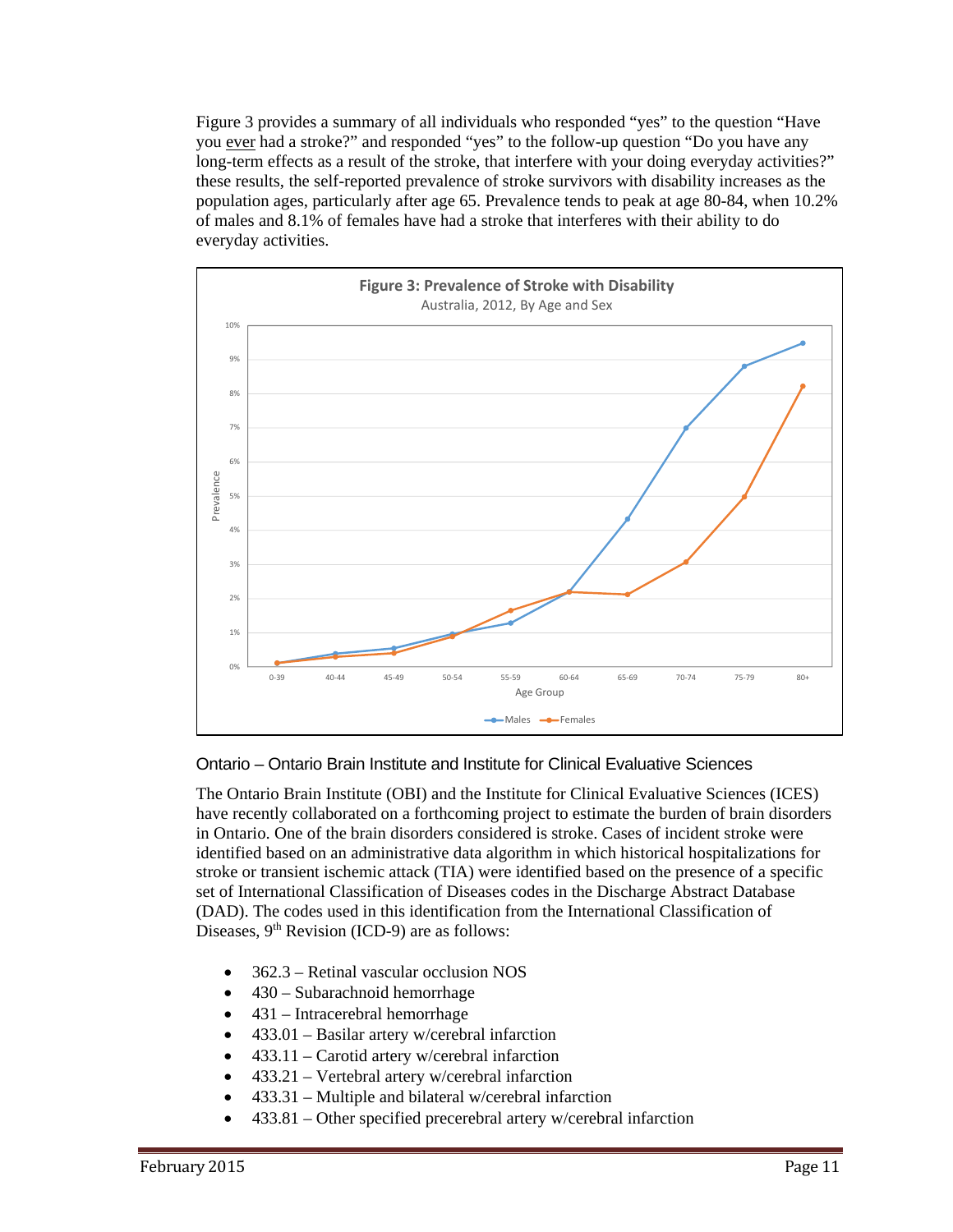- 433.91 Unspecified precerebral artery w/cerebral infarction
- 434 Occlusion of cerebral arteries
- 435 Transient cerebral ischemia
- 436 Acute, but ill-defined, cerebrovascular disease

The codes from the International Statistical Classification of Diseases and Related Health Problems, Tenth Revision, Canada (ICD-10-CA) are as follows:

- G45.0 Vertebro-basilar artery syndrome
- G45.1 Carotid artery syndrome (hemispheric)
- G45.2 Multiple and bilateral precerebral artery syndromes
- $\bullet$  G45.3 Amaurosis fugax
- G45.8 Other transient cerebral ischaemic attacks and related syndromes
- G45.9 Transient cerebral ischaemic attack, unspecified
- H34.0 Transient retinal artery occlusion
- H34.1 Central retinal artery occlusion
- I60 Subarachnoid haemorrhage
- I61 Intracerebral haemorrhage
- $\bullet$  I63 Cerebral infarction
- I64 Stroke, not specified as haemorrhage or infarction

Cases were only counted if the above codes were for the most responsible diagnosis. Cases were excluded if they had invalid Ontario health insurance numbers, missing data on age and/or sex, were dead before detection or were a non-Ontario resident. Cases were accrued from April 1, 1995 until March 31, 2011. A nine-year run-in period (from April 1, 1995 until March 31, 2004) was used to allow estimates to stabilize. All living cases residing in Ontario were used to calculate survivor rates and reported from 2004/05 through 2010/11 by age and sex.

The estimated number and prevalence of stroke and TIA survivors in Ontario in 2010/11 are shown in Table 1 and Figure 4.

|                             | <b>Table 1: Stroke or TIA Survivors</b><br>Ontario, By Age and Sex<br>2010/11 |           |           |           |           |         |         |              |  |  |  |  |  |
|-----------------------------|-------------------------------------------------------------------------------|-----------|-----------|-----------|-----------|---------|---------|--------------|--|--|--|--|--|
| <b>Age Group</b>            |                                                                               |           |           |           |           |         |         |              |  |  |  |  |  |
|                             | $0 - 4$                                                                       | $5 - 17$  | $18 - 39$ | $40 - 64$ | $65 - 74$ | 75 - 84 | $85+$   | <b>Total</b> |  |  |  |  |  |
| <b>Males</b>                |                                                                               |           |           |           |           |         |         |              |  |  |  |  |  |
| <b>Estimated Population</b> | 363,636                                                                       | 1,040,000 | 2,021,951 | 2,314,973 | 460,441   | 269,229 | 81,689  | 6,551,920    |  |  |  |  |  |
| # with Stroke or TIA        | 40                                                                            | 208       | 829       | 12,987    | 12,326    | 15,023  | 6,955   | 48,368       |  |  |  |  |  |
| % of Population             | 0.011%                                                                        | 0.020%    | 0.041%    | 0.561%    | 2.677%    | 5.580%  | 8.514%  | 0.742%       |  |  |  |  |  |
| <b>Females</b>              |                                                                               |           |           |           |           |         |         |              |  |  |  |  |  |
| <b>Estimated Population</b> | 350,000                                                                       | 1,000,000 | 2,018,182 | 2,350,250 | 510,076   | 352,937 | 167,340 | 6,748,784    |  |  |  |  |  |
| # with Stroke or TIA        | 42                                                                            | 150       | 888       | 9,401     | 8,758     | 14,301  | 12,266  | 45,806       |  |  |  |  |  |
| % of Population             | 0.012%                                                                        | 0.015%    | 0.044%    | 0.400%    | 1.717%    | 4.052%  | 7.330%  | 0.683%       |  |  |  |  |  |
| <b>Total</b>                |                                                                               |           |           |           |           |         |         |              |  |  |  |  |  |
| <b>Estimated Population</b> | 713,636                                                                       | 2,040,000 | 4,040,133 | 4,665,223 | 970,517   | 622,166 | 249,029 | 13,300,704   |  |  |  |  |  |
| # with Stroke or TIA        | 82                                                                            | 358       | 1,717     | 22,388    | 21,084    | 29,324  | 19,221  | 94,174       |  |  |  |  |  |
| % of Population             | 0.012%                                                                        | 0.018%    | 0.043%    | 0.480%    | 2.172%    | 4.713%  | 7.718%  | 0.708%       |  |  |  |  |  |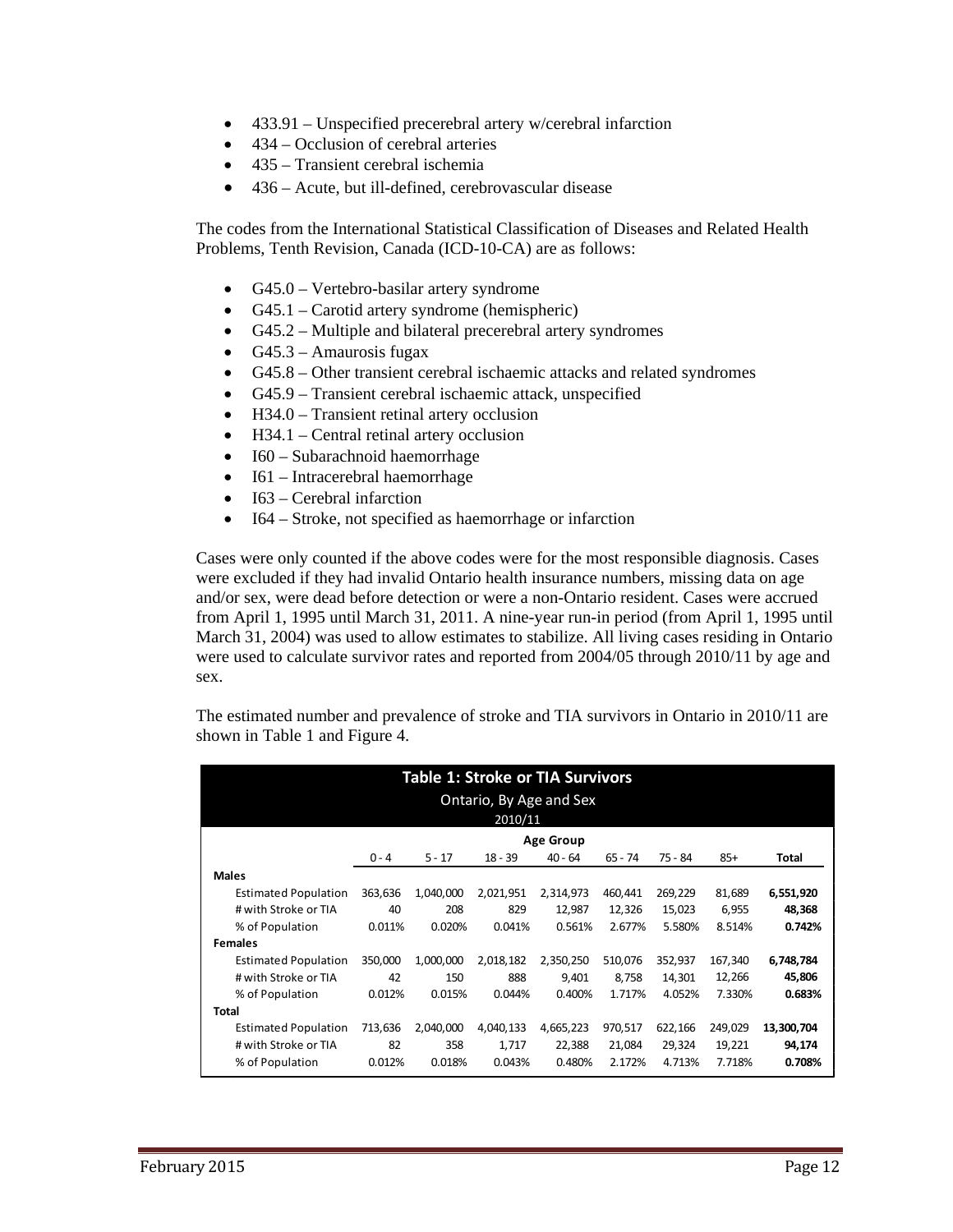

# Canada – Canadian Community Health Survey

The Canadian Community Health Survey (CCHS) is a cross-sectional telephone-based survey that collects information related to health status, health care utilization and health determinants for the Canadian population aged 12 years and older who live in private occupied dwellings in all provinces and territories. Excluded from the survey's coverage are persons living on reserves and other Aboriginal settlements in the provinces, full-time members of the Canadian Forces, the institutionalized population and persons living in the Quebec health regions of Région du Nunavik and Région des Terres-Cries-de-la-Baie-James. Altogether, these exclusions represent less than 3% of the target population.<sup>23</sup>

Prior to 2007, data collection occurred every two years for an annual period. Data are available for the 2001, 2003 and 2005 periods based on a sample of approximately 130,000 respondents who were interviewed during the reference period. In 2007, major changes were made to the survey design, resulting in yearly data collection based on a sample of approximately 65,000 respondents who were interviewed during the reference period.

The CCHS has three content components: the common content, the optional content and the rapid response content. The common content is collected from all survey respondents and has remained relatively unchanged over time.

The CCHS produces a Public Use Microdata File (PUMF) including annual and/or combined data for two years which are available to researchers.

l

<sup>23</sup> Statistics Canada. *Canadian Community Health Survey - Annual Component (CCHS)*. 2014. Available at http://www23.statcan.gc.ca/imdb/p2SV.pl?Function=getSurvey&SDDS=3226. Accessed December 2015.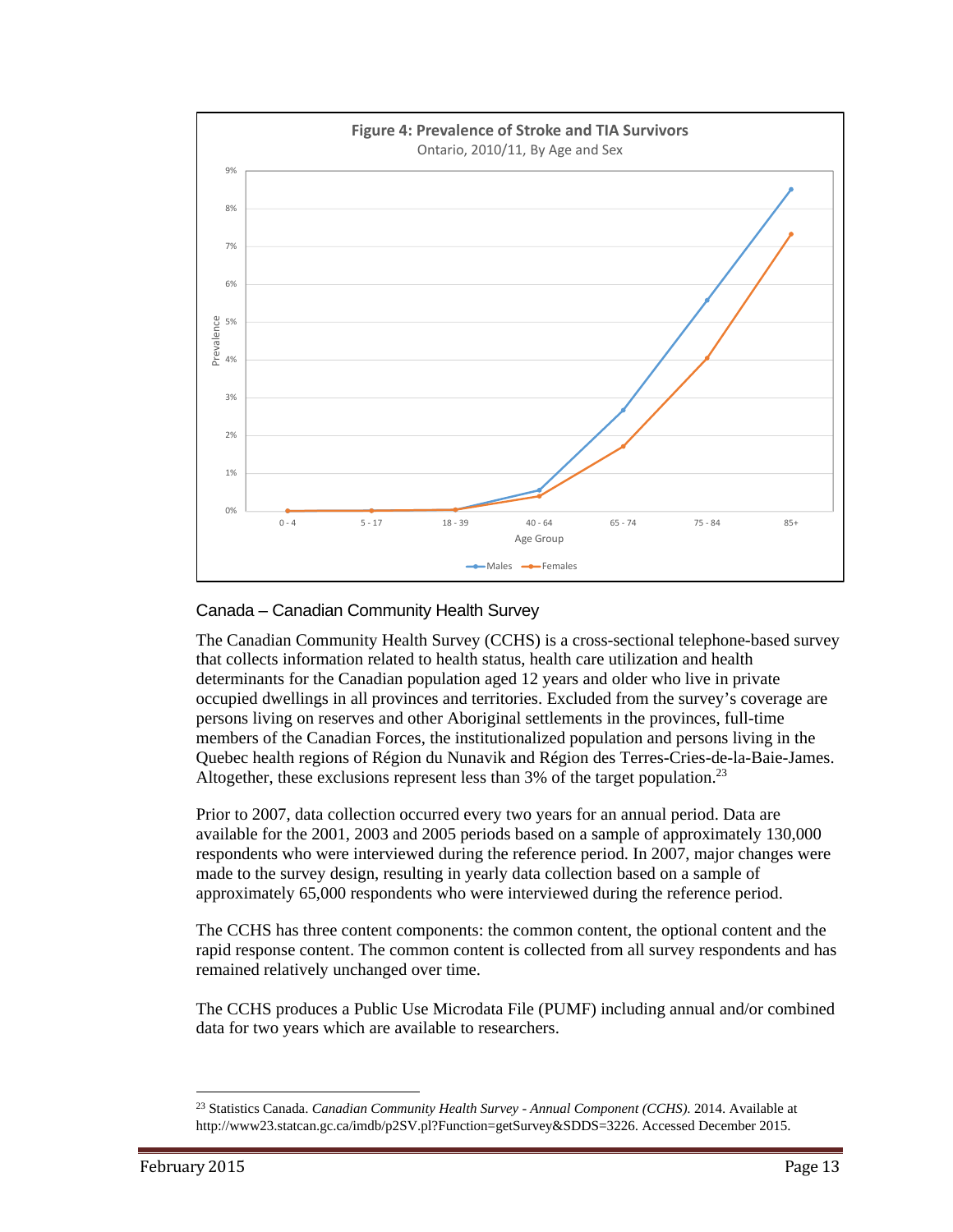For the 2011/12 CCHS, a total of 144,000 households accepted the invitation to participate, out of 183,721households that were approached (yielding a household-level response rate of 78.4%). One individual from each of the 144,000 households was selected to be interviewed with 125,645 accepting, yielding a person-level response rate of 87.3%. The combined response rate for Canada was 68.4%. This combined response rate by province ranged from 64.9% to 71.8%.<sup>24</sup>

The 2011 and 2012 surveys included one question on stroke: "Do you suffer from the effects of a stroke?" Prior to asking the question, the interviewer was instructed to say: "Remember, we're interested in conditions diagnosed by a health professional and that are expected to last or have already lasted 6 months or more."<sup>25</sup>

For this analysis, we utilized the combined 2011/12 PUMF data.<sup>26</sup> Figure 5 provides a summary of the weighted proportion of the respondents (by age group and sex) in the 2011/12 CCHS who responded "yes" to the question: "Do you suffer from the effects of a stroke?"<sup>27</sup> Respondents who were categorized as "don't know," "refusal" or "not stated" were excluded from this calculation, and assumed to have comparable stroke prevalence as the rest of the population. Based on this self-reported prevalence of individuals living with the effects of a stroke among non-institutionalized persons aged 12 and older, rates appear to increase as the population ages, starting at 0.09% for ages 12-17 and increasing to 6.2% after age 80. As observed in the U.S., Australian and Ontario data, age-specific rates are modestly higher for males than females for ages 60 and older.

l

<sup>24</sup> Statistics Canada. *Canadian Community Health Survey Annual Component - User Guide 2012 and 2011-2012 Microdata Files*. 2013. Available at Accessed December 2014. 25 Statistics Canada. *Canadian Community Health Survey Annual Component - 2012 Questionnaire*. 2013.

Available at http://www23.statcan.gc.ca/imdb-bmdi/instrument/3226\_Q1\_V9-eng.pdf. Accessed December 2014. 26 This analysis is based on the Statistics Canada Canadian Community Health Survey 2011-12 and 2012 Public Use Microdata file (Catalogue number 82M0013XVB-2013001). All computations, use and interpretation of these data are entirely that of H. Krueger & Associates Inc.

<sup>&</sup>lt;sup>27</sup> The denominator in calculating the proportion was the total of respondents who answered 'Yes' combined with the total of respondents who answered 'No'. Participants who answered 'Don't Know' or refused to answer this question were thus excluded.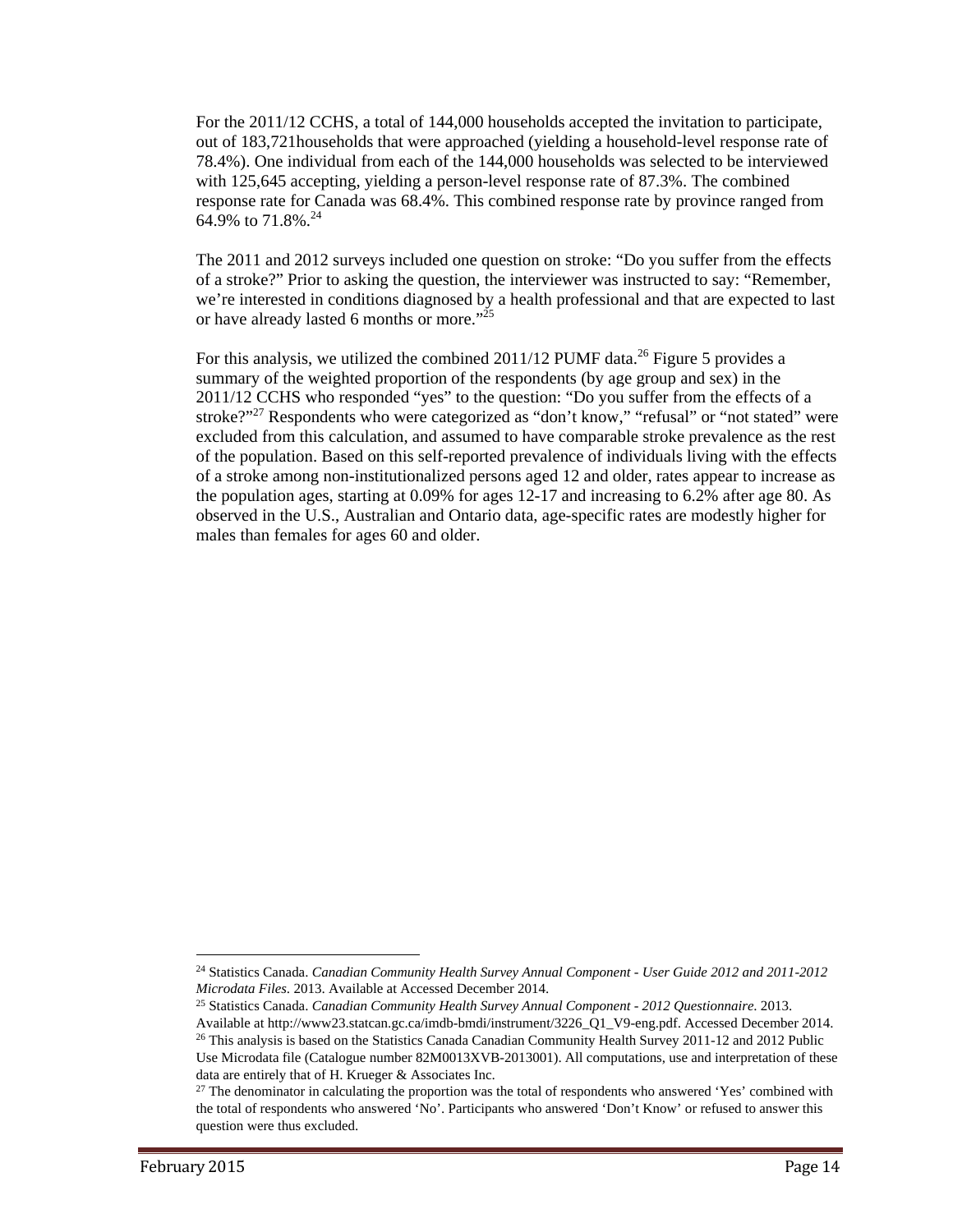

#### Approach and Limitations of each Data Source

Each of the three publically available data sources described above use somewhat different approaches, which may in turn influence the way we can interpret and use the survey data. The BRFSS includes ages 18 and older, the CCHS includes ages 12 and older, and the SDAC includes all ages.

The Australian SDAC surveyed a large number of individuals living in institutions (including nursing homes), while the BRFSS and CCHS both exclude individuals living in institutions. From the perspective of estimating the prevalence of stroke survivors, this is an important difference. We expect that a much higher proportion of individuals living in nursing homes or continuing care facilities would have had a stroke compared to those of a similar age living in their own homes.

The question(s) each survey asked about respondents' experiences with stroke were also quite different. The SDAC included a set of questions that allowed us to estimate the prevalence of stroke survivors living with or without disability. The CCHS clearly attempted to include only those whose stroke had resulted in disability ("Do you suffer from the effects of a stroke…that [has] lasted 6 months or more?"). The BRFSS question was more generic ("Has a doctor, nurse, or other health professional ever told you that you have a stroke?").

The response rates for the three data sources also vary. The BRFSS had the lowest response rate in 2012, at 45%. The response rate for the CCHS in 2011/12 was 68%, while the combined response rate for the SDAC in 2012 was approximately 89%. A higher response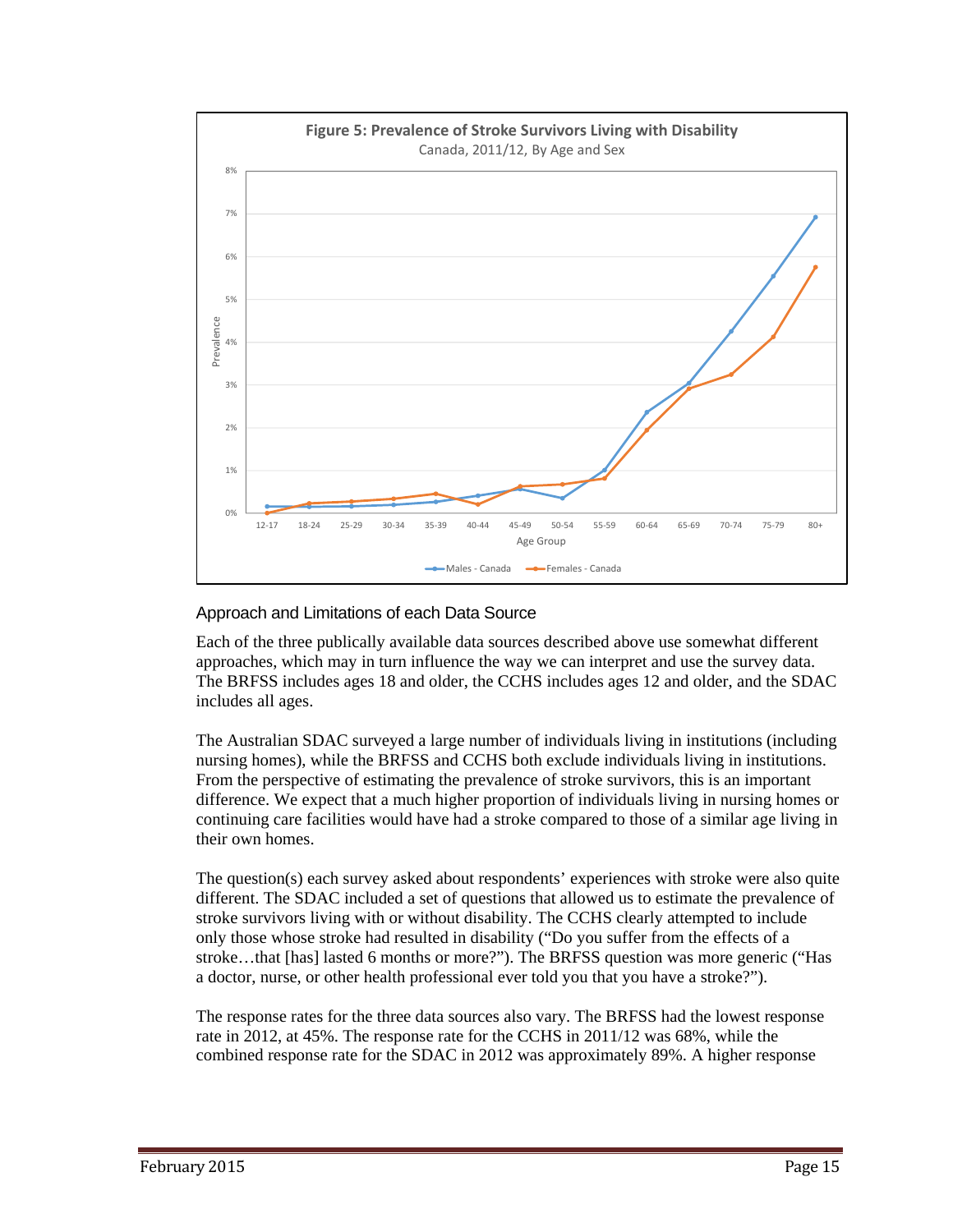rate is usually considered to be a better indicator that the responses of the sample surveyed reflect what is truly occurring within the population.<sup>28</sup>

Of the three data sources, the SDAC is arguably the best with respect to estimating the stroke survivor prevalence, based on its high response rate together with comprehensive coverage of the population, including individuals living in nursing homes. Of course, the age- and sexspecific rates for a given country also reflect the underlying risk factors for stroke within that population, which may vary considerably from Canada.

The approach used by OBI/ICES differs from the other three in that it used coded health administrative rather than survey data, and these data are not publically available. This approach makes it possible to capture all stroke survivors in a region (i.e., Ontario), provided they made contact with the health care system (in this case, were hospitalized) in that region. The strength of the approach depends on the accuracy of the case coding data included in the DAD. The use of a nine-year run-in period will help to stabilize rates, but will not identify younger stroke patients who were hospitalized for stroke prior to April 1, 1995 but who have not been hospitalized (for stroke) since then. This approach will affect rates in older populations to a smaller degree, as it is less likely for an older person who suffered a stroke before April 1, 1995 to survive beyond the end of the run-in period. Furthermore, the sole use of the most responsible diagnosis code will miss individuals who were hospitalized but for whom the stroke was a secondary diagnosis, as well as those who suffered a minor stroke and were discharged directly from the emergency department.

Figure 6 provides a comparison of the age-specific prevalence of stroke based on these three surveys, as well as from the Ontario administrative data. The results from the Australian SDAC include prevalence rates for all stroke survivors and stroke survivors living with disability. Results from the US BRFSS are presented as the prevalence of all stroke survivors, while results from the Canadian CCHS are presented as the prevalence of stroke survivors living with disability. The age-specific prevalence rates tend to be the highest for the U.S. from ages 40 through 69, with rates even higher than the overall stroke survivor rates for Australia. The results for Australia tend to increase rapidly after age 80, likely due to the inclusion of individuals living in nursing homes. This increase after age 80 is observed for all stroke survivors and stroke survivors living with disability. The Australian results for stroke survivors living with disability approximate the Canadian results until age 80, at which point the Australian results increase sharply, again reflecting the inclusion of individuals living in nursing home (or alternatively, the *exclusion* of these individuals in the Canadian survey results).

It is also apparent in Figure 6 that data from the OBI/ICES have the lowest age-specific prevalence estimates of the four sources. While the prevalence rates are similar to those of the CCHS for ages 75 and older, rates are much lower for ages below that. As discussed previously, this may be due, at least in part, to the limited ability of the approach used in capturing younger individuals who suffered a stroke prior to the start of the data collection period as well as limiting case identification to hospitalizations, i.e., inpatients only.

1

<sup>28</sup> Groves RM. Nonresponse rates and nonresponse bias in household surveys. *Public Opinion Quarterly*. 2006; 70(5): 646-75.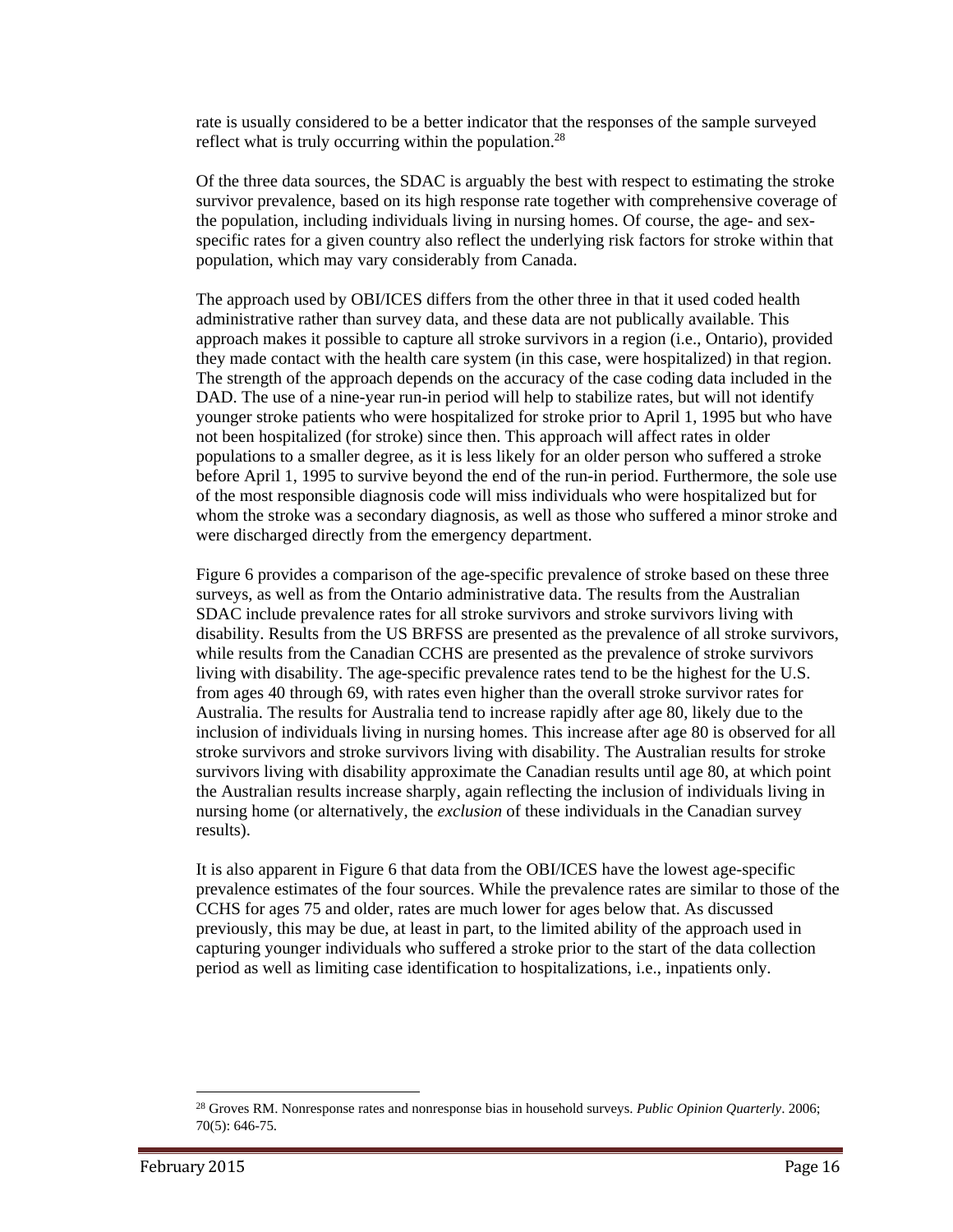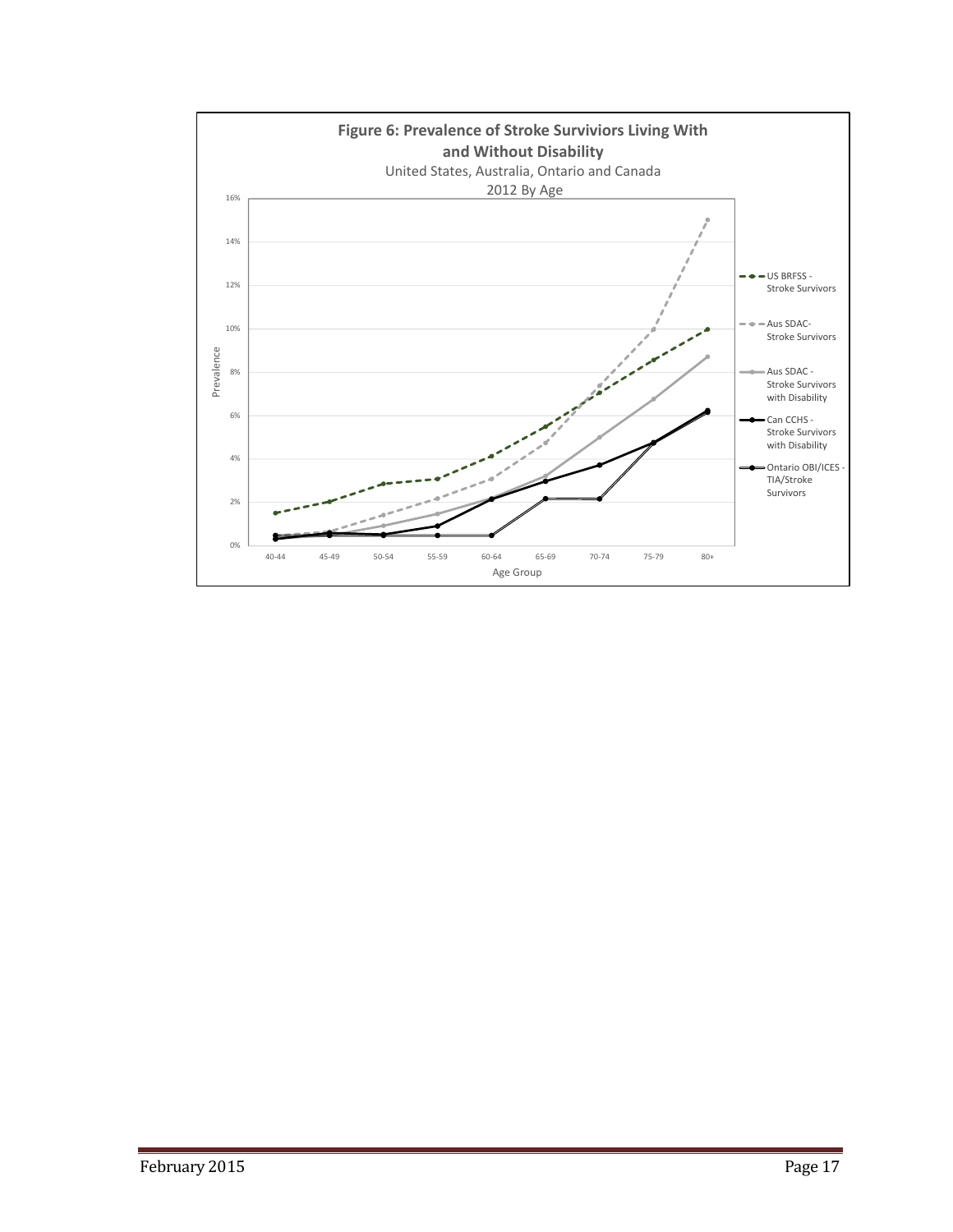# **Applying Age- and Sex Specific Rates to the 2013 Canadian Population**

We report the age and sex-specific prevalence of stroke survivors/stroke survivors living with disability in Canada based on estimates derived from the above data sources, and the most appropriate estimate was selected for further analysis.

# **US BFRSS**

We have determined, based on the nature of the survey and the low response rate  $(45.2\%)$ , that results from the US BFRSS are not appropriate for application to the Canadian population. In addition, the BFRSS question that was used to estimate stroke prevalence captures all survivors of stroke, not just those living with disability as a result of their stroke.

# **Australian SDAC**

The results of the 2012 SDAC suggest that 348,810 Australians have had a stroke that interferes with their ability to do everyday activities. This represents 1.48% of their population of 23.6 million.

We have applied the age- and sex-specific rates from Australia to the 2013 Canadian population with the results summarized in Table 2. Using this approach, we estimate that there would be 455,000 stroke survivors with disability in Canada in 2013, or 1.29% of the Canadian population (35.2 million).

|              | Table 2: Estimated Number of Stroke Survivors Living with Disability in Canada                                                    |           |           |                                                                            |           |           |           |           |         |           |            |  |  |
|--------------|-----------------------------------------------------------------------------------------------------------------------------------|-----------|-----------|----------------------------------------------------------------------------|-----------|-----------|-----------|-----------|---------|-----------|------------|--|--|
|              | Based on Age and Sex-Specific Australian Prevalence Rates                                                                         |           |           |                                                                            |           |           |           |           |         |           |            |  |  |
|              | 2013                                                                                                                              |           |           |                                                                            |           |           |           |           |         |           |            |  |  |
|              | <b>Estimated Canadian Population</b>                                                                                              |           |           |                                                                            |           |           |           |           |         |           |            |  |  |
|              | 55-59<br>$0 - 39$<br>40-44<br>45-49<br>50-54<br>60-64<br>65-69<br>70-74<br>$80+$<br>Total<br>75-79                                |           |           |                                                                            |           |           |           |           |         |           |            |  |  |
|              |                                                                                                                                   |           |           |                                                                            |           |           |           |           |         |           |            |  |  |
| Males        | 8,859,809                                                                                                                         | 1,187,072 | 1,290,603 | 1,382,386                                                                  | 1,248,641 | 1,042,864 | 851,866   | 593,923   | 430,807 | 542,256   | 17,430,227 |  |  |
| Females      | 8,607,621                                                                                                                         | 1,184,038 | 1,277,798 | 1,372,059                                                                  | 1,253,221 | 1,067,306 | 895,133   | 662,496   | 515,412 | 888.968   | 17,724,052 |  |  |
| <b>Total</b> | 17,467,430                                                                                                                        | 2,371,110 | 2,568,401 | 2,754,445                                                                  | 2,501,862 | 2,110,170 | 1,746,999 | 1,256,419 | 946,219 | 1,431,224 | 35,154,279 |  |  |
|              | Source: CANSIM Table 051-0001 Estimates of population, by age group and sex for July 1, Canada, provinces and territories, annual |           |           |                                                                            |           |           |           |           |         |           |            |  |  |
|              |                                                                                                                                   |           |           | Prevalence of Stroke Survivors Living with Disability in Australia in 2012 |           |           |           |           |         |           |            |  |  |
| Males        | 0.11%                                                                                                                             | 0.39%     | 0.55%     | 0.97%                                                                      | 1.29%     | 2.20%     | 4.33%     | 7.00%     | 8.81%   | 9.49%     | 1.39%      |  |  |
| Females      | 0.12%                                                                                                                             | 0.30%     | 0.40%     | 0.89%                                                                      | 1.65%     | 2.20%     | 2.12%     | 3.07%     | 4.98%   | 8.22%     | 1.20%      |  |  |
| <b>Total</b> | 0.11%                                                                                                                             | 0.34%     | 0.47%     | 0.93%                                                                      | 1.47%     | 2.20%     | 3.20%     | 4.93%     | 6.72%   | 8.70%     | 1.29%      |  |  |
|              |                                                                                                                                   |           |           | Estimated Number of Stroke Survivors Living with Disability in Canada      |           |           |           |           |         |           |            |  |  |
| Males        | 9,724                                                                                                                             | 4,592     | 7,044     | 13,346                                                                     | 16,074    | 22,960    | 36.897    | 41,559    | 37,943  | 51,434    | 241,573    |  |  |
| Females      | 10,108                                                                                                                            | 3,512     | 5.150     | 12,213                                                                     | 20,691    | 23,429    | 19,008    | 20,370    | 25,676  | 73.095    | 213,252    |  |  |
| <b>Total</b> | 19.833                                                                                                                            | 8.104     | 12.194    | 25,559                                                                     | 36,764    | 46,389    | 55,905    | 61,929    | 63,619  | 124.529   | 454,825    |  |  |

# **Ontario OBI and ICES**

The data from the Ontario Brain Institute and the Institute for Clinical Evaluative Sciences suggest there were 94,174 stroke or TIA survivors living in Ontario in 2010/11. We have applied these age- and sex-specific rates to the 2013 Canadian population with the results summarized in Table 3. Using this approach, we estimate that there would be 264,000 stroke survivors in Canada in 2013, or 0.75% of the Canadian population.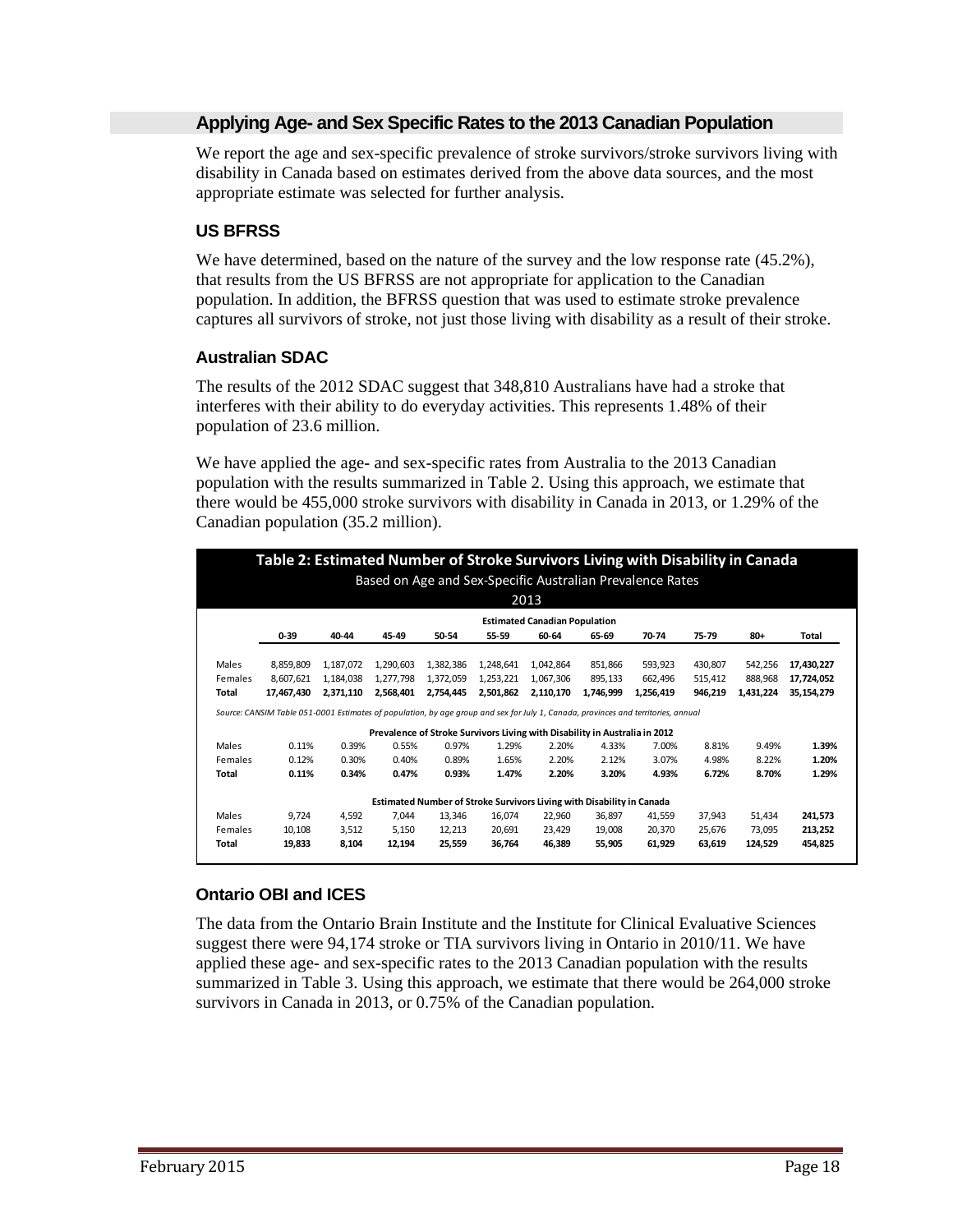| Table 3: Stroke or TIA Survivors in Canada, based on OBI/ICES Ontario Prevalence |           |           |                |                  |           |           |         |            |
|----------------------------------------------------------------------------------|-----------|-----------|----------------|------------------|-----------|-----------|---------|------------|
|                                                                                  |           |           | By Age and Sex |                  |           |           |         |            |
|                                                                                  |           |           | 2013           |                  |           |           |         |            |
|                                                                                  |           |           |                | <b>Age Group</b> |           |           |         |            |
|                                                                                  | $0 - 4$   | $5 - 17$  | $18 - 39$      | $40 - 64$        | $65 - 74$ | 75 - 84   | $85+$   | Total      |
| <b>Males</b>                                                                     |           |           |                |                  |           |           |         |            |
| <b>Estimated Population</b>                                                      | 983,523   | 2,569,119 | 5,307,167      | 6,151,566        | 1,445,789 | 739,172   | 233,891 | 17,430,227 |
| # with Stroke or TIA                                                             | 108       | 514       | 2,176          | 34,510           | 38,704    | 41,246    | 19,913  | 137,171    |
| % of Population                                                                  | 0.011%    | 0.020%    | 0.041%         | 0.561%           | 2.677%    | 5.580%    | 8.514%  | 0.787%     |
| <b>Females</b>                                                                   |           |           |                |                  |           |           |         |            |
| <b>Estimated Population</b>                                                      | 935,648   | 2,436,051 | 5,235,922      | 6,154,422        | 1,557,629 | 935,558   | 468,822 | 17,724,052 |
| # with Stroke or TIA                                                             | 112       | 365       | 2,304          | 24,618           | 26,744    | 37,909    | 34,365  | 126,417    |
| % of Population                                                                  | 0.012%    | 0.015%    | 0.044%         | 0.400%           | 1.717%    | 4.052%    | 7.330%  | 0.713%     |
| Total                                                                            |           |           |                |                  |           |           |         |            |
| <b>Estimated Population</b>                                                      | 1,919,171 | 5,005,170 | 10,543,089     | 12,305,988       | 3,003,418 | 1,674,730 | 702,713 | 35,154,279 |
| # with Stroke or TIA                                                             | 220       | 879       | 4,480          | 59,128           | 65,448    | 79,155    | 54,278  | 263,588    |
| % of Population                                                                  | 0.011%    | 0.018%    | 0.042%         | 0.480%           | 2.179%    | 4.726%    | 7.724%  | 0.750%     |

# **Canadian CCHS**

We have applied the age- and sex-specific rates from the 2011/12 CCHS to the 2013 Canadian population aged 12 and over, with the results summarized in Table 4. Based on this approach, we estimate that there would be 367,000 stroke survivors living with disability in Canada in 2013, or 1.20% of the Canadian population aged 12 and older (30.6 million).

|         | Table 4: Estimated Number of Stroke Survivors Living with Disability in Canada<br>Based on Age and Sex-Specific 2011/12 CCHS Prevalence Rates |                                                                                                                                   |           |           |           |           |           |                                                                            |           |         |           |            |  |  |
|---------|-----------------------------------------------------------------------------------------------------------------------------------------------|-----------------------------------------------------------------------------------------------------------------------------------|-----------|-----------|-----------|-----------|-----------|----------------------------------------------------------------------------|-----------|---------|-----------|------------|--|--|
|         | 2013                                                                                                                                          |                                                                                                                                   |           |           |           |           |           |                                                                            |           |         |           |            |  |  |
|         | <b>Estimated Canadian Population</b>                                                                                                          |                                                                                                                                   |           |           |           |           |           |                                                                            |           |         |           |            |  |  |
|         | $0 - 11$                                                                                                                                      | 12-39                                                                                                                             | 40-44     | 45-49     | 50-54     | 55-59     | 60-64     | 65-69                                                                      | 70-74     | 75-79   | $80+$     | Total      |  |  |
| Males   |                                                                                                                                               | 6,536,405                                                                                                                         | 1,187,072 | 1,290,603 | 1,382,386 | 1,248,641 | 1,042,864 | 851,866                                                                    | 593,923   | 430,807 | 542,256   | 15,106,823 |  |  |
| Females |                                                                                                                                               | 6.398.137                                                                                                                         | 1.184.038 | 1,277,798 | 1,372,059 | 1,253,221 | 1,067,306 | 895,133                                                                    | 662.496   | 515,412 | 888.968   | 15,514,568 |  |  |
| Total   |                                                                                                                                               | 12,934,542                                                                                                                        | 2,371,110 | 2,568,401 | 2,754,445 | 2,501,862 | 2,110,170 | 1,746,999                                                                  | 1,256,419 | 946,219 | 1,431,224 | 30,621,391 |  |  |
|         |                                                                                                                                               | Source: CANSIM Table 051-0001 Estimates of population, by age group and sex for July 1, Canada, provinces and territories, annual |           |           |           |           |           |                                                                            |           |         |           |            |  |  |
|         |                                                                                                                                               |                                                                                                                                   |           |           |           |           |           | Prevalence of Stroke Survivors Living with Disability in Canada in 2011/12 |           |         |           |            |  |  |
| Males   |                                                                                                                                               | 0.19%                                                                                                                             | 0.41%     | 0.57%     | 0.35%     | 1.01%     | 2.37%     | 3.04%                                                                      | 4.26%     | 5.55%   | 6.93%     | 1.19%      |  |  |
| Females |                                                                                                                                               | 0.26%                                                                                                                             | 0.21%     | 0.63%     | 0.68%     | 0.82%     | 1.95%     | 2.92%                                                                      | 3.25%     | 4.13%   | 5.76%     | 1.21%      |  |  |
| Total   |                                                                                                                                               | 0.22%                                                                                                                             | 0.31%     | 0.60%     | 0.52%     | 0.91%     | 2.15%     | 2.98%                                                                      | 3.72%     | 4.77%   | 6.20%     | 1.20%      |  |  |
|         |                                                                                                                                               |                                                                                                                                   |           |           |           |           |           | Estimated Number of Stroke Survivors Living with Disability in Canada      |           |         |           |            |  |  |
| Males   |                                                                                                                                               | 12.132                                                                                                                            | 4.884     | 7.313     | 4.904     | 12.624    | 24.670    | 25.930                                                                     | 25.273    | 23.889  | 37.564    | 179,182    |  |  |
| Females |                                                                                                                                               | 16,535                                                                                                                            | 2,484     | 8.070     | 9,285     | 10,233    | 20.765    | 26,104                                                                     | 21,502    | 21,264  | 51,181    | 187,423    |  |  |
| Total   |                                                                                                                                               | 28,667                                                                                                                            | 7,368     | 15,382    | 14,190    | 22,857    | 45,435    | 52,034                                                                     | 46,775    | 45,153  | 88,745    | 366,605    |  |  |

It is important to note the key differences between SDAC data (Table 2) and CCHS data (Table 4) when estimating the prevalence for older age groups. SDAC estimates prevalence rates of stroke survivors living with disability that are 32%, 40%, and 41% higher for ages 70-74, 75-79 and 80+, respectively. As described previously, this difference likely reflects the inclusion of individuals living in nursing homes in the Australian SDAC data. In addition, the SDAC includes children aged 0-11 who are not included in the CCHS data.

In the next sections we will make adjustments to the core CCHS data to incorporate individuals living in nursing homes and children aged 0-11.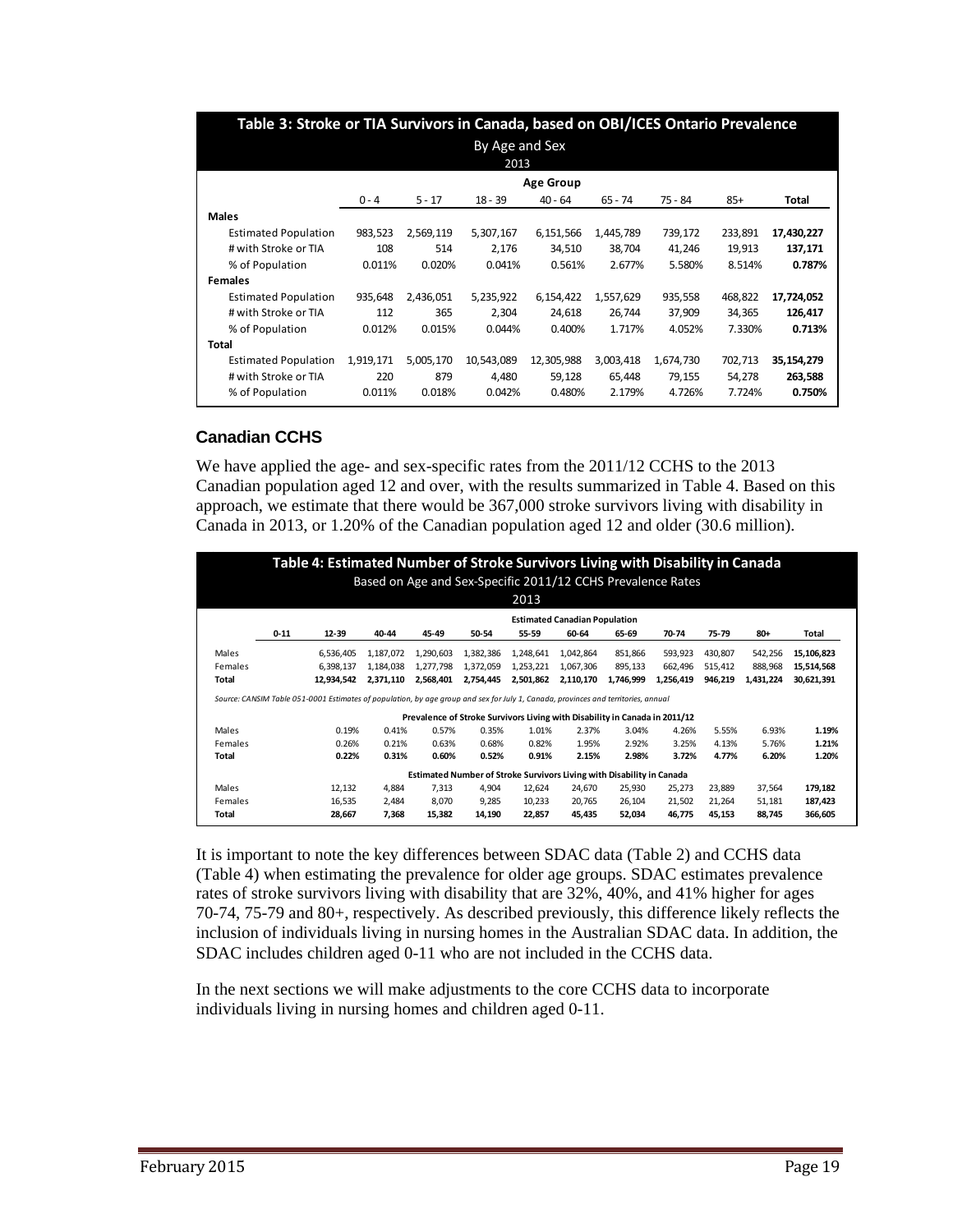#### Adjusting for Individuals Living within Institutions

#### *Residents of Homes for the Aged*

Data on the number of residents in "homes for the aged" are available for Canada and the provinces from 1984/85 until 2009/10.<sup>29</sup> A summary of the data from 2000/01 to 2009/10 is included in Table 5. In 2009/10, a total of 203,997 Canadians were residents in homes for the aged, increasing from 168,807 in 2000/01.

|                                 | Table 5: Residents in Residential Care Facilities (Homes for the Aged)<br>By Age Group and Sex, Canada |         |         |         |         |         |         |         |         |         |  |  |  |
|---------------------------------|--------------------------------------------------------------------------------------------------------|---------|---------|---------|---------|---------|---------|---------|---------|---------|--|--|--|
|                                 |                                                                                                        |         |         |         |         |         |         |         |         |         |  |  |  |
|                                 | 2000/01                                                                                                | 2001/02 | 2002/03 | 2003/04 | 2004/05 | 2005/06 | 2006/07 | 2007/08 | 2008/09 | 2009/10 |  |  |  |
| <b>Males</b>                    |                                                                                                        |         |         |         |         |         |         |         |         |         |  |  |  |
| 18-44                           | 535                                                                                                    | 523     | 579     | 561     | 606     | 605     | 609     | 563     | 563     | 559     |  |  |  |
| 45-64                           | 2,985                                                                                                  | 3,045   | 3,346   | 3,449   | 3,699   | 4,024   | 4,058   | 4,228   | 4,405   | 4,303   |  |  |  |
| 65-69                           | 2,381                                                                                                  | 2,512   | 2,508   | 2,567   | 2,581   | 2,752   | 2,723   | 2,811   | 2,980   | 2,887   |  |  |  |
| 70-74                           | 4,180                                                                                                  | 4,489   | 4,252   | 4,255   | 4,295   | 4,455   | 4,363   | 4,386   | 4,509   | 4,414   |  |  |  |
| 75-79                           | 6,319                                                                                                  | 6,219   | 6,846   | 6,824   | 6,681   | 7,264   | 7,302   | 7,160   | 7,338   | 7,158   |  |  |  |
| 80-84                           | 8,149                                                                                                  | 8,309   | 8,970   | 9,353   | 10,260  | 10,256  | 10,318  | 10,578  | 10,731  | 10,702  |  |  |  |
| $85+$                           | 14,078                                                                                                 | 14,044  | 15,090  | 15,357  | 16,615  | 17,580  | 17,307  | 17,763  | 18,855  | 19,412  |  |  |  |
| <b>Sutotal - Males</b>          | 38,627                                                                                                 | 39,141  | 41,591  | 42,366  | 44,737  | 46,936  | 46,680  | 47,489  | 49,381  | 49,435  |  |  |  |
| <b>Females</b>                  |                                                                                                        |         |         |         |         |         |         |         |         |         |  |  |  |
| 18-44                           | 444                                                                                                    | 461     | 501     | 515     | 556     | 587     | 533     | 500     | 520     | 512     |  |  |  |
| 45-64                           | 3,081                                                                                                  | 3,225   | 3,358   | 3,441   | 3,637   | 4,217   | 4,170   | 4,278   | 4,510   | 4,432   |  |  |  |
| 65-69                           | 2,766                                                                                                  | 2,900   | 2,825   | 2,864   | 2,837   | 3,006   | 3,061   | 3,212   | 3,491   | 3,280   |  |  |  |
| 70-74                           | 5,886                                                                                                  | 6,282   | 6,017   | 5,837   | 5,789   | 6,147   | 6,017   | 5,771   | 6,043   | 5,957   |  |  |  |
| 75-79                           | 12,053                                                                                                 | 12,306  | 12,931  | 12,571  | 11,949  | 12,670  | 12,629  | 12,742  | 12,533  | 12,292  |  |  |  |
| 80-84                           | 21,136                                                                                                 | 21,266  | 22,335  | 22,719  | 24,266  | 23,723  | 23,476  | 24,031  | 23,747  | 23,238  |  |  |  |
| $85+$                           | 52,337                                                                                                 | 52,923  | 55,004  | 55,542  | 57,103  | 60,193  | 61,583  | 63,572  | 66,585  | 66,370  |  |  |  |
| <b>Sutotal - Females</b>        | 97,703                                                                                                 | 99,363  | 102,971 | 103,489 | 106,137 | 110,543 | 111,469 | 114,106 | 117,429 | 116,081 |  |  |  |
| Total                           |                                                                                                        |         |         |         |         |         |         |         |         |         |  |  |  |
| 18-44                           | 979                                                                                                    | 984     | 1,080   | 1,076   | 1,162   | 1,192   | 1,142   | 1,063   | 1,083   | 1,071   |  |  |  |
| 45-64                           | 6,066                                                                                                  | 6,270   | 6,704   | 6,890   | 7,336   | 8,241   | 8,228   | 8,506   | 8,915   | 8,735   |  |  |  |
| 65-69                           | 5,147                                                                                                  | 5,412   | 5,333   | 5,431   | 5,418   | 5,758   | 5,784   | 6,023   | 6,471   | 6,167   |  |  |  |
| 70-74                           | 10,066                                                                                                 | 10,771  | 10,269  | 10,092  | 10,084  | 10,602  | 10,380  | 10,157  | 10,552  | 10,371  |  |  |  |
| 75-79                           | 18,372                                                                                                 | 18,525  | 19,777  | 19,395  | 18,630  | 19,934  | 19,931  | 19,902  | 19,871  | 19,450  |  |  |  |
| 80-84                           | 29,285                                                                                                 | 29,575  | 31,305  | 32,072  | 34,526  | 33,979  | 33,794  | 34,609  | 34,478  | 33,940  |  |  |  |
| $85+$                           | 66,415                                                                                                 | 66,967  | 70,094  | 70,899  | 73,718  | 77,773  | 78,890  | 81,335  | 85,440  | 85,782  |  |  |  |
| <b>Total (excluding Quebec)</b> | 136,330                                                                                                | 138,504 | 144,562 | 145,855 | 150,874 | 157,479 | 158,149 | 161,595 | 166,810 | 165,516 |  |  |  |
| Quebec                          | 32,477                                                                                                 | 32,749  | 32,676  | 33,554  | 38,431  | 38,744  | 38,098  | 38,784  | 38,627  |         |  |  |  |
|                                 |                                                                                                        |         |         |         |         |         |         |         |         | 38,481  |  |  |  |
| <b>Total (including Quebec)</b> | 168,807                                                                                                | 171,253 | 177,238 | 179,409 | 189,305 | 196,223 | 196.247 | 200.379 | 205.437 | 203,997 |  |  |  |

Note that the data from Quebec are only provided as a total number and not distributed by age group or sex. We therefore distributed the Quebec total by year into age and sex categories based on the Canadian average (see Table 6).

l

<sup>&</sup>lt;sup>29</sup> Statistics Canada. Table 107-5504 - Residents on Books in Residential Care Facilities, by Age Group, Sex, Principal Characteristic of the Predominant Group of Residents and Size of Facility, Canada, Provinces and Territories. Available online at

http://www5.statcan.gc.ca/cansim/a05?lang=eng&id=1075504&pattern=1075504&searchTypeByValue=1&p2=3 5. Accessed January, 2015.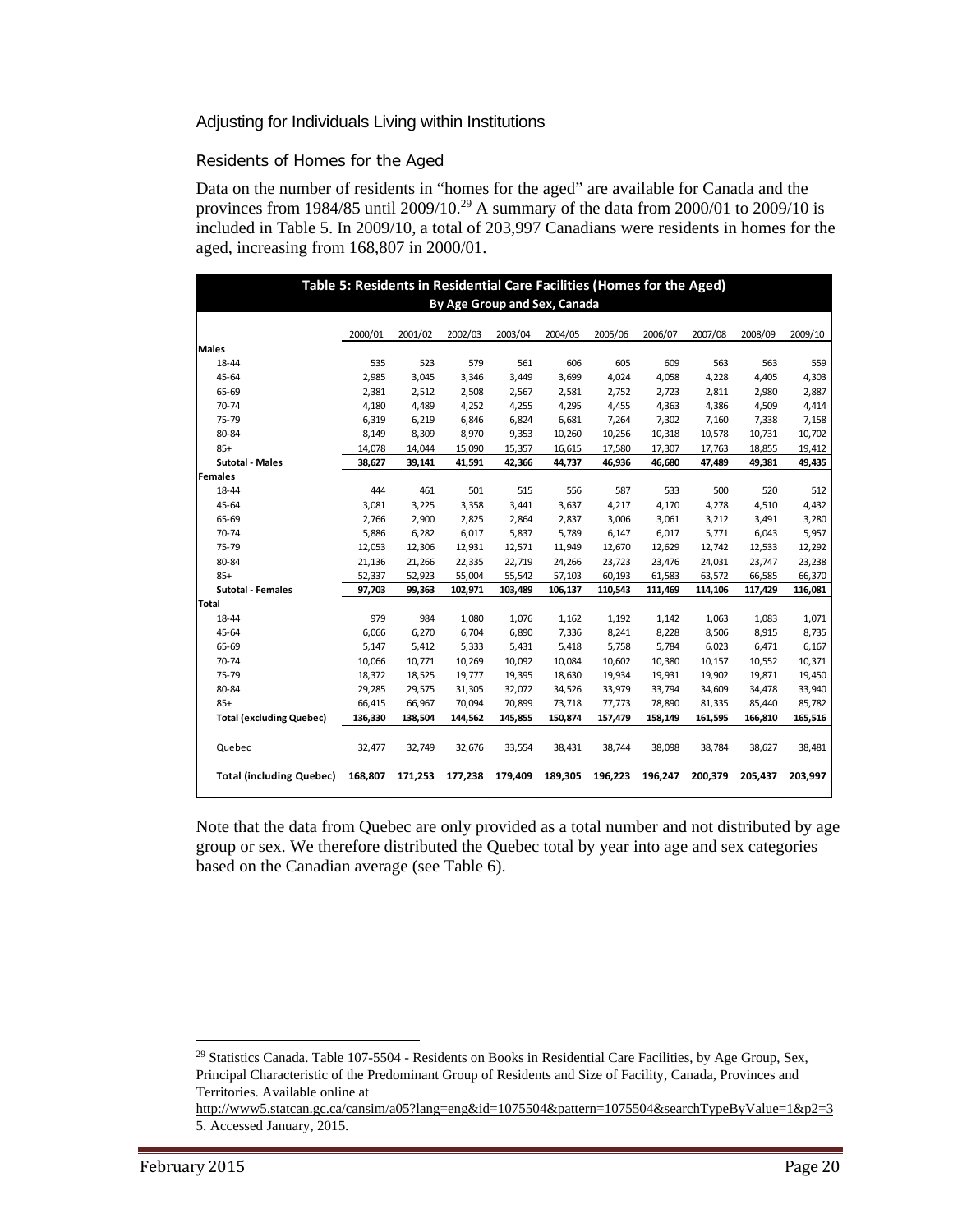|                                 | Table 6: Residents in Residential Care Facilities (Homes for the Aged)<br>By Age Group and Sex, Canada |         |         |         |         |         |         |         |         |         |  |  |  |
|---------------------------------|--------------------------------------------------------------------------------------------------------|---------|---------|---------|---------|---------|---------|---------|---------|---------|--|--|--|
|                                 | Estimated:                                                                                             |         |         |         |         |         |         |         |         |         |  |  |  |
|                                 | 2000/01                                                                                                | 2001/02 | 2002/03 | 2003/04 | 2004/05 | 2005/06 | 2006/07 | 2007/08 | 2008/09 | 2009/10 |  |  |  |
| <b>Males</b>                    |                                                                                                        |         |         |         |         |         |         |         |         |         |  |  |  |
| 18-44                           | 662                                                                                                    | 647     | 710     | 690     | 760     | 754     | 756     | 698     | 693     | 689     |  |  |  |
| 45-64                           | 3,696                                                                                                  | 3,765   | 4,102   | 4,242   | 4.641   | 5,014   | 5,036   | 5,243   | 5,425   | 5,303   |  |  |  |
| 65-69                           | 2,948                                                                                                  | 3,106   | 3,075   | 3,158   | 3,238   | 3,429   | 3,379   | 3,486   | 3,670   | 3,558   |  |  |  |
| 70-74                           | 5,176                                                                                                  | 5,550   | 5,213   | 5,234   | 5,389   | 5,551   | 5,414   | 5,439   | 5,553   | 5,440   |  |  |  |
| 75-79                           | 7,824                                                                                                  | 7,689   | 8,393   | 8,394   | 8,383   | 9,051   | 9,061   | 8,878   | 9,037   | 8,822   |  |  |  |
| 80-84                           | 10,090                                                                                                 | 10,274  | 10,998  | 11,505  | 12,873  | 12,779  | 12,804  | 13,117  | 13,216  | 13,190  |  |  |  |
| $85+$                           | 17,432                                                                                                 | 17,365  | 18,501  | 18,890  | 20,847  | 21,905  | 21,476  | 22,026  | 23,221  | 23,925  |  |  |  |
| <b>Sutotal - Males</b>          | 47,829                                                                                                 | 48,396  | 50,992  | 52,112  | 56,133  | 58,483  | 57,925  | 58,887  | 60,816  | 60,928  |  |  |  |
| <b>Females</b>                  |                                                                                                        |         |         |         |         |         |         |         |         |         |  |  |  |
| 18-44                           | 550                                                                                                    | 570     | 614     | 633     | 698     | 731     | 661     | 620     | 640     | 631     |  |  |  |
| 45-64                           | 3,815                                                                                                  | 3,988   | 4,117   | 4,233   | 4,563   | 5,254   | 5,175   | 5,305   | 5,554   | 5,462   |  |  |  |
| 65-69                           | 3,425                                                                                                  | 3,586   | 3,464   | 3,523   | 3,560   | 3,746   | 3,798   | 3,983   | 4,299   | 4,043   |  |  |  |
| 70-74                           | 7,288                                                                                                  | 7,767   | 7,377   | 7,180   | 7,264   | 7,659   | 7,466   | 7,156   | 7,442   | 7,342   |  |  |  |
| 75-79                           | 14,924                                                                                                 | 15,216  | 15,854  | 15,463  | 14,993  | 15,787  | 15,671  | 15,800  | 15,435  | 15,150  |  |  |  |
| 80-84                           | 26,171                                                                                                 | 26,294  | 27,383  | 27,946  | 30,447  | 29,559  | 29,131  | 29,799  | 29,246  | 28,641  |  |  |  |
| $85+$                           | 64,805                                                                                                 | 65,437  | 67,437  | 68,319  | 71,648  | 75,002  | 76,418  | 78,830  | 82,004  | 81,800  |  |  |  |
| <b>Sutotal - Females</b>        | 120,978                                                                                                | 122,857 | 126,246 | 127,297 | 133,172 | 137,740 | 138,322 | 141,492 | 144,621 | 143,069 |  |  |  |
| <b>Total</b>                    |                                                                                                        |         |         |         |         |         |         |         |         |         |  |  |  |
| 18-44                           | 1,212                                                                                                  | 1,217   | 1,324   | 1,324   | 1,458   | 1,485   | 1,417   | 1,318   | 1,334   | 1,320   |  |  |  |
| 45-64                           | 7,511                                                                                                  | 7,753   | 8,219   | 8,475   | 9,205   | 10,269  | 10,210  | 10,548  | 10,979  | 10,766  |  |  |  |
| 65-69                           | 6,373                                                                                                  | 6,692   | 6,538   | 6,680   | 6,798   | 7,175   | 7,177   | 7,469   | 7,969   | 7,601   |  |  |  |
| 70-74                           | 12,464                                                                                                 | 13,318  | 12,590  | 12,414  | 12,653  | 13,210  | 12,881  | 12,595  | 12,995  | 12,782  |  |  |  |
| 75-79                           | 22,749                                                                                                 | 22,905  | 24,247  | 23,857  | 23,375  | 24,838  | 24,732  | 24,679  | 24,472  | 23,972  |  |  |  |
| 80-84                           | 36,261                                                                                                 | 36,568  | 38,381  | 39,450  | 43,321  | 42,339  | 41,935  | 42,915  | 42,462  | 41,831  |  |  |  |
| $85+$                           | 82,237                                                                                                 | 82,801  | 85,938  | 87,209  | 92,496  | 96,907  | 97,895  | 100,856 | 105,225 | 105,726 |  |  |  |
| <b>Total (including Quebec)</b> | 168,807                                                                                                | 171,253 | 177,238 | 179,409 | 189,305 | 196,223 | 196,247 | 200,379 | 205,437 | 203,997 |  |  |  |

As the latest data available are from 2009/10, we used population projections<sup>30</sup> and age- and sex-specific trends from the preceding ten years to forecast the number of residents living in homes for the aged for years 2010/11 onwards. As such, we estimated that there were 227,823 residents of homes for the aged in Canada in 2013.

#### *Prevalence of Stroke in Residents of Homes for the Aged*

We are not aware of any comprehensive data in Canada with respect to the prevalence of stroke in residents of homes for the aged. A study of 3,239 nursing home residents in Ireland found that 570 (17.6%) were stroke survivors living with disability.<sup>31</sup> A larger study in the United Kingdom of 16,043 care home residents found that 25% of those living in nursing homes had been diagnosed with a stroke.<sup>32</sup> We therefore assumed that 25% of Canadians living in homes for the aged would be stroke survivors living with disability.

#### *Adjusting for Residents of Homes for the Aged*

To properly adjust for the higher stroke rates in residents of homes for the aged, we first removed these residents from the general population in Table 4 (thereby removing them from the population with a lower estimated stroke prevalence). We then added them back in after accounting for their higher estimated stroke prevalence. Table 7 provides the data with the residents of homes for the aged excluded, while Table 8 reintroduces residents of homes for

l

<sup>30</sup> Statistics Canada. *Table 052-0005 - Projected population, by projection scenario, age and sex, as of July 1, Canada, provinces and territories, annual*. 2014. Available at http://www5.statcan.gc.ca/cansim/. Accessed November 2014.

<sup>&</sup>lt;sup>31</sup> Cowman S, Royston M, Hickey A et al. Stroke and nursing home care: a national survey of nursing homes. *BMC Geriatrics.* 2010; 10(1): 4.<br><sup>32</sup> Bowman C, Whistler J and Ellerby M. A national census of care home residents. *Age and Ageing*. 2004; 33(6):

<sup>561-6.</sup>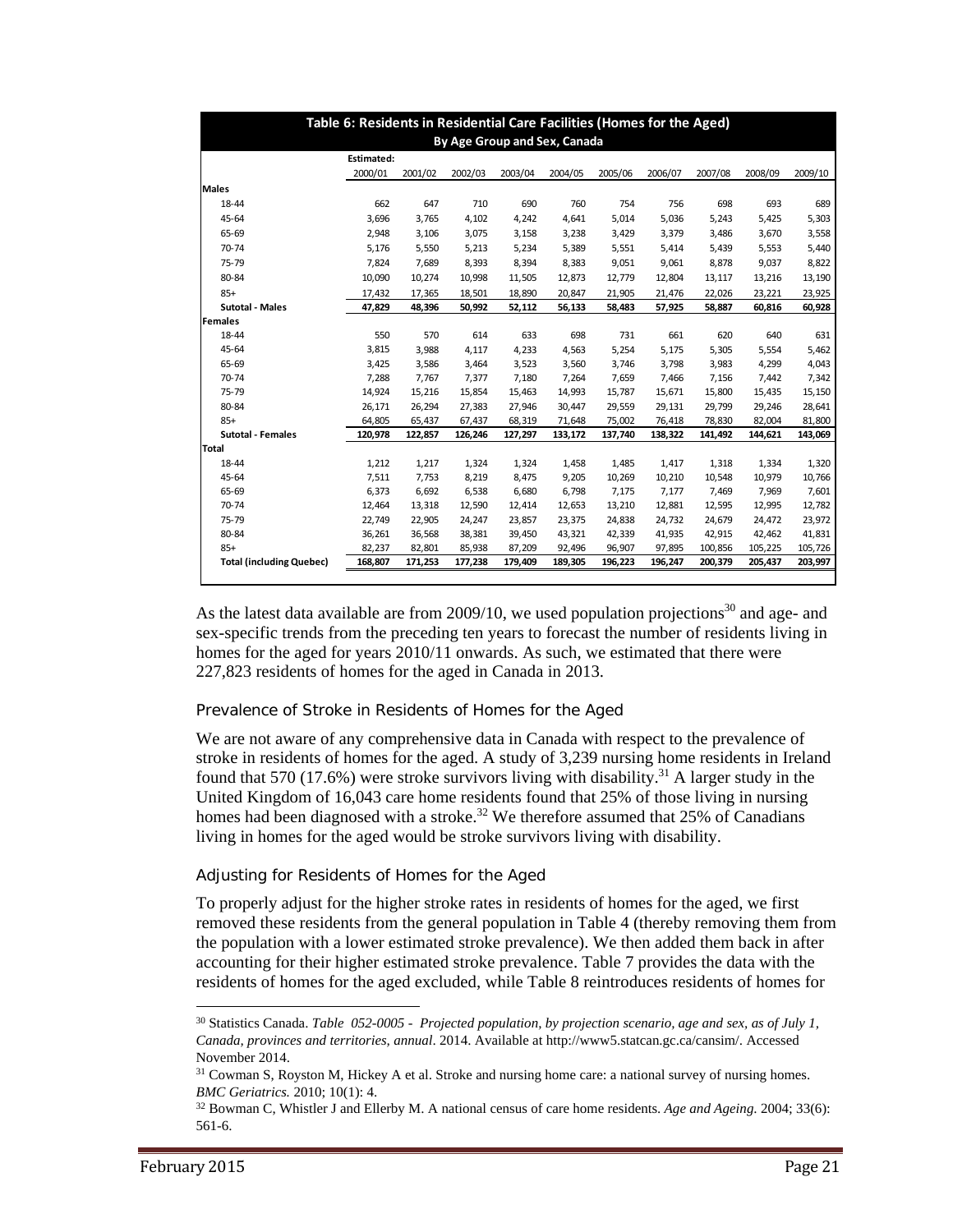the aged and adjusts these data to account for their higher stroke prevalence. Figure 7 provides a summary of the unadjusted and adjusted prevalence rates by age group. Note that the adjusted results now also demonstrate a significant increase in prevalence after age 80, as was previously observed in the Australian data which included residents of institutions.

|                                      | Table 7: Estimated Number of Stroke Survivors Living with Disability in Canada                                                    |           |           |           |           |           |                                                                            |           |         |           |                                               |  |  |  |
|--------------------------------------|-----------------------------------------------------------------------------------------------------------------------------------|-----------|-----------|-----------|-----------|-----------|----------------------------------------------------------------------------|-----------|---------|-----------|-----------------------------------------------|--|--|--|
|                                      | Based on Age and Sex-Specific 2011/12 CCHS Prevalence Rates<br>2013 (excluding residents of Homes for the Aged)                   |           |           |           |           |           |                                                                            |           |         |           |                                               |  |  |  |
| <b>Estimated Canadian Population</b> |                                                                                                                                   |           |           |           |           |           |                                                                            |           |         |           |                                               |  |  |  |
|                                      | 12-39                                                                                                                             | 40-44     | 45-49     | 50-54     | 55-59     | 60-64     | 65-69                                                                      | 70-74     | 75-79   | 80+       | Total (12+)                                   |  |  |  |
| Males                                | 6.535.760                                                                                                                         | 1.186.953 | 1.289.049 | 1,380,832 | 1.247.087 | 1,041,310 | 847.111                                                                    | 587.572   | 421.397 | 498.314   | 15,035,386                                    |  |  |  |
| Females                              | 6,397,520                                                                                                                         | 1,183,924 | 1,276,219 | 1,370,480 | 1,251,642 | 1,065,727 | 889,838                                                                    | 654,119   | 499,714 | 768,998   | 15,358,182                                    |  |  |  |
| Total                                | 12,933,280                                                                                                                        | 2,370,876 | 2,565,269 | 2,751,313 | 2,498,730 | 2,107,038 | 1,736,949                                                                  | 1,241,690 | 921,112 | 1,267,312 | 30,393,568                                    |  |  |  |
|                                      | Source: CANSIM Table 051-0001 Estimates of population, by age group and sex for July 1, Canada, provinces and territories, annual |           |           |           |           |           | Prevalence of Stroke Survivors Living with Disability in Canada in 2011/12 |           |         |           |                                               |  |  |  |
| Males                                | 0.19%                                                                                                                             | 0.41%     | 0.57%     | 0.35%     | 1.01%     | 2.37%     | 3.04%                                                                      | 4.26%     | 5.55%   | 6.93%     |                                               |  |  |  |
|                                      |                                                                                                                                   |           |           |           |           |           |                                                                            |           |         |           |                                               |  |  |  |
|                                      | 0.26%                                                                                                                             | 0.21%     | 0.63%     | 0.68%     | 0.82%     | 1.95%     | 2.92%                                                                      | 3.25%     | 4.13%   | 5.76%     |                                               |  |  |  |
|                                      | 0.22%                                                                                                                             | 0.31%     | 0.60%     | 0.52%     | 0.91%     | 2.15%     | 2.98%                                                                      | 3.72%     | 4.78%   | 6.22%     |                                               |  |  |  |
|                                      |                                                                                                                                   |           |           |           |           |           | Estimated Number of Stroke Survivors Living with Disability in Canada      |           |         |           |                                               |  |  |  |
| Total                                | 12.131                                                                                                                            | 4.883     | 7.304     | 4.899     | 12.608    | 24.633    | 25.785                                                                     | 25,003    | 23.367  | 34.520    |                                               |  |  |  |
| Females<br>Males<br>Females          | 16,533                                                                                                                            | 2,484     | 8,060     | 9,275     | 10,220    | 20,734    | 25,950                                                                     | 21,230    | 20.617  | 44,274    | 1.16%<br>1.17%<br>1.17%<br>175,133<br>179,376 |  |  |  |

#### **Table 8: Estimated Number of Stroke Survivors Living with Disability in Canada** Based on Age and Sex‐Specific 2011/12 CCHS Prevalence Rates

| 12-39 | 40-44 | 45-49 | 50-54 | 55-59 | 60-64 | 65-69 | 70-74 | 75-79                                            | $80 +$                                                                     | Total (12+) |
|-------|-------|-------|-------|-------|-------|-------|-------|--------------------------------------------------|----------------------------------------------------------------------------|-------------|
|       |       |       |       |       |       |       |       |                                                  |                                                                            |             |
| 0.19% | 0.41% | 0.60% | 0.38% | 1.04% | 2.40% | 3.17% | 4.48% | 5.97%                                            | 8.39%                                                                      | 1.28%       |
| 0.26% | 0.21% | 0.66% | 0.70% | 0.85% | 1.98% | 3.05% | 3.52% | 4.76%                                            | 8.35%                                                                      | 1.41%       |
| 0.22% | 0.31% | 0.63% | 0.54% | 0.94% | 2.19% | 3.11% | 3.97% | 5.31%                                            | 8.37%                                                                      | 1.34%       |
|       |       |       |       |       |       |       |       | 2013 (including residents of Homes for the Aged) | Prevalence of Stroke Survivors Living with Disability in Canada in 2011/12 |             |

Males 12,292 4,913 7,692 5,287 12,996 25,022 26,974 26,591 25,719 45,506  **192,992** Females 16,687 2,512 8,454 9,670 10,615 21,129 27,274 23,324 24,541 74,266  **218,472 Total 28,980 7,425 16,147 14,956 23,611 46,151 54,247 49,915 50,260 119,772 411,464**

**Estimated Number of Stroke Survivors Living with Disability in Canada**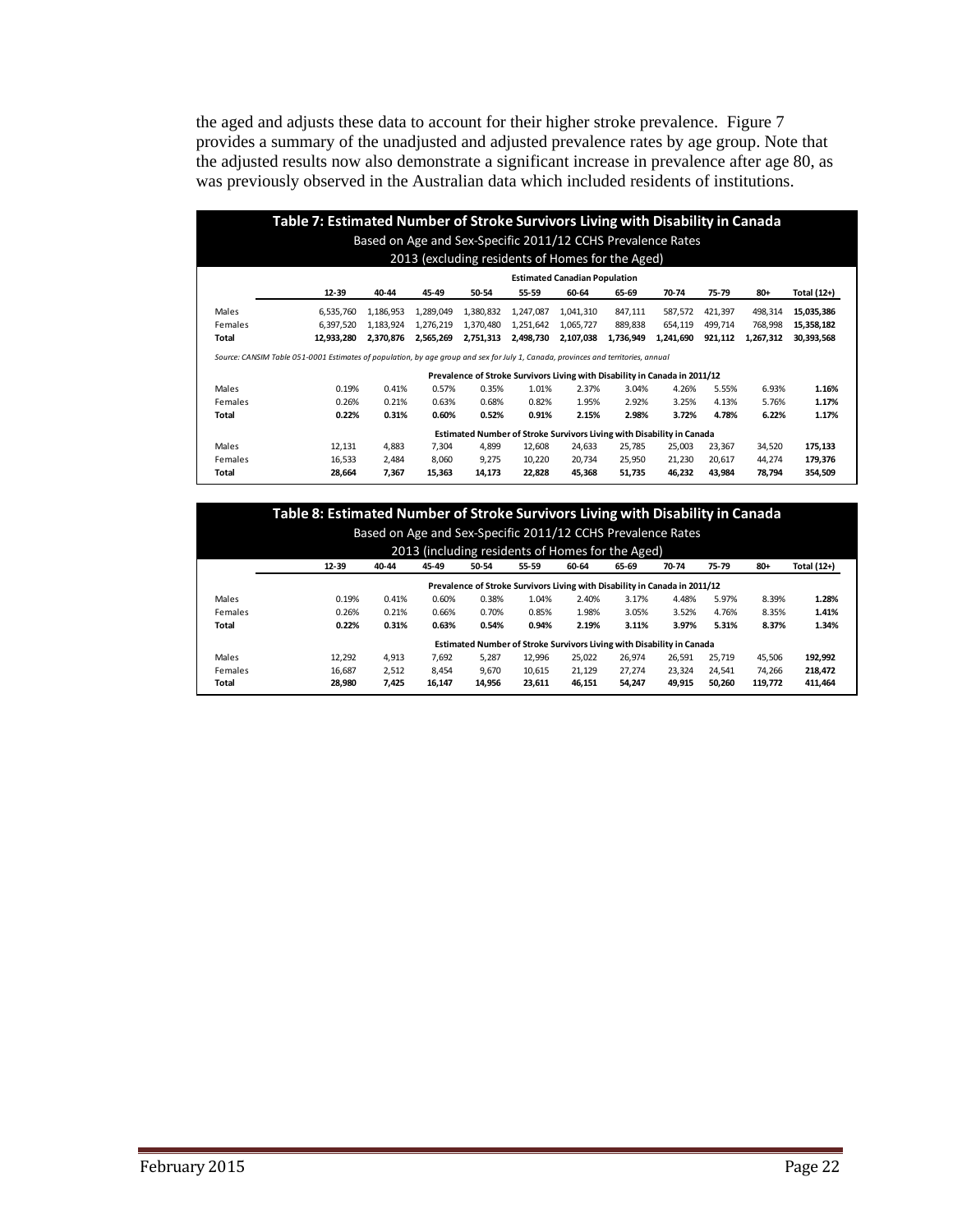

# Adjusting for Children

#### *Number of Children Aged 0-11 in Canada*

In 2013, there were an estimated 4.5 million children aged 0-11 living in Canada, of which 2.3 million were males and 2.2 million were females.

#### *Prevalence and Outcomes of Stroke in Children*

Data from the Canadian Paediatric Ischemic Stroke Registry suggest an annual incidence of 3.27 cases of ischemic stroke per 100,000 children aged 0-17.<sup>33</sup> Fullerton et al found the incidence of hemorrhagic stroke in children to be approximately equal to that of ischemic stroke.<sup>34</sup> The outcomes, however, are quite different. For ischemic stroke, 9% of children die, 62% are left with disability (lifelong cognitive or motor disability) and 29% are neurologically normal. For hemorrhagic stroke, these proportions are 25%, 32% and 43%, respectively.<sup>35</sup> In addition, the incidence of paediatric stroke is approximately 25% higher in males than females.<sup>36</sup>

l

<sup>33</sup> Sofronas M, Ichord RN, Fullerton HJ et al. Pediatric stroke initiatives and preliminary studies: what is known and what is needed? *Pediatric Neurology*. 2006; 34(6): 439-45. 34 Fullerton HJ, Wu YW, Zhao S et al. Risk of stroke in children: ethnic and gender disparities. *Neurology*. 2003;

<sup>61(2): 189-94.</sup> 

<sup>35</sup> Lynch JK and Han CJ. Pediatric stroke: what do we know and what do we need to know? *Seminars in* 

*Neurology*. 2005; 25(4): 410-23.<br><sup>36</sup> Fullerton HJ, Wu YW, Zhao S et al. Risk of stroke in children: ethnic and gender disparities. *Neurology*. 2003; 61(2): 189-94.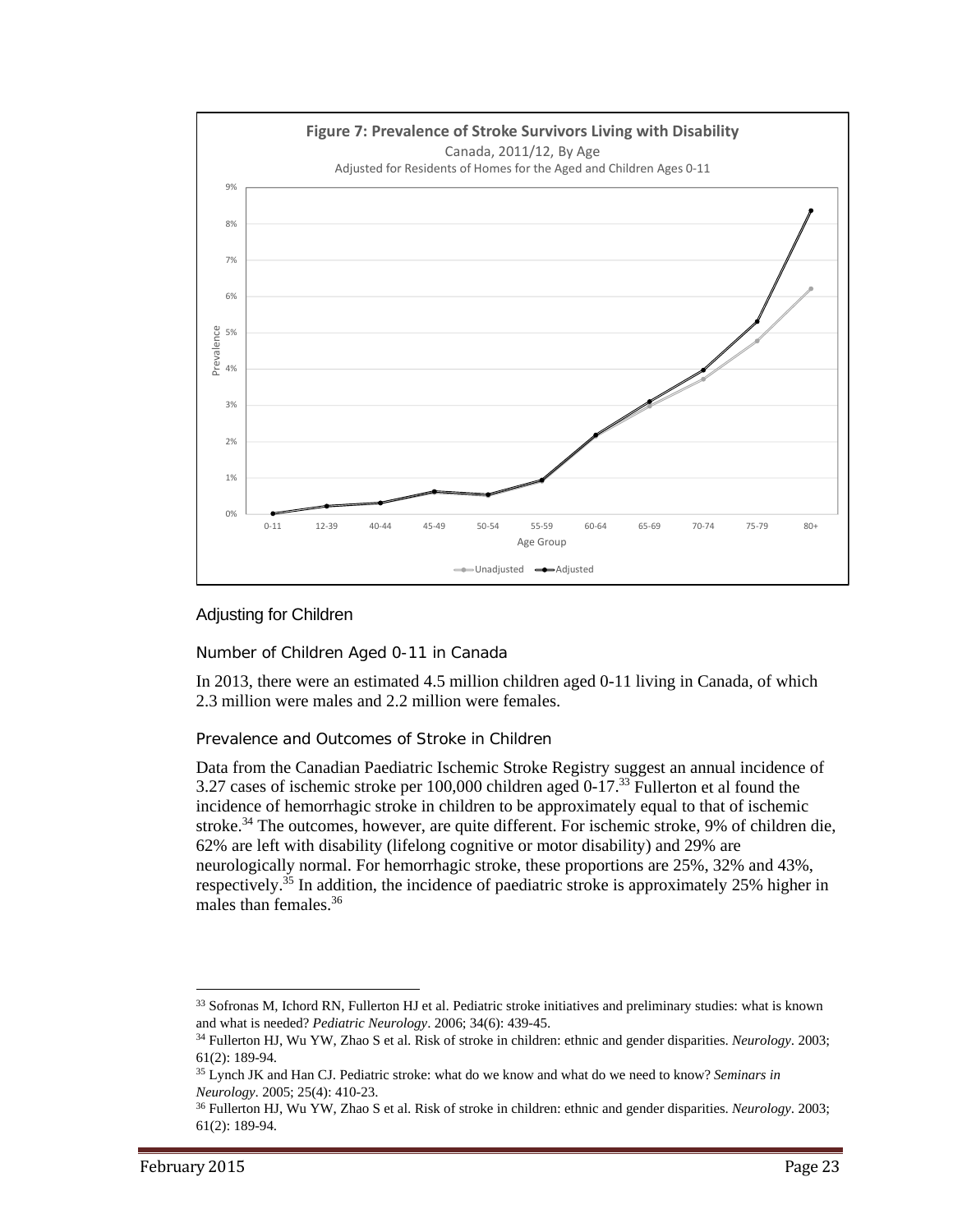#### *Adjusting for Children Ages 0-11*

We used the above information to estimate the prevalence of stroke survivors living with disability among children aged 0-11 in Canada. Using the annual incidence of stroke among children, we calculated that approximately 0.0065% of children suffer a stroke in their first year of live, increasing to 0.0785% in the first 12 years. Based on the number of children in Canada in 2013 and the estimated proportion of children at each age who have suffered a stroke, we calculated that approximately 1,909 children would have suffered a stroke before their  $12<sup>th</sup>$  birthday. Based on the outcomes following ischemic and hemorrhagic stroke, we further estimated that 897 of these 1,909 children would have survived with a disability. Of the 897, an estimated 498 would have been males, yielding a prevalence of stroke survivors living with disability among Canadian males aged 0-11 of 0.0214%. The estimated 399 females would yield a prevalence of 0.0181%.

After including children and residents of homes for the aged, we have estimated that there were 412,000 stroke survivors living with disability in Canada in 2013 (see Table 9).

|         | Table 9: Estimated Number of Stroke Survivors Living with Disability in Canada<br>Based on Age and Sex-Specific 2011/12 CCHS Prevalence Rates<br>2013 (including residents of Homes for the Aged and Children ages 0-11) |            |           |           |           |           |           |                                                                            |           |         |           |            |  |
|---------|--------------------------------------------------------------------------------------------------------------------------------------------------------------------------------------------------------------------------|------------|-----------|-----------|-----------|-----------|-----------|----------------------------------------------------------------------------|-----------|---------|-----------|------------|--|
|         | <b>Estimated Canadian Population</b>                                                                                                                                                                                     |            |           |           |           |           |           |                                                                            |           |         |           |            |  |
|         | $0 - 11$                                                                                                                                                                                                                 | 12-39      | 40-44     | 45-49     | 50-54     | 55-59     | 60-64     | 65-69                                                                      | 70-74     | 75-79   | $80 +$    | Total      |  |
| Males   | 2,323,404                                                                                                                                                                                                                | 6.536.405  | 1.187.072 | 1,290,603 | 1,382,386 | 1,248,641 | 1,042,864 | 851.866                                                                    | 593,923   | 430.807 | 542,256   | 17,430,227 |  |
| Females | 2.209.484                                                                                                                                                                                                                | 6.398.137  | 1.184.038 | 1.277.798 | 1,372,059 | 1,253,221 | 1.067.306 | 895.133                                                                    | 662.496   | 515.412 | 888.968   | 17,724,052 |  |
| Total   | 4,532,888                                                                                                                                                                                                                | 12,934,542 | 2,371,110 | 2,568,401 | 2,754,445 | 2,501,862 | 2,110,170 | 1,746,999                                                                  | 1,256,419 | 946,219 | 1,431,224 | 35,154,279 |  |
|         | Source: CANSIM Table 051-0001 Estimates of population, by age group and sex for July 1, Canada, provinces and territories, annual                                                                                        |            |           |           |           |           |           |                                                                            |           |         |           |            |  |
|         |                                                                                                                                                                                                                          |            |           |           |           |           |           | Prevalence of Stroke Survivors Living with Disability in Canada in 2011/12 |           |         |           |            |  |
| Males   | 0.021%                                                                                                                                                                                                                   | 0.19%      | 0.41%     | 0.60%     | 0.38%     | 1.04%     | 2.40%     | 3.17%                                                                      | 4.48%     | 5.97%   | 8.39%     | 1.11%      |  |
| Females | 0.018%                                                                                                                                                                                                                   | 0.26%      | 0.21%     | 0.66%     | 0.70%     | 0.85%     | 1.98%     | 3.05%                                                                      | 3.52%     | 4.76%   | 8.35%     | 1.23%      |  |
| Total   | 0.020%                                                                                                                                                                                                                   | 0.22%      | 0.31%     | 0.63%     | 0.54%     | 0.94%     | 2.19%     | 3.11%                                                                      | 3.97%     | 5.31%   | 8.37%     | 1.17%      |  |
|         | Estimated Number of Stroke Survivors Living with Disability in Canada                                                                                                                                                    |            |           |           |           |           |           |                                                                            |           |         |           |            |  |
| Males   | 498                                                                                                                                                                                                                      | 12.292     | 4,913     | 7.692     | 5.287     | 12.996    | 25,022    | 26.974                                                                     | 26,591    | 25.719  | 45,506    | 193,490    |  |
| Females | 399                                                                                                                                                                                                                      | 16.687     | 2,512     | 8.454     | 9.670     | 10.615    | 21.129    | 27.274                                                                     | 23,324    | 24.541  | 74.266    | 218,871    |  |
| Total   | 897                                                                                                                                                                                                                      | 28,980     | 7,425     | 16,147    | 14,956    | 23,611    | 46,151    | 54,247                                                                     | 49,915    | 50,260  | 119.772   | 412,362    |  |

Based on the above results, we have determined that the most accurate method for estimating the prevalence of stroke survivors with disability in Canada is by using data from the 2011/2012 CCHS, combined with data concerning the number of individuals living in homes for the aged and estimated rates of stroke survivors with disability among children aged 0-11. Using this method, the estimated overall prevalence in Canada (1.23%) is very similar to the estimated prevalence using SDAC rates (1.29%), which we know was calculated using an inclusive sample that represents all populations. We therefore use the adjusted CCHS method of estimation for the remainder of calculations in this report (i.e., estimates of the prevalence of stroke survivors living with disability in 2013, trends in prevalence of stroke survivors living with disability, and forecasting prevalence of stroke survivors living with disability).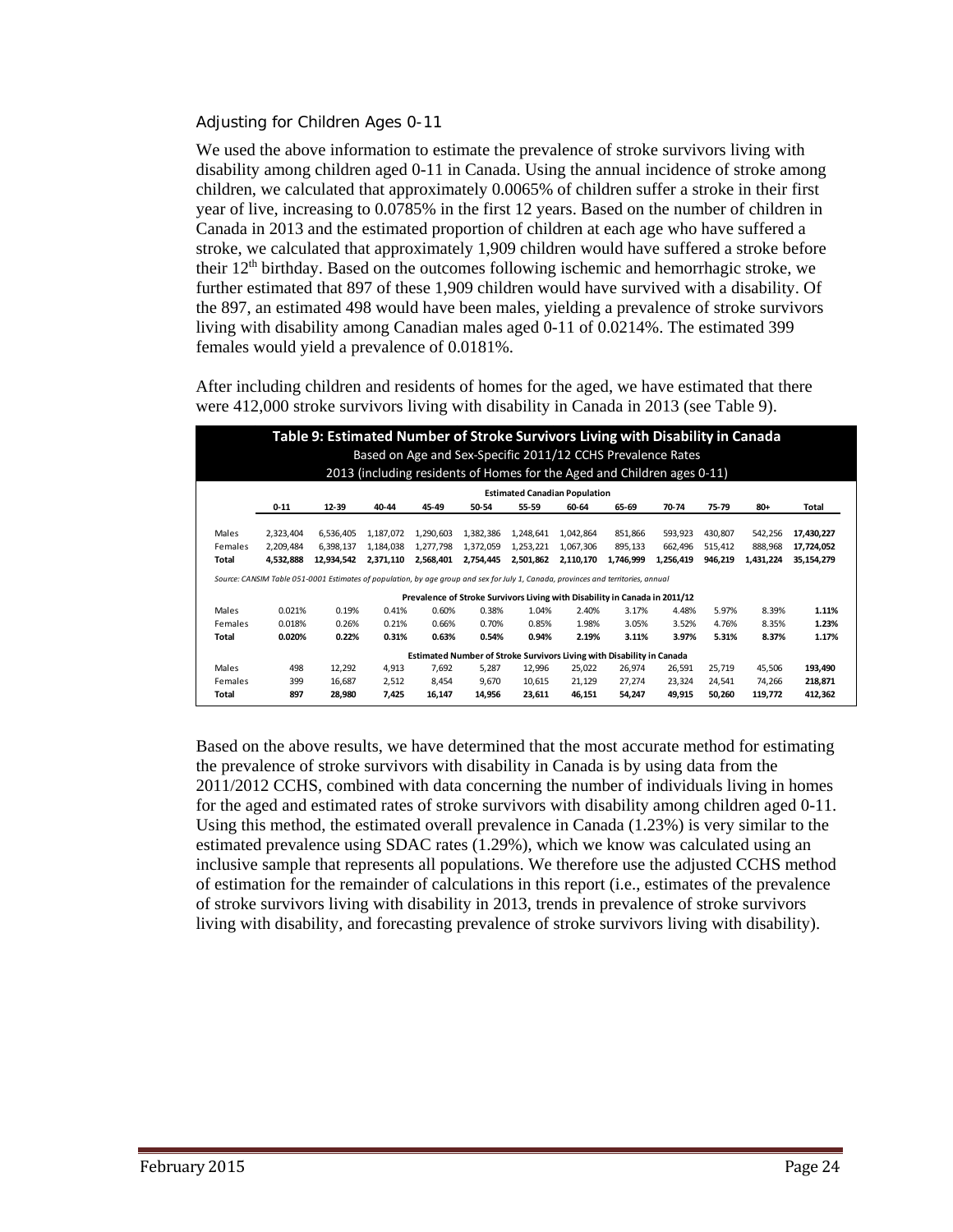# **Best Estimate of the Prevalence of Stroke Survivors Living with Disability in 2013**

#### **Canada**

An estimated 412,000 Canadians were stroke survivors living with disability in 2013, yielding an overall prevalence of 1.17% (see Table 9).

In the following sections, we will provide a best estimate of the 2013 prevalence, trends in prevalence, and forecasted prevalence of stroke survivors living with disability for the Atlantic provinces (Nova Scotia, New Brunswick, Prince Edward Island, and Newfoundland and Labrador), Quebec, Ontario, the Prairie provinces (Manitoba, Saskatchewan and Alberta) and British Columbia based on the approach used for Canada.

#### **Atlantic Provinces**

We have applied the age- and sex-specific rates for the Atlantic provinces from the 2011/12 CCHS to the 2013 population aged 12 and over, with the results summarized in Table 10. Based on this approach, the prevalence of stroke survivors living with disability in the Atlantic provinces would be estimated at 1.32% of the population aged 12 and older, or 28,000 individuals (see Table 10).

| Table 10: Estimated Number of Stroke Survivors Living with Disability in the Atlantic Provinces<br>Based on Age and Sex-Specific 2011/12 CCHS Prevalence Rates |                                                                                                                                   |         |                                                                                            |         |         |                                      |         |        |        |         |             |  |
|----------------------------------------------------------------------------------------------------------------------------------------------------------------|-----------------------------------------------------------------------------------------------------------------------------------|---------|--------------------------------------------------------------------------------------------|---------|---------|--------------------------------------|---------|--------|--------|---------|-------------|--|
|                                                                                                                                                                |                                                                                                                                   |         |                                                                                            |         | 2013    |                                      |         |        |        |         |             |  |
|                                                                                                                                                                |                                                                                                                                   |         |                                                                                            |         |         | <b>Estimated Atlantic Population</b> |         |        |        |         |             |  |
|                                                                                                                                                                | 12-39                                                                                                                             | 40-44   | 45-49                                                                                      | 50-54   | 55-59   | 60-64                                | 65-69   | 70-74  | 75-79  | 80+     | Total (12+) |  |
| Males                                                                                                                                                          | 400.696                                                                                                                           | 78.976  | 88.530                                                                                     | 96,112  | 92.684  | 83.247                               | 70.419  | 47.648 | 32.764 | 37,201  | 1,028,277   |  |
| Females                                                                                                                                                        | 391.848                                                                                                                           | 81.353  | 91.489                                                                                     | 99.445  | 95,602  | 86.209                               | 72.907  | 51,591 | 38,443 | 64,108  | 1,072,995   |  |
| Total                                                                                                                                                          | 792,544                                                                                                                           | 160.329 | 180,019                                                                                    | 195,557 | 188,286 | 169,456                              | 143,326 | 99,239 | 71,207 | 101,309 | 2,101,272   |  |
|                                                                                                                                                                | Source: CANSIM Table 051-0001 Estimates of population, by age group and sex for July 1, Canada, provinces and territories, annual |         |                                                                                            |         |         |                                      |         |        |        |         |             |  |
|                                                                                                                                                                |                                                                                                                                   |         | Prevalence of Stroke Survivors Living with Disability in the Atlantic Provinces in 2011/12 |         |         |                                      |         |        |        |         |             |  |
| Males                                                                                                                                                          | 0.05%                                                                                                                             | 0.35%   | 0.40%                                                                                      | 0.80%   | 1.15%   | 2.50%                                | 4.55%   | 4.32%  | 7.63%  | 6.99%   | 1.47%       |  |
| Females                                                                                                                                                        | 0.04%                                                                                                                             | 0.57%   | 1.28%                                                                                      | 0.17%   | 0.82%   | 0.79%                                | 1.33%   | 5.23%  | 5.83%  | 5.05%   | 1.17%       |  |
| Total                                                                                                                                                          | 0.04%                                                                                                                             | 0.46%   | 0.85%                                                                                      | 0.48%   | 0.98%   | 1.63%                                | 2.91%   | 4.79%  | 6.66%  | 5.76%   | 1.32%       |  |
|                                                                                                                                                                |                                                                                                                                   |         | Estimated Number of Stroke Survivors Living with Disability in the Atlantic Provinces      |         |         |                                      |         |        |        |         |             |  |
| Males                                                                                                                                                          | 195                                                                                                                               | 276     | 353                                                                                        | 768     | 1.066   | 2.081                                | 3.203   | 2.057  | 2.501  | 2.601   | 15,102      |  |
| Females                                                                                                                                                        | 143                                                                                                                               | 467     | 1,171                                                                                      | 169     | 781     | 677                                  | 971     | 2,698  | 2,241  | 3,238   | 12,557      |  |
| Total                                                                                                                                                          | 338                                                                                                                               | 743     | 1,525                                                                                      | 937     | 1,847   | 2,757                                | 4,175   | 4,755  | 4.742  | 5,839   | 27,659      |  |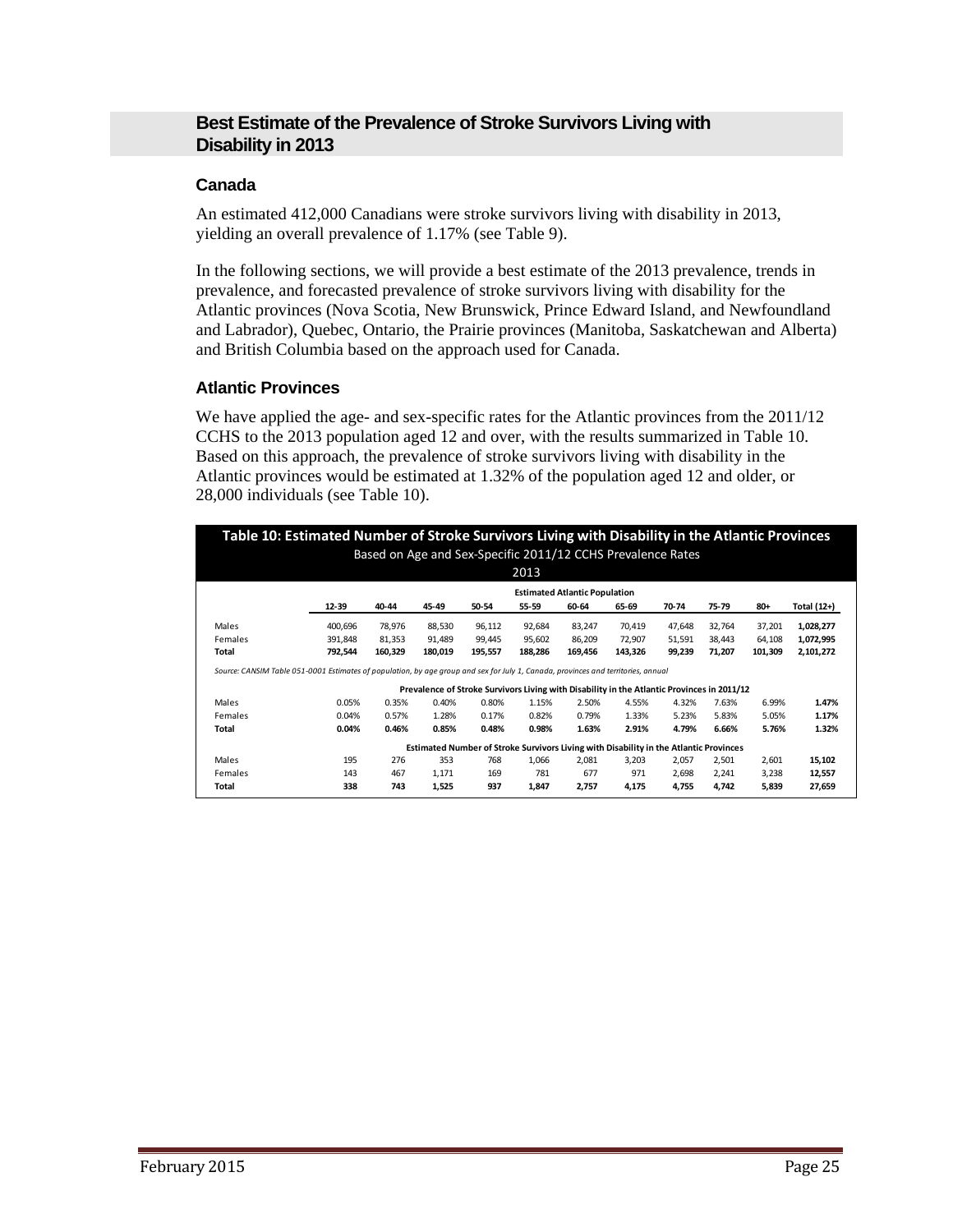After including children and residents of homes for the aged, we estimate that 1.35% of the population in the Atlantic provinces, or 32,000 individuals, are stroke survivors living with disability (see Table 11).

|         | Table 11: Estimated Number of Stroke Survivors Living with Disability in the Atlantic Provinces                                   |         |                                                                         |         |         |                             |         |                                                                                       |        |        |         |           |
|---------|-----------------------------------------------------------------------------------------------------------------------------------|---------|-------------------------------------------------------------------------|---------|---------|-----------------------------|---------|---------------------------------------------------------------------------------------|--------|--------|---------|-----------|
|         |                                                                                                                                   |         | Based on Age and Sex-Specific 2011/12 CCHS Prevalence Rates             |         |         |                             |         |                                                                                       |        |        |         |           |
|         |                                                                                                                                   |         | 2013 (including residents of Homes for the Aged and Children ages 0-11) |         |         |                             |         |                                                                                       |        |        |         |           |
|         |                                                                                                                                   |         |                                                                         |         |         | <b>Estimated Population</b> |         |                                                                                       |        |        |         |           |
|         | $0 - 11$                                                                                                                          | 12-39   | 40-44                                                                   | 45-49   | 50-54   | 55-59                       | 60-64   | 65-69                                                                                 | 70-74  | 75-79  | $80 +$  | Total     |
| Males   | 138,972                                                                                                                           | 400,696 | 78,976                                                                  | 88,530  | 96,112  | 92,684                      | 83,247  | 70,419                                                                                | 47,648 | 32.764 | 37,201  | 1,167,249 |
| Females | 132,020                                                                                                                           | 391,848 | 81,353                                                                  | 91.489  | 99,445  | 95,602                      | 86,209  | 72,907                                                                                | 51,591 | 38.443 | 64,108  | 1,205,015 |
| Total   | 270,992                                                                                                                           | 792,544 | 160,329                                                                 | 180,019 | 195,557 | 188,286                     | 169,456 | 143,326                                                                               | 99,239 | 71,207 | 101,309 | 2,372,264 |
|         | Source: CANSIM Table 051-0001 Estimates of population, by age group and sex for July 1, Canada, provinces and territories, annual |         |                                                                         |         |         |                             |         |                                                                                       |        |        |         |           |
|         |                                                                                                                                   |         |                                                                         |         |         |                             |         | Prevalence of Stroke Survivors Living with Disability in 2011/12                      |        |        |         |           |
| Males   | 0.021%                                                                                                                            | 0.05%   | 0.35%                                                                   | 0.44%   | 0.84%   | 1.19%                       | 2.54%   | 4.69%                                                                                 | 4.61%  | 8.13%  | 8.69%   | 1.40%     |
| Females | 0.018%                                                                                                                            | 0.04%   | 0.58%                                                                   | 1.32%   | 0.21%   | 0.86%                       | 0.83%   | 1.51%                                                                                 | 5.59%  | 6.73%  | 8.43%   | 1.29%     |
| Total   | 0.020%                                                                                                                            | 0.05%   | 0.47%                                                                   | 0.89%   | 0.52%   | 1.02%                       | 1.67%   | 3.07%                                                                                 | 5.12%  | 7.37%  | 8.52%   | 1.35%     |
|         |                                                                                                                                   |         |                                                                         |         |         |                             |         | Estimated Number of Stroke Survivors Living with Disability in the Atlantic Provinces |        |        |         |           |
| Males   | 30                                                                                                                                | 211     | 279                                                                     | 393     | 807     | 1,104                       | 2,117   | 3,301                                                                                 | 2,194  | 2,663  | 3,231   | 16,330    |
| Females | 24                                                                                                                                | 160     | 470                                                                     | 1,209   | 209     | 820                         | 715     | 1,104                                                                                 | 2,885  | 2,587  | 5,405   | 15,588    |
| Total   | 54                                                                                                                                | 370     | 749                                                                     | 1,602   | 1,016   | 1,925                       | 2,833   | 4,405                                                                                 | 5,079  | 5,250  | 8,636   | 31,918    |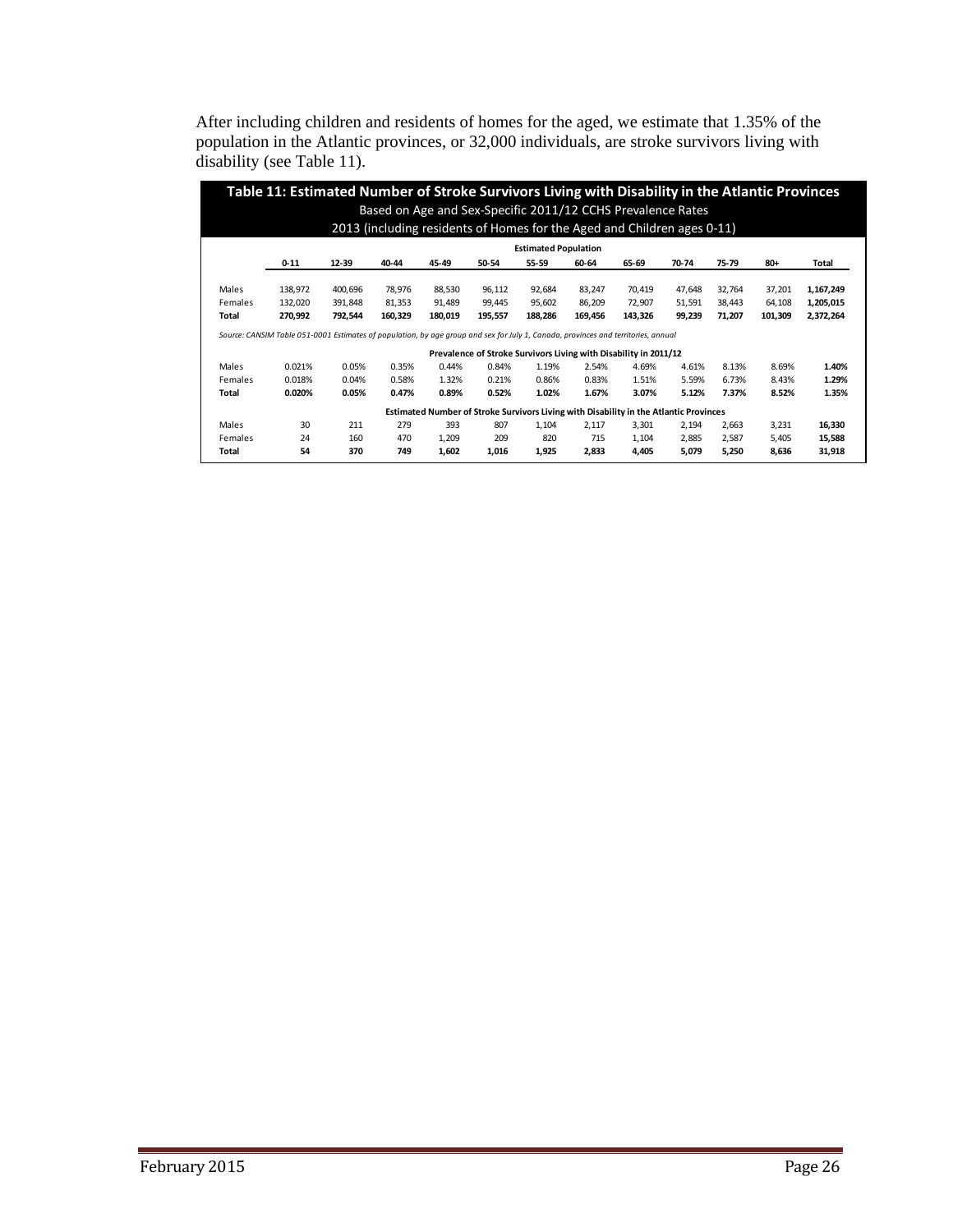#### **Quebec**

We have applied the age- and sex-specific rates for Quebec from the 2011/12 CCHS to the 2013 population aged 12 and over, with the results summarized in Table 12. Based on this approach, the prevalence of stroke survivors living with disability in Quebec would be estimated at 1.14% of the population aged 12 and older, or 81,000 individuals (see Table 12).

| Table 12: Estimated Number of Stroke Survivors Living with Disability in Quebec<br>Based on Age and Sex-Specific 2011/12 CCHS Prevalence Rates |                                    |         |         |         |         |         |                                                                            |         |         |         |             |  |  |
|------------------------------------------------------------------------------------------------------------------------------------------------|------------------------------------|---------|---------|---------|---------|---------|----------------------------------------------------------------------------|---------|---------|---------|-------------|--|--|
|                                                                                                                                                |                                    |         |         |         | 2013    |         |                                                                            |         |         |         |             |  |  |
|                                                                                                                                                | <b>Estimated Quebec Population</b> |         |         |         |         |         |                                                                            |         |         |         |             |  |  |
|                                                                                                                                                | 12-39                              | 40-44   | 45-49   | 50-54   | 55-59   | 60-64   | 65-69                                                                      | 70-74   | 75-79   | 80+     | Total (12+) |  |  |
| Males                                                                                                                                          | 1,471,753                          | 266,274 | 298,004 | 326,628 | 306,955 | 260,263 | 217,004                                                                    | 152,005 | 104.182 | 127,681 | 3,530,749   |  |  |
| Females                                                                                                                                        | 1,423,772                          | 254,540 | 288,878 | 321,807 | 302,265 | 261,429 | 227,326                                                                    | 170,995 | 130,298 | 226,071 | 3,607,381   |  |  |
| Total                                                                                                                                          | 2,895,525                          | 520,814 | 586,882 | 648,435 | 609,220 | 521,692 | 444,330                                                                    | 323,000 | 234,480 | 353,752 | 7,138,130   |  |  |
| Source: CANSIM Table 051-0001 Estimates of population, by age group and sex for July 1, Canada, provinces and territories, annual              |                                    |         |         |         |         |         |                                                                            |         |         |         |             |  |  |
|                                                                                                                                                |                                    |         |         |         |         |         | Prevalence of Stroke Survivors Living with Disability in Quebec in 2011/12 |         |         |         |             |  |  |
| Males                                                                                                                                          | 0.34%                              | 0.40%   | 0.32%   | 0.47%   | 0.89%   | 2.47%   | 2.99%                                                                      | 1.93%   | 7.03%   | 4.13%   | 1.12%       |  |  |
| Females                                                                                                                                        | 0.31%                              | 0.06%   | 1.00%   | 0.88%   | 0.94%   | 0.89%   | 2.41%                                                                      | 1.81%   | 3.22%   | 5.96%   | 1.16%       |  |  |
| Total                                                                                                                                          | 0.32%                              | 0.23%   | 0.66%   | 0.67%   | 0.91%   | 1.68%   | 2.69%                                                                      | 1.87%   | 4.91%   | 5.30%   | 1.14%       |  |  |
|                                                                                                                                                |                                    |         |         |         |         |         | Estimated Number of Stroke Survivors Living with Disability in Quebec      |         |         |         |             |  |  |
| Males                                                                                                                                          | 4,956                              | 1,060   | 947     | 1,526   | 2,736   | 6,417   | 6,479                                                                      | 2,937   | 7,320   | 5,273   | 39,652      |  |  |
| Females                                                                                                                                        | 4,421                              | 140     | 2,900   | 2,821   | 2,831   | 2,324   | 5,479                                                                      | 3,093   | 4.193   | 13,463  | 41,666      |  |  |
| Total                                                                                                                                          | 9,377                              | 1,200   | 3,847   | 4,347   | 5,567   | 8,741   | 11,958                                                                     | 6,030   | 11,513  | 18,736  | 81,318      |  |  |

After including children and residents of homes for the aged, we estimate that 1.11% of the Quebec population, or 91,000 individuals, are stroke survivors living with disability (see Table  $13$ ).

|                | Table 13: Estimated Number of Stroke Survivors Living with Disability in Quebec<br>Based on Age and Sex-Specific 2011/12 CCHS Prevalence Rates<br>2013 (including residents of Homes for the Aged and Children ages 0-11) |                                                                                                                                   |         |         |         |         |         |                                                                       |         |         |         |           |  |
|----------------|---------------------------------------------------------------------------------------------------------------------------------------------------------------------------------------------------------------------------|-----------------------------------------------------------------------------------------------------------------------------------|---------|---------|---------|---------|---------|-----------------------------------------------------------------------|---------|---------|---------|-----------|--|
|                | <b>Estimated Population</b>                                                                                                                                                                                               |                                                                                                                                   |         |         |         |         |         |                                                                       |         |         |         |           |  |
|                | $0 - 11$                                                                                                                                                                                                                  | 12-39                                                                                                                             | 40-44   | 45-49   | 50-54   | 55-59   | 60-64   | 65-69                                                                 | 70-74   | 75-79   | $80+$   | Total     |  |
| Males          | 518,910                                                                                                                                                                                                                   | 1,471,753                                                                                                                         | 266,274 | 298,004 | 326,628 | 306,955 | 260,263 | 217,004                                                               | 152,005 | 104,182 | 127,681 | 4,049,659 |  |
| Females        | 496.931                                                                                                                                                                                                                   | 1,423,772                                                                                                                         | 254,540 | 288.878 | 321,807 | 302,265 | 261.429 | 227,326                                                               | 170.995 | 130.298 | 226,071 | 4,104,312 |  |
| Total          | 1,015,841                                                                                                                                                                                                                 | 2,895,525                                                                                                                         | 520,814 | 586,882 | 648,435 | 609,220 | 521,692 | 444,330                                                               | 323,000 | 234.480 | 353,752 | 8,153,971 |  |
|                |                                                                                                                                                                                                                           | Source: CANSIM Table 051-0001 Estimates of population, by age group and sex for July 1, Canada, provinces and territories, annual |         |         |         |         |         |                                                                       |         |         |         |           |  |
|                |                                                                                                                                                                                                                           |                                                                                                                                   |         |         |         |         |         | Prevalence of Stroke Survivors Living with Disability in 2011/12      |         |         |         |           |  |
| Males          | 0.021%                                                                                                                                                                                                                    | 0.34%                                                                                                                             | 0.40%   | 0.34%   | 0.49%   | 0.91%   | 2.49%   | 3.08%                                                                 | 2.12%   | 7.33%   | 5.54%   | 1.05%     |  |
| <b>Females</b> | 0.018%                                                                                                                                                                                                                    | 0.31%                                                                                                                             | 0.06%   | 1.03%   | 0.90%   | 0.96%   | 0.92%   | 2.51%                                                                 | 2.04%   | 3.70%   | 7.97%   | 1.17%     |  |
| Total          | 0.020%                                                                                                                                                                                                                    | 0.33%                                                                                                                             | 0.23%   | 0.68%   | 0.69%   | 0.94%   | 1.70%   | 2.79%                                                                 | 2.08%   | 5.31%   | 7.09%   | 1.11%     |  |
|                |                                                                                                                                                                                                                           |                                                                                                                                   |         |         |         |         |         | Estimated Number of Stroke Survivors Living with Disability in Quebec |         |         |         |           |  |
| Males          | 111.22                                                                                                                                                                                                                    | 4,987                                                                                                                             | 1.066   | 1,021   | 1,599   | 2,807   | 6.484   | 6.674                                                                 | 3,227   | 7.633   | 7,077   | 42,686    |  |
| Females        | 89.79                                                                                                                                                                                                                     | 4.451                                                                                                                             | 146     | 2,972   | 2.893   | 2,903   | 2.396   | 5.708                                                                 | 3.484   | 4.821   | 18.011  | 47.874    |  |
| Total          | 201                                                                                                                                                                                                                       | 9,438                                                                                                                             | 1,212   | 3,992   | 4,492   | 5,710   | 8,881   | 12.382                                                                | 6.710   | 12.454  | 25.088  | 90,561    |  |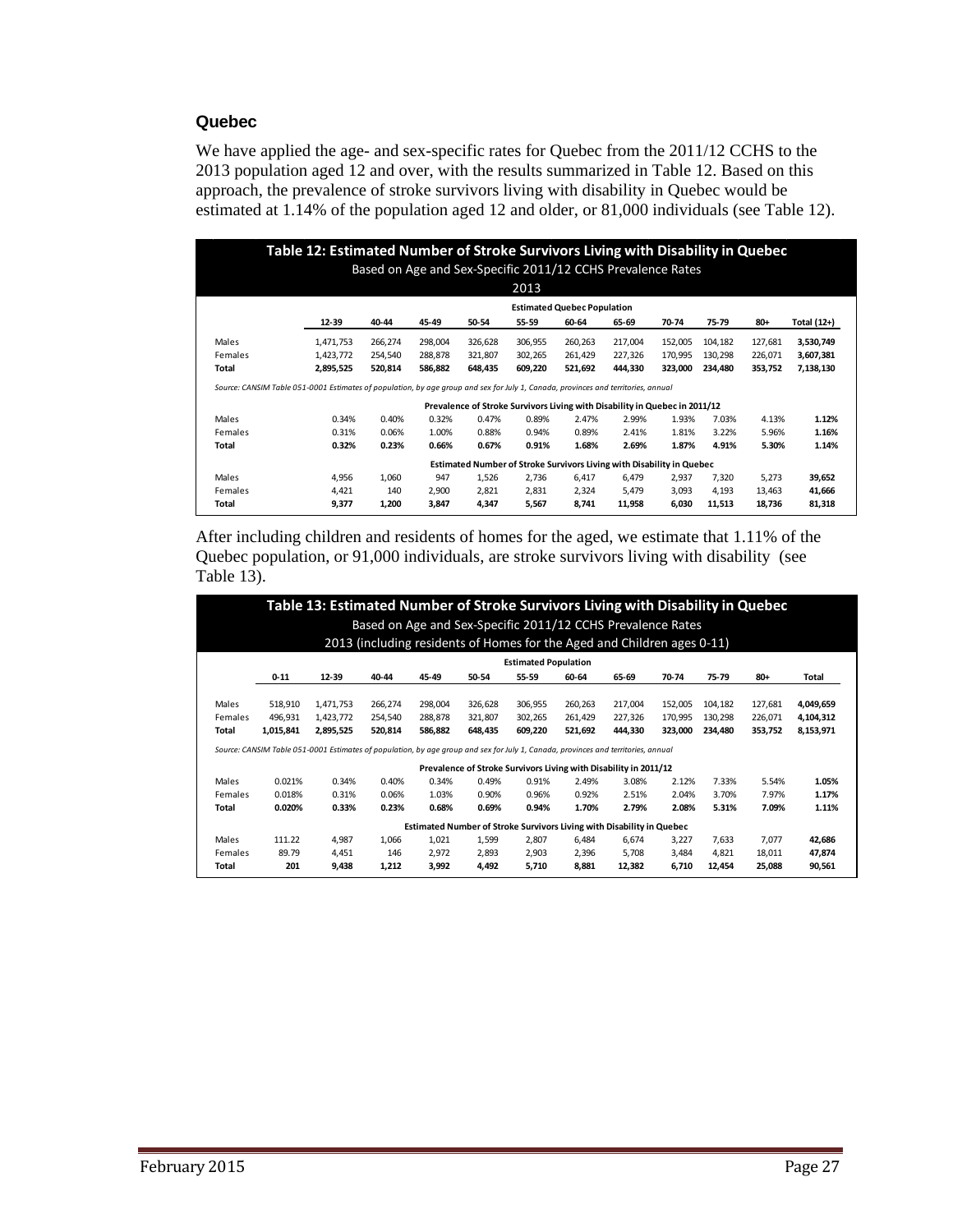#### **Ontario**

We have applied the age- and sex-specific rates for Ontario from the 2011/12 CCHS to the 2013 population aged 12 and over, with the results summarized in Table 14. Based on this approach, the prevalence of stroke survivors living with disability in Ontario would be estimated at 1.30% of the population aged 12 and older, or 154,000 individuals (see Table 14).

| Table 14: Estimated Number of Stroke Survivors Living with Disability in Ontario                                                  |           |         |           |                                                                             |         |                                     |         |         |         |         |             |
|-----------------------------------------------------------------------------------------------------------------------------------|-----------|---------|-----------|-----------------------------------------------------------------------------|---------|-------------------------------------|---------|---------|---------|---------|-------------|
|                                                                                                                                   |           |         |           | Based on Age and Sex-Specific 2011/12 CCHS Prevalence Rates                 |         |                                     |         |         |         |         |             |
|                                                                                                                                   |           |         |           |                                                                             | 2013    |                                     |         |         |         |         |             |
|                                                                                                                                   |           |         |           |                                                                             |         | <b>Estimated Ontario Population</b> |         |         |         |         |             |
|                                                                                                                                   | 12-39     | 40-44   | 45-49     | 50-54                                                                       | 55-59   | 60-64                               | 65-69   | 70-74   | 75-79   | 80+     | Total (12+) |
| Males                                                                                                                             | 2,496,461 | 461,089 | 510,660   | 534,988                                                                     | 461,262 | 383,324                             | 315,815 | 222,783 | 167,472 | 211,741 | 5,765,595   |
| Females                                                                                                                           | 2,499,897 | 474,336 | 512,892   | 536,448                                                                     | 477,073 | 406.507                             | 341,632 | 254,627 | 201.470 | 343,431 | 6,048,313   |
| Total                                                                                                                             | 4,996,358 | 935,425 | 1,023,552 | 1,071,436                                                                   | 938,335 | 789,831                             | 657,447 | 477,410 | 368,942 | 555,172 | 11,813,908  |
| Source: CANSIM Table 051-0001 Estimates of population, by age group and sex for July 1, Canada, provinces and territories, annual |           |         |           |                                                                             |         |                                     |         |         |         |         |             |
|                                                                                                                                   |           |         |           | Prevalence of Stroke Survivors Living with Disability in Ontario in 2011/12 |         |                                     |         |         |         |         |             |
| Males                                                                                                                             | 0.17%     | 0.57%   | 0.96%     | 0.27%                                                                       | 1.13%   | 2.63%                               | 3.32%   | 5.02%   | 5.17%   | 7.13%   | 1.28%       |
| Females                                                                                                                           | 0.29%     | 0.32%   | 0.54%     | 0.72%                                                                       | 0.64%   | 3.05%                               | 3.79%   | 3.48%   | 4.93%   | 4.97%   | 1.32%       |
| Total                                                                                                                             | 0.23%     | 0.45%   | 0.75%     | 0.50%                                                                       | 0.88%   | 2.85%                               | 3.57%   | 4.20%   | 5.04%   | 5.79%   | 1.30%       |
|                                                                                                                                   |           |         |           | Estimated Number of Stroke Survivors Living with Disability in Ontario      |         |                                     |         |         |         |         |             |
| Males                                                                                                                             | 4,326     | 2,633   | 4,889     | 1.468                                                                       | 5,191   | 10,083                              | 10,486  | 11,191  | 8,658   | 15,107  | 74,033      |
| Females                                                                                                                           | 7,277     | 1,538   | 2,782     | 3,882                                                                       | 3,059   | 12,403                              | 12,959  | 8,866   | 9,939   | 17,064  | 79,770      |
| Total                                                                                                                             | 11,603    | 4,171   | 7.672     | 5,351                                                                       | 8,251   | 22,486                              | 23,445  | 20,057  | 18,597  | 32,171  | 153,803     |

After including children and residents of homes for the aged, we estimate that 1.28% of the Ontario population, or 173,000 individuals, are stroke survivors living with disability (see Table 15).

|                                                                        |                                                                                                                                   | Table 15: Estimated Number of Stroke Survivors Living with Disability in Ontario |         |           | Based on Age and Sex-Specific 2011/12 CCHS Prevalence Rates<br>2013 (including residents of Homes for the Aged and Children ages 0-11) |                                     |         |         |         |         |         |            |
|------------------------------------------------------------------------|-----------------------------------------------------------------------------------------------------------------------------------|----------------------------------------------------------------------------------|---------|-----------|----------------------------------------------------------------------------------------------------------------------------------------|-------------------------------------|---------|---------|---------|---------|---------|------------|
|                                                                        |                                                                                                                                   |                                                                                  |         |           |                                                                                                                                        | <b>Estimated Ontario Population</b> |         |         |         |         |         |            |
|                                                                        | $0 - 11$                                                                                                                          | 12-39                                                                            | 40-44   | 45-49     | 50-54                                                                                                                                  | 55-59                               | 60-64   | 65-69   | 70-74   | 75-79   | $80 +$  | Total      |
| Males                                                                  | 890,247                                                                                                                           | 2,496,461                                                                        | 461,089 | 510.660   | 534,988                                                                                                                                | 461,262                             | 383,324 | 315,815 | 222,783 | 167,472 | 211,741 | 6,655,842  |
| Females                                                                | 846.774                                                                                                                           | 2,499,897                                                                        | 474,336 | 512.892   | 536.448                                                                                                                                | 477.073                             | 406.507 | 341.632 | 254.627 | 201.470 | 343,431 | 6,895,087  |
| Total                                                                  | 1,737,021                                                                                                                         | 4,996,358                                                                        | 935,425 | 1,023,552 | 1,071,436                                                                                                                              | 938,335                             | 789,831 | 657,447 | 477,410 | 368,942 | 555,172 | 13,550,929 |
|                                                                        | Source: CANSIM Table 051-0001 Estimates of population, by age group and sex for July 1, Canada, provinces and territories, annual |                                                                                  |         |           | Prevalence of Stroke Survivors Living with Disability in 2011/12                                                                       |                                     |         |         |         |         |         |            |
| Males                                                                  | 0.021%                                                                                                                            | 0.18%                                                                            | 0.57%   | 0.99%     | 0.30%                                                                                                                                  | 1.16%                               | 2.67%   | 3.46%   | 5.25%   | 5.65%   | 8.67%   | 1.20%      |
| Females                                                                | 0.018%                                                                                                                            | 0.29%                                                                            | 0.33%   | 0.57%     | 0.75%                                                                                                                                  | 0.67%                               | 3.09%   | 3.93%   | 3.78%   | 5.62%   | 7.94%   | 1.35%      |
| Total                                                                  | 0.020%                                                                                                                            | 0.23%                                                                            | 0.45%   | 0.78%     | 0.53%                                                                                                                                  | 0.91%                               | 2.88%   | 3.70%   | 4.47%   | 5.63%   | 8.22%   | 1.28%      |
| Estimated Number of Stroke Survivors Living with Disability in Ontario |                                                                                                                                   |                                                                                  |         |           |                                                                                                                                        |                                     |         |         |         |         |         |            |
| Males                                                                  | 190.82                                                                                                                            | 4.375                                                                            | 2,642   | 5.036     | 1.620                                                                                                                                  | 5.338                               | 10,220  | 10.918  | 11,704  | 9.468   | 18,354  | 79,866     |
| Females                                                                | 153.00                                                                                                                            | 7.329                                                                            | 1,548   | 2.942     | 4,040                                                                                                                                  | 3,218                               | 12,545  | 13.432  | 9,624   | 11.313  | 27.284  | 93,428     |
| Total                                                                  | 344                                                                                                                               | 11,705                                                                           | 4,189   | 7.978     | 5,660                                                                                                                                  | 8,555                               | 22,765  | 24,350  | 21,329  | 20,781  | 45,638  | 173,294    |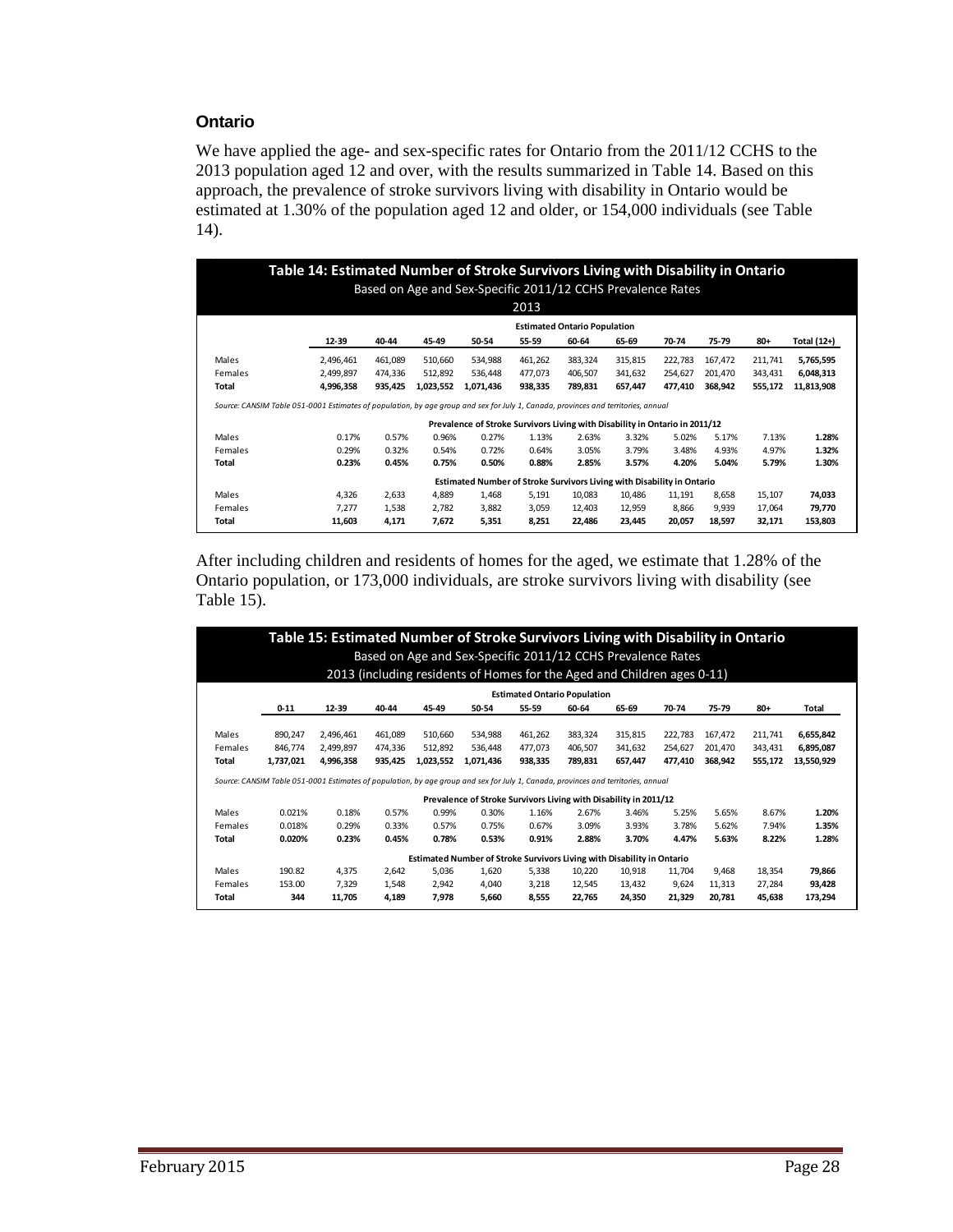#### **Prairie Provinces**

We have applied the age- and sex-specific rates for the Prairie provinces from the 2011/12 CCHS to the 2013 population aged 12 and over, with the results summarized in Table 16. Based on this approach, the prevalence of stroke survivors living with disability in the Prairie provinces would be estimated at 0.96% of the population aged 12 and older, or 52,000 individuals (see Table 16).

|         | Table 16: Estimated Number of Stroke Survivors Living with Disability in the Prairie Provinces                                    |         |                                                                                           |         |         |                                     |                                                                                      |         |         |         |             |
|---------|-----------------------------------------------------------------------------------------------------------------------------------|---------|-------------------------------------------------------------------------------------------|---------|---------|-------------------------------------|--------------------------------------------------------------------------------------|---------|---------|---------|-------------|
|         |                                                                                                                                   |         |                                                                                           |         |         |                                     | Based on Age and Sex-Specific 2011/12 CCHS Prevalence Rates                          |         |         |         |             |
|         |                                                                                                                                   |         |                                                                                           |         | 2013    |                                     |                                                                                      |         |         |         |             |
|         |                                                                                                                                   |         |                                                                                           |         |         | <b>Estimated Prairie Population</b> |                                                                                      |         |         |         |             |
|         | 12-39                                                                                                                             | 40-44   | 45-49                                                                                     | 50-54   | 55-59   | 60-64                               | 65-69                                                                                | 70-74   | 75-79   | 80+     | Total (12+) |
| Males   | 1,305,473                                                                                                                         | 219.601 | 225.129                                                                                   | 243,017 | 217.532 | 166.467                             | 125.717                                                                              | 85,102  | 62.931  | 83.387  | 2,734,356   |
| Females | 1,241,202                                                                                                                         | 208,444 | 211,513                                                                                   | 228,567 | 206,180 | 163,693                             | 128,680                                                                              | 94,191  | 75,364  | 135,660 | 2,693,494   |
| Total   | 2,546,675                                                                                                                         | 428,045 | 436,642                                                                                   | 471,584 | 423,712 | 330,160                             | 254,397                                                                              | 179,293 | 138,295 | 219,047 | 5,427,850   |
|         | Source: CANSIM Table 051-0001 Estimates of population, by age group and sex for July 1, Canada, provinces and territories, annual |         | Prevalence of Stroke Survivors Living with Disability in the Prairie Provinces in 2011/12 |         |         |                                     |                                                                                      |         |         |         |             |
|         |                                                                                                                                   |         |                                                                                           |         |         |                                     |                                                                                      |         |         |         |             |
| Males   | 0.18%                                                                                                                             | 0.07%   | 0.11%                                                                                     | 0.29%   | 0.95%   | 1.62%                               | 2.06%                                                                                | 5.17%   | 3.65%   | 7.66%   | 0.87%       |
| Females | 0.20%                                                                                                                             | 0.06%   | 0.42%                                                                                     | 0.79%   | 0.55%   | 0.82%                               | 2.75%                                                                                | 4.82%   | 2.83%   | 7.34%   | 1.04%       |
| Total   | 0.19%                                                                                                                             | 0.07%   | 0.26%                                                                                     | 0.53%   | 0.75%   | 1.23%                               | 2.41%                                                                                | 4.99%   | 3.20%   | 7.47%   | 0.96%       |
|         |                                                                                                                                   |         |                                                                                           |         |         |                                     | Estimated Number of Stroke Survivors Living with Disability in the Prairie Provinces |         |         |         |             |
| Males   | 2,324                                                                                                                             | 162     | 243                                                                                       | 705     | 2,059   | 2,696                               | 2,589                                                                                | 4.397   | 2,298   | 6,391   | 23,863      |
| Females | 2,541                                                                                                                             | 130     | 879                                                                                       | 1,811   | 1,132   | 1,348                               | 3,537                                                                                | 4,542   | 2,129   | 9,963   | 28,013      |

After including children and residents of homes for the aged, we estimate that 0.92% of the population in the Prairie provinces, or 59,000 individuals, are stroke survivors living with disability (see Table 17).

|         | Table 17: Estimated Number of Stroke Survivors Living with Disability in the Prairie Provinces |                                                                                                                                   |                                                                         |         |         |         |         |                                                                  |         |         |         |           |  |
|---------|------------------------------------------------------------------------------------------------|-----------------------------------------------------------------------------------------------------------------------------------|-------------------------------------------------------------------------|---------|---------|---------|---------|------------------------------------------------------------------|---------|---------|---------|-----------|--|
|         |                                                                                                |                                                                                                                                   | Based on Age and Sex-Specific 2011/12 CCHS Prevalence Rates             |         |         |         |         |                                                                  |         |         |         |           |  |
|         |                                                                                                |                                                                                                                                   | 2013 (including residents of Homes for the Aged and Children ages 0-11) |         |         |         |         |                                                                  |         |         |         |           |  |
|         | <b>Estimated Population</b>                                                                    |                                                                                                                                   |                                                                         |         |         |         |         |                                                                  |         |         |         |           |  |
|         | $0 - 11$                                                                                       | 12-39                                                                                                                             | 40-44                                                                   | 45-49   | 50-54   | 55-59   | 60-64   | 65-69                                                            | 70-74   | 75-79   | $80+$   | Total     |  |
| Males   | 487,324                                                                                        | 1,305,473                                                                                                                         | 219,601                                                                 | 225,129 | 243,017 | 217,532 | 166,467 | 125,717                                                          | 85,102  | 62,931  | 83,387  | 3,221,680 |  |
| Females | 463.677                                                                                        | 1,241,202                                                                                                                         | 208.444                                                                 | 211.513 | 228.567 | 206,180 | 163.693 | 128.680                                                          | 94,191  | 75.364  | 135.660 | 3,157,171 |  |
| Total   | 951,001                                                                                        | 2,546,675                                                                                                                         | 428,045                                                                 | 436,642 | 471,584 | 423,712 | 330,160 | 254,397                                                          | 179,293 | 138.295 | 219,047 | 6,378,851 |  |
|         |                                                                                                | Source: CANSIM Table 051-0001 Estimates of population, by age group and sex for July 1, Canada, provinces and territories, annual |                                                                         |         |         |         |         |                                                                  |         |         |         |           |  |
|         |                                                                                                |                                                                                                                                   |                                                                         |         |         |         |         |                                                                  |         |         |         |           |  |
|         |                                                                                                |                                                                                                                                   |                                                                         |         |         |         |         | Prevalence of Stroke Survivors Living with Disability in 2011/12 |         |         |         |           |  |
| Males   | 0.021%                                                                                         | 0.18%                                                                                                                             | 0.08%                                                                   | 0.14%   | 0.32%   | 0.98%   | 1.66%   | 2.19%                                                            | 5.41%   | 4.16%   | 9.18%   | 0.81%     |  |
| Females | 0.018%                                                                                         | 0.21%                                                                                                                             | 0.07%                                                                   | 0.45%   | 0.82%   | 0.58%   | 0.86%   | 2.89%                                                            | 5.09%   | 3.49%   | 9.85%   | 1.04%     |  |
| Total   | 0.020%                                                                                         | 0.19%                                                                                                                             | 0.07%                                                                   | 0.29%   | 0.56%   | 0.78%   | 1.26%   | 2.54%                                                            | 5.24%   | 3.79%   | 9.60%   | 0.92%     |  |
|         | Estimated Number of Stroke Survivors Living with Disability in the Prairie Provinces           |                                                                                                                                   |                                                                         |         |         |         |         |                                                                  |         |         |         |           |  |
| Males   | 104.45                                                                                         | 2.367                                                                                                                             | 169                                                                     | 312     | 773     | 2.126   | 2.761   | 2,749                                                            | 4.602   | 2.618   | 7.654   | 26,234    |  |
| Females | 83.78                                                                                          | 2,582                                                                                                                             | 138                                                                     | 945     | 1,877   | 1,198   | 1.414   | 3,720                                                            | 4,794   | 2,628   | 13,365  | 32,746    |  |
| Total   | 188                                                                                            | 4,949                                                                                                                             | 308                                                                     | 1,257   | 2,649   | 3,324   | 4.174   | 6,470                                                            | 9,396   | 5,247   | 21.019  | 58,980    |  |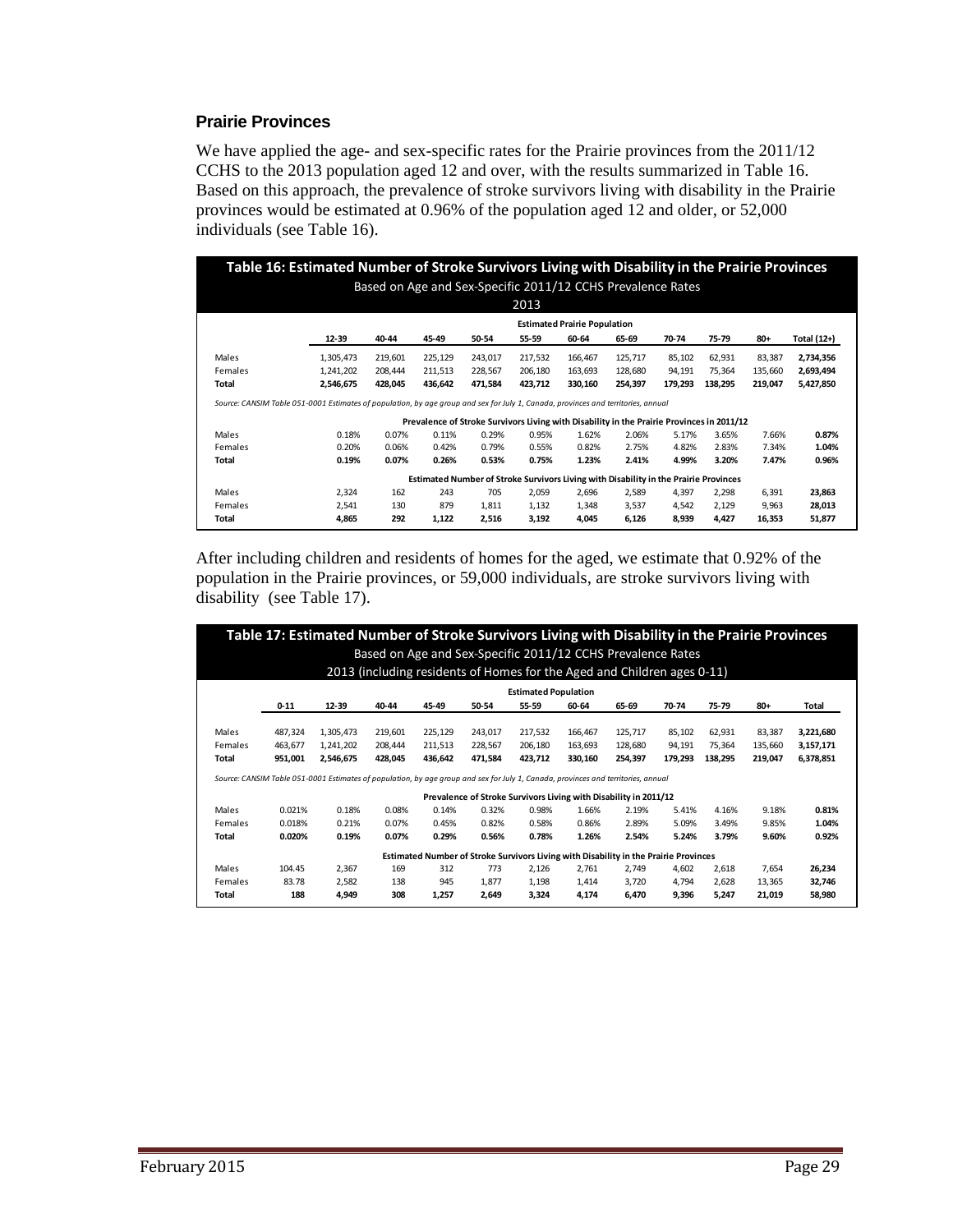#### **British Columbia**

We have applied the age- and sex-specific rates for British Columbia from the 2011/12 CCHS to the 2013 population aged 12 and over, with the results summarized in Table 18. Based on this approach, the prevalence of stroke survivors living with disability in British Columbia would be estimated at 1.24% of the population aged 12 and older, or 50,000 individuals (see Table 18).

| Table 18: Estimated Number of Stroke Survivors Living with Disability in BC<br>Based on Age and Sex-Specific 2011/12 CCHS Prevalence Rates<br>2013 |           |         |         |         |                                                                        |         |         |         |         |         |             |  |
|----------------------------------------------------------------------------------------------------------------------------------------------------|-----------|---------|---------|---------|------------------------------------------------------------------------|---------|---------|---------|---------|---------|-------------|--|
| <b>Estimated BC Population</b>                                                                                                                     |           |         |         |         |                                                                        |         |         |         |         |         |             |  |
|                                                                                                                                                    | 12-39     | 40-44   | 45-49   | 50-54   | 55-59                                                                  | 60-64   | 65-69   | 70-74   | 75-79   | 80+     | Total (12+) |  |
| Males                                                                                                                                              | 836,761   | 157,072 | 164,223 | 177,172 | 166,418                                                                | 146,906 | 121,058 | 85,409  | 62,872  | 81,721  | 1,999,612   |  |
| Females                                                                                                                                            | 816,936   | 161,428 | 169,166 | 181,705 | 168,904                                                                | 147,001 | 123,081 | 90,218  | 69,238  | 119,033 | 2,046,710   |  |
| Total                                                                                                                                              | 1,653,697 | 318,500 | 333,389 | 358,877 | 335,322                                                                | 293,907 | 244,139 | 175,627 | 132,110 | 200,754 | 4,046,322   |  |
| Source: CANSIM Table 051-0001 Estimates of population, by age group and sex for July 1, Canada, provinces and territories, annual                  |           |         |         |         |                                                                        |         |         |         |         |         |             |  |
|                                                                                                                                                    |           |         |         |         | Prevalence of Stroke Survivors Living with Disability in BC in 2011/12 |         |         |         |         |         |             |  |
| Males                                                                                                                                              | 0.03%     | 0.44%   | 0.54%   | 0.26%   | 0.91%                                                                  | 2.29%   | 2.54%   | 5.63%   | 5.26%   | 9.88%   | 1.32%       |  |
| Females                                                                                                                                            | 0.24%     | 0.01%   | 0.22%   | 0.29%   | 1.36%                                                                  | 2.47%   | 2.54%   | 2.30%   | 3.62%   | 6.10%   | 1.16%       |  |
| Total                                                                                                                                              | 0.14%     | 0.22%   | 0.38%   | 0.28%   | 1.14%                                                                  | 2.38%   | 2.54%   | 3.92%   | 4.40%   | 7.64%   | 1.24%       |  |
|                                                                                                                                                    |           |         |         |         | Estimated Number of Stroke Survivors Living with Disability in BC      |         |         |         |         |         |             |  |
| Males                                                                                                                                              | 277       | 693     | 891     | 465     | 1.521                                                                  | 3,366   | 3.080   | 4.808   | 3.307   | 8,076   | 26,484      |  |
| Females                                                                                                                                            | 1,994     | 22      | 366     | 535     | 2,303                                                                  | 3,632   | 3,127   | 2,078   | 2,507   | 7,260   | 23,825      |  |
| Total                                                                                                                                              | 2,271     | 715     | 1,258   | 1,000   | 3,824                                                                  | 6,998   | 6,207   | 6,887   | 5,814   | 15,336  | 50,309      |  |

After including children and residents of homes for the aged, we estimate that 1.22% of the British Columbian population, or 56,000 individuals, are stroke survivors living with disability (see Table 19).

|         | Table 19: Estimated Number of Stroke Survivors Living with Disability in British Columbia<br>Based on Age and Sex-Specific 2011/12 CCHS Prevalence Rates<br>2013 (including residents of Homes for the Aged and Children ages 0-11) |                                                                                                                                   |         |         |         |         |         |                                                                  |         |         |         |           |  |
|---------|-------------------------------------------------------------------------------------------------------------------------------------------------------------------------------------------------------------------------------------|-----------------------------------------------------------------------------------------------------------------------------------|---------|---------|---------|---------|---------|------------------------------------------------------------------|---------|---------|---------|-----------|--|
|         | <b>Estimated Population</b>                                                                                                                                                                                                         |                                                                                                                                   |         |         |         |         |         |                                                                  |         |         |         |           |  |
|         |                                                                                                                                                                                                                                     |                                                                                                                                   |         |         |         |         |         |                                                                  |         |         |         |           |  |
|         | $0 - 11$                                                                                                                                                                                                                            | 12-39                                                                                                                             | 40-44   | 45-49   | 50-54   | 55-59   | 60-64   | 65-69                                                            | 70-74   | 75-79   | $80+$   | Total     |  |
| Males   | 276,868                                                                                                                                                                                                                             | 836,761                                                                                                                           | 157,072 | 164,223 | 177,172 | 166,418 | 146,906 | 121,058                                                          | 85,409  | 62,872  | 81,721  | 2,276,480 |  |
| Females |                                                                                                                                                                                                                                     |                                                                                                                                   |         | 169.166 |         |         |         |                                                                  |         |         |         |           |  |
|         | 259,435                                                                                                                                                                                                                             | 816,936                                                                                                                           | 161,428 |         | 181,705 | 168,904 | 147,001 | 123,081                                                          | 90,218  | 69,238  | 119,033 | 2,306,145 |  |
| Total   | 536,303                                                                                                                                                                                                                             | 1,653,697                                                                                                                         | 318,500 | 333.389 | 358.877 | 335,322 | 293,907 | 244.139                                                          | 175,627 | 132,110 | 200,754 | 4,582,625 |  |
|         |                                                                                                                                                                                                                                     | Source: CANSIM Table 051-0001 Estimates of population, by age group and sex for July 1, Canada, provinces and territories, annual |         |         |         |         |         |                                                                  |         |         |         |           |  |
|         |                                                                                                                                                                                                                                     |                                                                                                                                   |         |         |         |         |         | Prevalence of Stroke Survivors Living with Disability in 2011/12 |         |         |         |           |  |
| Males   | 0.021%                                                                                                                                                                                                                              | 0.04%                                                                                                                             | 0.44%   | 0.57%   | 0.29%   | 0.94%   | 2.32%   | 2.67%                                                            | 5.81%   | 5.63%   | 11.03%  | 1.24%     |  |
| Females | 0.018%                                                                                                                                                                                                                              | 0.25%                                                                                                                             | 0.02%   | 0.25%   | 0.32%   | 1.39%   | 2.50%   | 2.66%                                                            | 2.54%   | 4.22%   | 8.40%   | 1.20%     |  |
| Total   | 0.020%                                                                                                                                                                                                                              | 0.14%                                                                                                                             | 0.23%   | 0.41%   | 0.31%   | 1.17%   | 2.41%   | 2.67%                                                            | 4.13%   | 4.89%   | 9.47%   | 1.22%     |  |
|         | Estimated Number of Stroke Survivors Living with Disability in BC                                                                                                                                                                   |                                                                                                                                   |         |         |         |         |         |                                                                  |         |         |         |           |  |
| Males   | 59.34                                                                                                                                                                                                                               | 299                                                                                                                               | 697     | 941     | 515     | 1.570   | 3.412   | 3.237                                                            | 4.964   | 3.540   | 9.018   | 28,251    |  |
| Females | 46.88                                                                                                                                                                                                                               | 2,008                                                                                                                             | 25      | 415     | 584     | 2,350   | 3.677   | 3,278                                                            | 2,289   | 2.921   | 10,002  | 27,596    |  |
| Total   | 106                                                                                                                                                                                                                                 | 2,307                                                                                                                             | 721     | 1.357   | 1.100   | 3.920   | 7.089   | 6.514                                                            | 7.253   | 6.461   | 19.019  | 55,847    |  |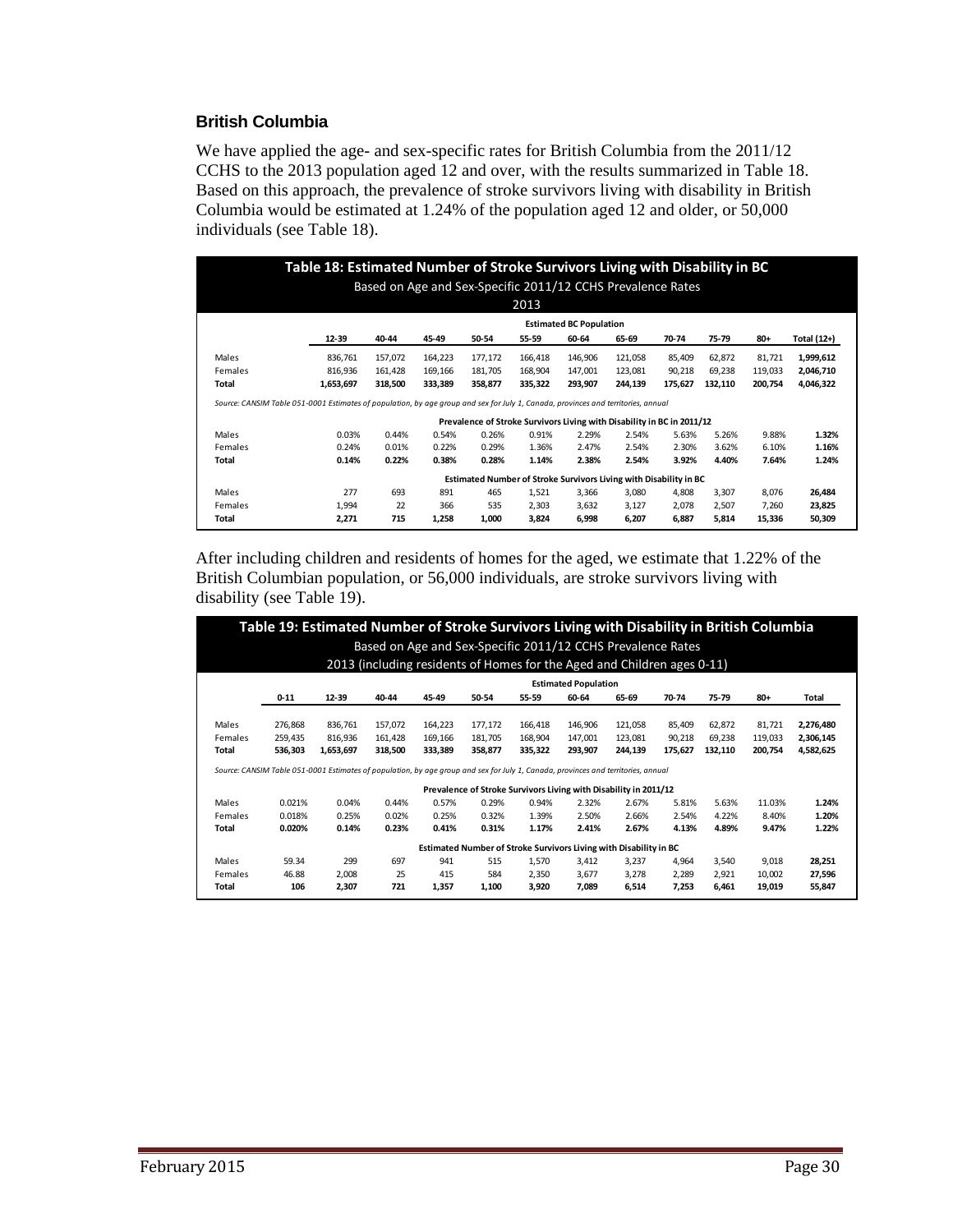#### **Summary**

The prevalence of stroke survivors living with disability, unadjusted for differences in age structure between the regions, varies across the country from a low of 0.92% in the Prairie provinces to a high of 1.35% in the Atlantic provinces. The age-adjusted prevalence rates range from a low of 1.05% in Quebec to a high of 1.29% in Ontario (see Table 20).

| Table 20: Estimated Prevalence of Stroke Survivors Living<br>with Disability in Canada |                  |        |                   |                                                       |                                                                    |         |  |  |  |  |  |  |  |
|----------------------------------------------------------------------------------------|------------------|--------|-------------------|-------------------------------------------------------|--------------------------------------------------------------------|---------|--|--|--|--|--|--|--|
|                                                                                        |                  |        | By Region in 2013 |                                                       |                                                                    |         |  |  |  |  |  |  |  |
| Including residents of Homes for the Aged and Children ages 0-11                       |                  |        |                   |                                                       |                                                                    |         |  |  |  |  |  |  |  |
| Prairie<br><b>British</b><br><b>Atlantic</b>                                           |                  |        |                   |                                                       |                                                                    |         |  |  |  |  |  |  |  |
|                                                                                        | <b>Provinces</b> | Quebec | Ontario           | <b>Provinces</b>                                      | Columbia                                                           | Canada  |  |  |  |  |  |  |  |
|                                                                                        |                  |        |                   | Prevalence of Stroke Survivors Living with Disability |                                                                    |         |  |  |  |  |  |  |  |
| Males                                                                                  | 1.40%            | 1.05%  | 1.20%             | 0.81%                                                 | 1.24%                                                              | 1.11%   |  |  |  |  |  |  |  |
| Females                                                                                | 1.29%            | 1.17%  | 1.35%             | 1.04%                                                 | 1.20%                                                              | 1.23%   |  |  |  |  |  |  |  |
| <b>Total</b>                                                                           | 1.35%            | 1.11%  | 1.28%             | 0.92%                                                 | 1.22%                                                              | 1.17%   |  |  |  |  |  |  |  |
|                                                                                        |                  |        |                   | Prevalence of Stroke Survivors Living with Disability |                                                                    |         |  |  |  |  |  |  |  |
|                                                                                        |                  |        |                   | (Age-Adjusted to the 2013 Canadian Population)        |                                                                    |         |  |  |  |  |  |  |  |
| Males                                                                                  | 1.24%            | 1.01%  | 1.20%             | 0.96%                                                 | 1.13%                                                              | 1.11%   |  |  |  |  |  |  |  |
| Females                                                                                | 1.18%            | 1.10%  | 1.36%             | 1.20%                                                 | 1.16%                                                              | 1.23%   |  |  |  |  |  |  |  |
| <b>Total</b>                                                                           | 1.21%            | 1.05%  | 1.29%             | 1.08%                                                 | 1.14%                                                              | 1.17%   |  |  |  |  |  |  |  |
|                                                                                        |                  |        |                   |                                                       | <b>Estimated Number of Stroke Survivors Living with Disability</b> |         |  |  |  |  |  |  |  |
| Males                                                                                  | 16,000           | 43.000 | 80.000            | 26,000                                                | 28.000                                                             | 193,000 |  |  |  |  |  |  |  |
| Females                                                                                | 16,000           | 48,000 | 93,000            | 33,000                                                | 28,000                                                             | 219,000 |  |  |  |  |  |  |  |
| Total                                                                                  | 32,000           | 91,000 | 173,000           | 59,000                                                | 56,000                                                             | 412,000 |  |  |  |  |  |  |  |

Eighty six percent of stroke survivors living with disability in Canada (355,000 individuals) are adults who live in the community, while an additional 13.8% live in institutions (57,000 individuals). Almost 900 Canadian children aged 0-11 have survived a stroke and are living with disability (see Table 21).

|                                               | Table 21: Estimated Prevalence of Stroke Survivors Living<br>with Disability in Canada<br>By Region in 2013 |        |         |                  |                |         |  |  |  |  |  |  |
|-----------------------------------------------|-------------------------------------------------------------------------------------------------------------|--------|---------|------------------|----------------|---------|--|--|--|--|--|--|
|                                               | <b>Atlantic</b>                                                                                             |        |         | Prairie          | <b>British</b> |         |  |  |  |  |  |  |
|                                               | <b>Provinces</b>                                                                                            | Quebec | Ontario | <b>Provinces</b> | Columbia       | Canada  |  |  |  |  |  |  |
| <b>Males</b>                                  |                                                                                                             |        |         |                  |                |         |  |  |  |  |  |  |
| Children Aged 0-11                            | 30                                                                                                          | 111    | 191     | 104              | 59             | 498     |  |  |  |  |  |  |
| <b>Community-Dwelling Adults</b>              | 14,729                                                                                                      | 39,110 | 72,299  | 23,174           | 25,735         | 175,133 |  |  |  |  |  |  |
| Adults Living in Instituions                  | 1,571                                                                                                       | 3,466  | 7,376   | 2,956            | 2,457          | 17,859  |  |  |  |  |  |  |
| <b>Females</b>                                |                                                                                                             |        |         |                  |                |         |  |  |  |  |  |  |
| Children Aged 0-11                            | 24                                                                                                          | 90     | 153     | 84               | 47             | 399     |  |  |  |  |  |  |
| <b>Community-Dwelling Adults</b>              | 11,841                                                                                                      | 40,084 | 76,657  | 26,444           | 22,823         | 179,376 |  |  |  |  |  |  |
| Adults Living in Instituions                  | 3,723                                                                                                       | 7,700  | 16,618  | 6,218            | 4,726          | 39,096  |  |  |  |  |  |  |
| Total                                         |                                                                                                             |        |         |                  |                |         |  |  |  |  |  |  |
| Children Aged 0-11                            | 54                                                                                                          | 201    | 344     | 188              | 106            | 897     |  |  |  |  |  |  |
| <b>Community-Dwelling Adults</b>              | 26,570                                                                                                      | 79,194 | 148,956 | 49,618           | 48,558         | 354,509 |  |  |  |  |  |  |
| Adults Living in Instituions                  | 5,295                                                                                                       | 11,166 | 23,995  | 9,174            | 7,183          | 56,956  |  |  |  |  |  |  |
| <b>Total Stroke Survivors with Disability</b> | 32,000                                                                                                      | 91,000 | 173,000 | 59,000           | 56,000         | 412,000 |  |  |  |  |  |  |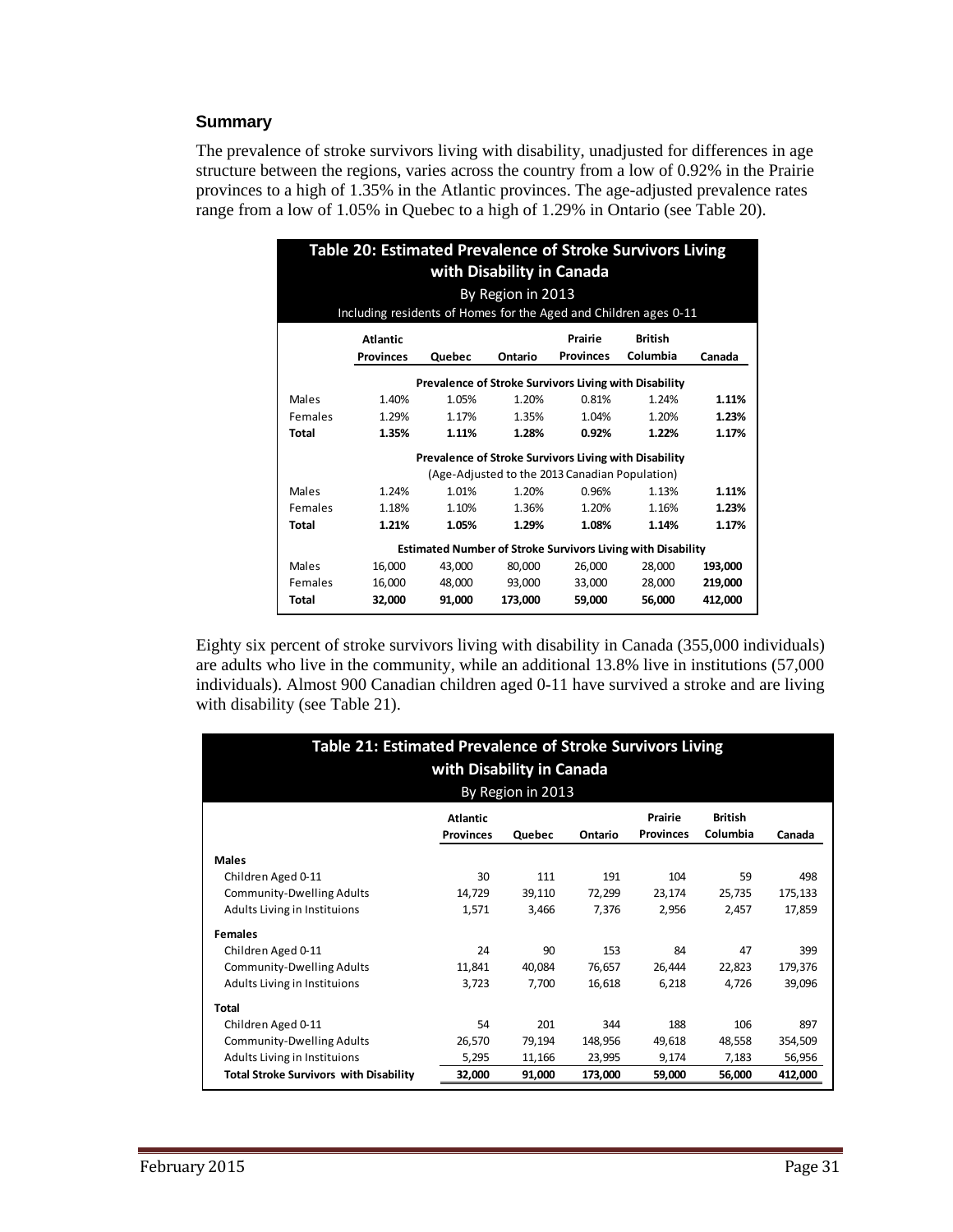# **Trends in the Prevalence of Stroke Survivors Living with Disability – 2000 to 2012**

#### **Canada**

In addition to the 2011/12 cycle, CCHS surveys were also administered in 2000/01, 2003, 2005, 2007/08 and 2009/10. In all cycles, respondents were asked the question, "Do you suffer from the effects of a stroke?" Using these data from the CCHS PUMF, we calculated the age- and sex- specific prevalence of stroke survivors living with disability among noninstitutionalized persons aged 12 and older, for each year that the survey was conducted.

Using the same methods as described above, we adjusted these prevalence rates to account for children aged 0-11 and residents of homes for the aged. We assumed the rate of disability as a result of stroke in children remained consistent across years (0.0214% and 0.0181% for males and females, respectively).

Using population estimates from Statistics Canada,  $37$  we applied these rates to all noninstitutionalized individuals in the given survey year to estimate the total number of noninstitutionalized stroke survivors living with disability. For CCHS cycles that spanned two years, we used a population average of the two years.

For our calculations from 2000/01, 2003, 2005, 2007/08 and 2009/10, the number of residents in homes for the ages was available from Statistics Canada.<sup>38</sup> For  $2011/12$ , we projected the number of residents in homes for the ages, based on ten years of age- and sex-specific trends. We assumed that the prevalence of stroke survivors living with disability among residents of homes for the aged remained at 25% for all years, as described above.

All prevalence rates were age-adjusted to the 2013 population, as to avoid the effect of changing age structure between years.

These age-adjusted prevalence rates for the entire Canadian population ranged from a minimum of  $1.16\%$  in 2009/10, to a maximum of  $1.25\%$  in 2005 (see Figure 8). While there was a marginal decrease in the overall prevalence of stroke survivors living with disability between 2000/01 and 2011/12, this trend was not significant ( $p=0.074$ ). Due to population growth and aging, the total number of stroke survivors living with disability increased by over 80,000.

1

<sup>37</sup> Statistics Canada. *Table 051-0001 - Estimates of population, by age group and sex for July 1, Canada, provinces and territories, annual*. 2014. Available at http://www5.statcan.gc.ca/cansim/. Accessed November 2014.

<sup>&</sup>lt;sup>38</sup> Statistics Canada. Table 107-5504 - Residents on Books in Residential Care Facilities, by Age Group, Sex, Principal Characteristic of the Predominant Group of Residents and Size of Facility, Canada, Provinces and Territories. Available online at

http://www5.statcan.gc.ca/cansim/a05?lang=eng&id=1075504&pattern=1075504&searchTypeByValue=1&p2=3 5. Accessed January, 2015.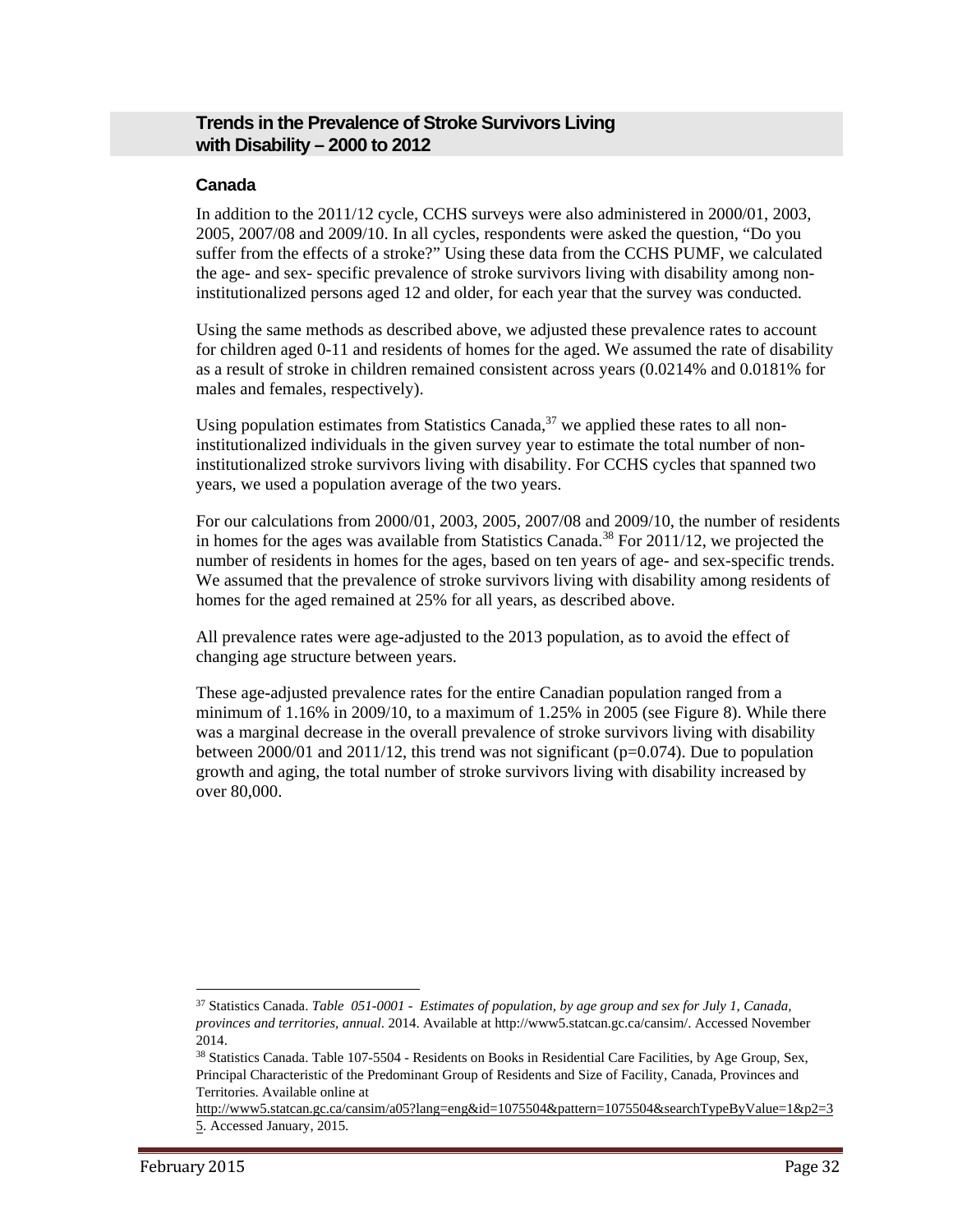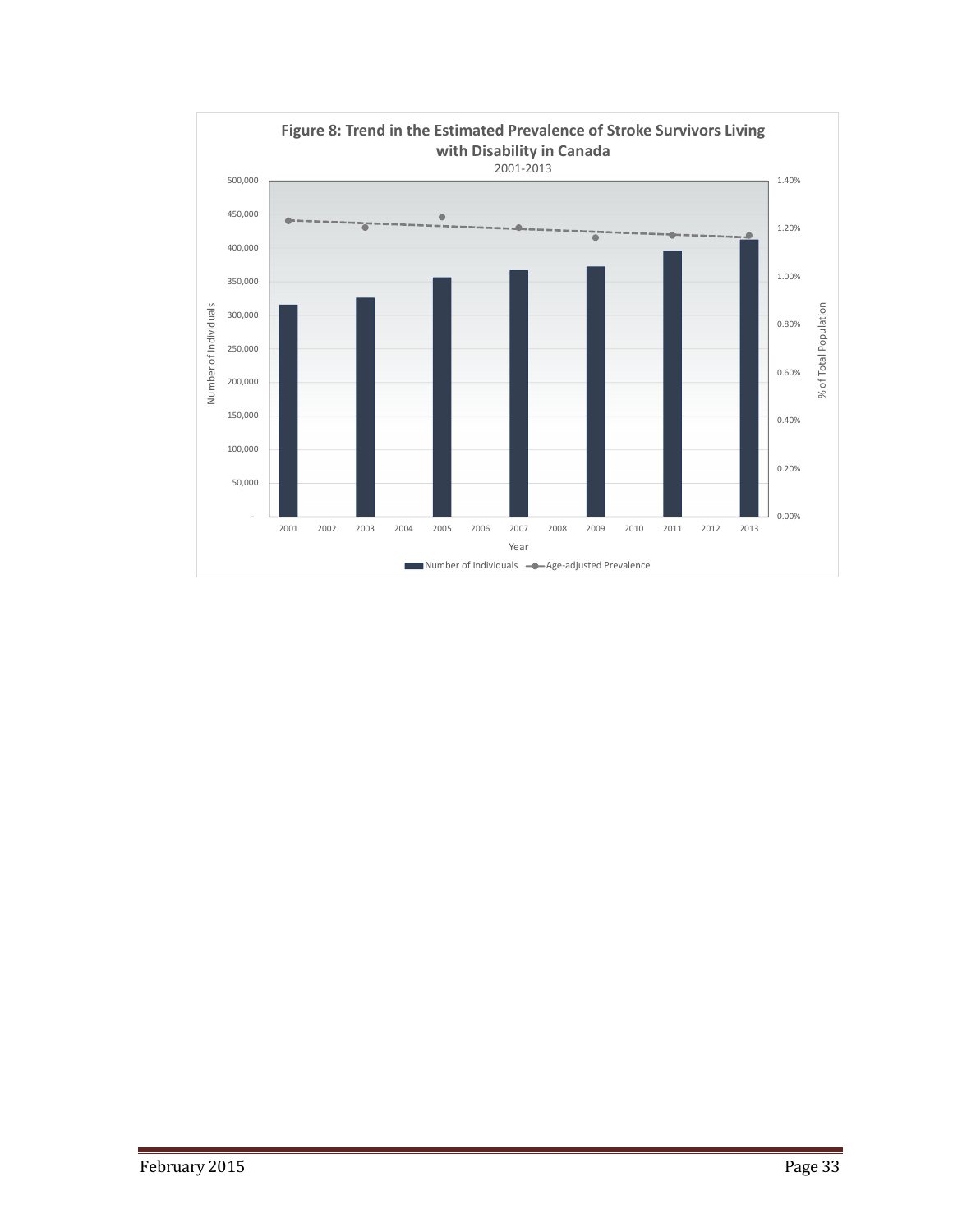# **Atlantic Provinces**

The age-adjusted prevalence of stroke survivors living with disability in the Atlantic Provinces ranged from a minimum of 1.20% in 2000/01, to a maximum of 1.34% in 2003 (see Figure 9). While there was a marginal decrease in the overall prevalence between 2000/01 and 2011/12, this trend was not significant (p=0.672). Due to population growth and aging, the total number of stroke survivors living with disability increased by over 6,000.

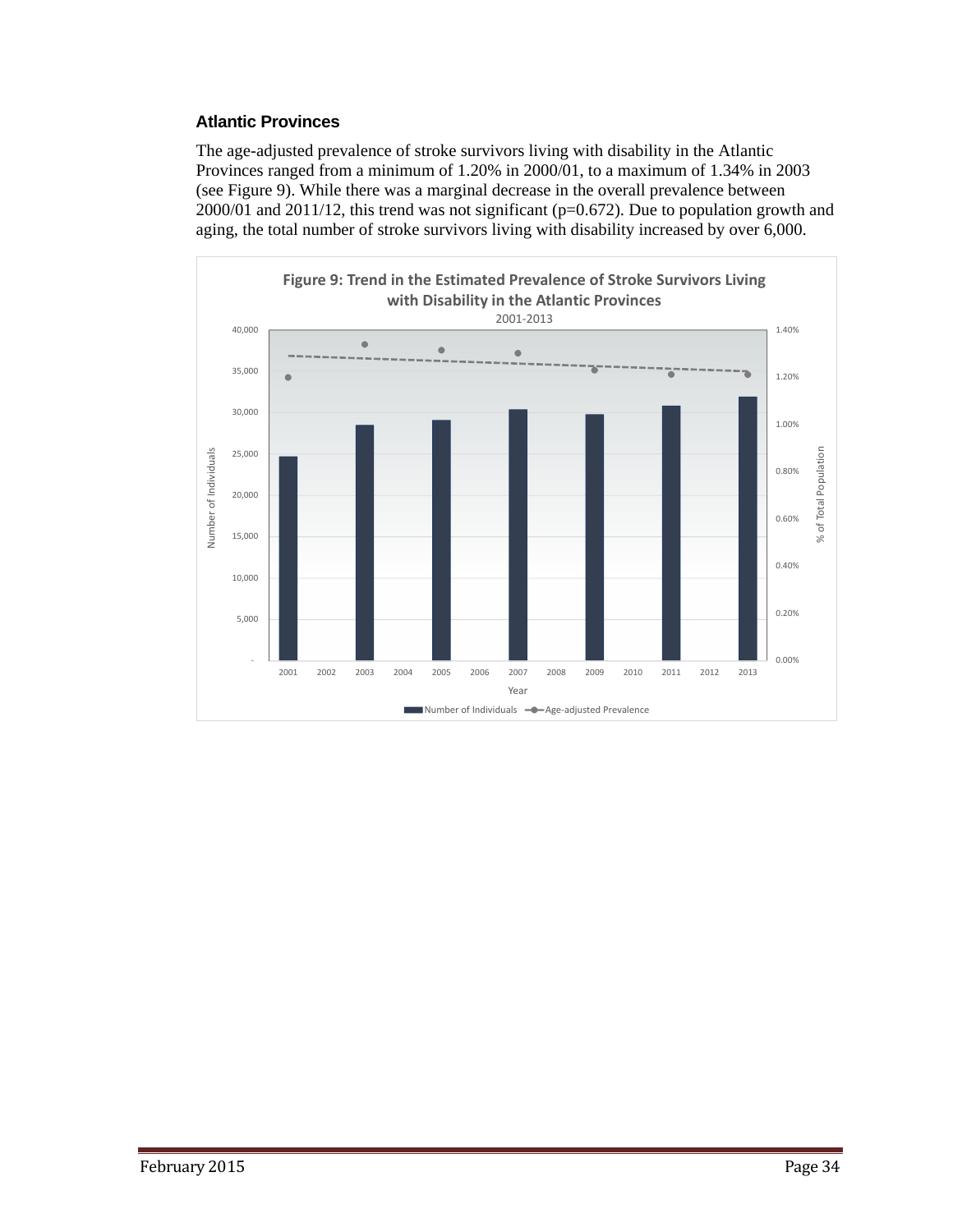# **Quebec**

The age-adjusted prevalence of stroke survivors living with disability in Quebec ranged from a minimum of 1.00% in 2007/08, to a maximum of 1.13% in 2003 (see Figure 10). While there was a marginal decrease in the overall prevalence between 2000/01 and 2011/12, this trend was not significant (p=0.675). Due to population growth and aging, the total number of stroke survivors living with disability increased by over 23,000.

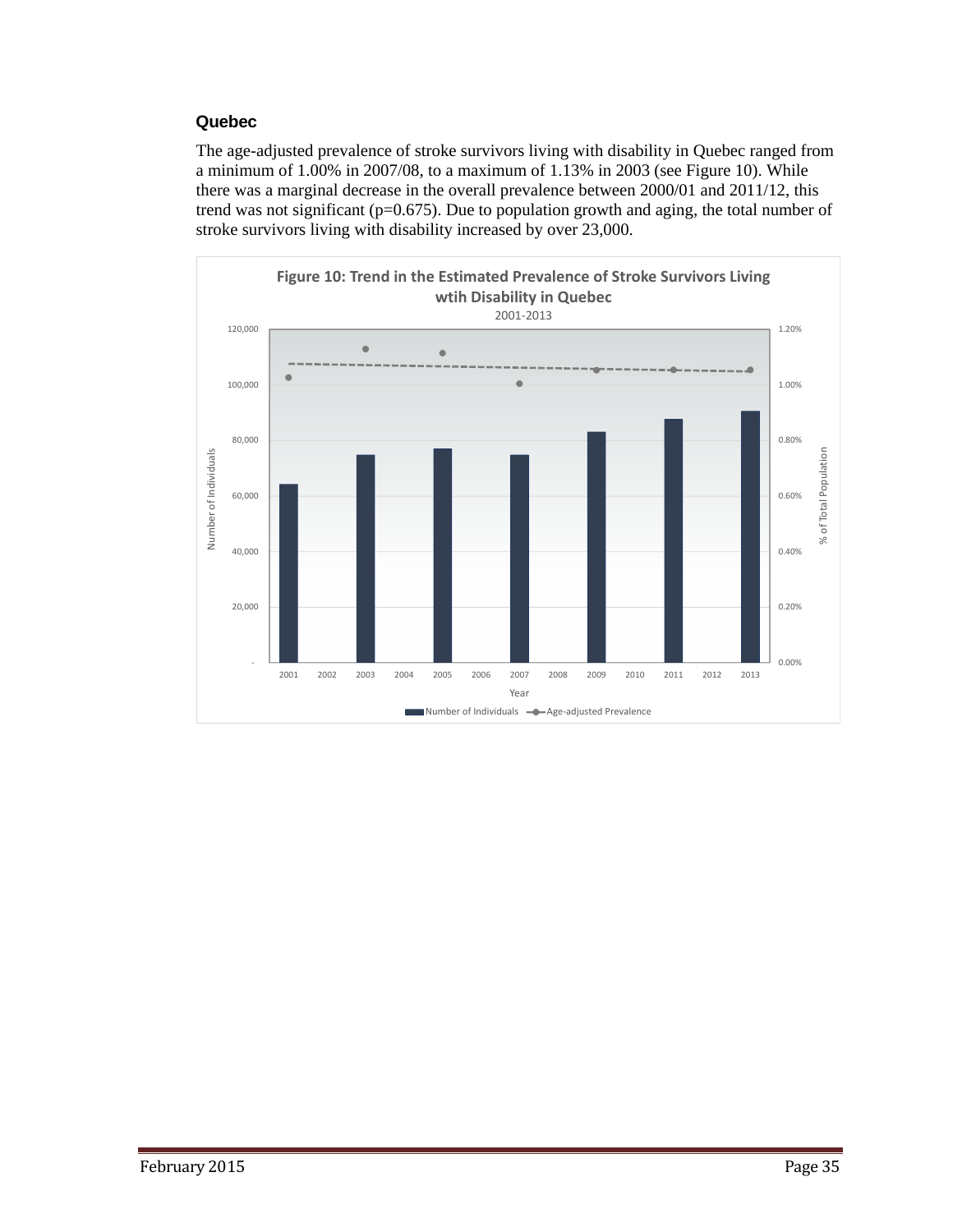# **Ontario**

The age-adjusted prevalence of stroke survivors living with disability in Ontario ranged from a minimum of 1.19% in both 2003 and 2009/10, to a maximum of 1.35% in 2000/01 (see Figure 11). While there was a marginal decrease in the overall prevalence between 2000/01 and 2011/12, this trend was not significant (p=0.577). Due to population growth and aging, the total number of stroke survivors living with disability increased by over 27,000.

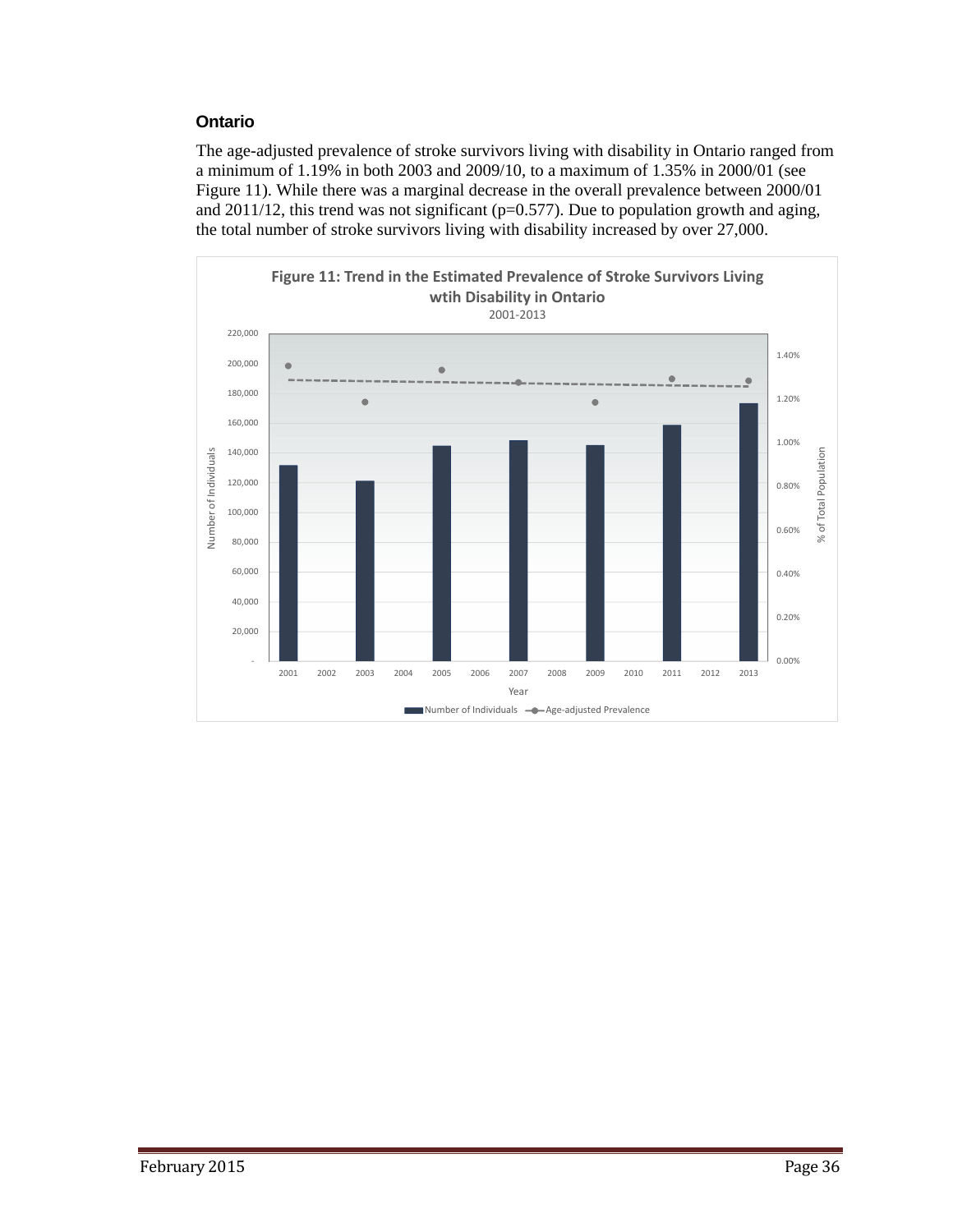# **Prairie Provinces**

The age-adjusted prevalence of stroke survivors living with disability in the Prairie Provinces ranged from a minimum of 1.08% in 2011/12, to a maximum of 1.36% in 2005 (see Figure 12). While there was a marginal decrease in the overall prevalence between 2000/01 and 2011/12, this trend was not significant (p=0.662). Due to population growth and aging, the total number of stroke survivors living with disability increased by over 5,000.

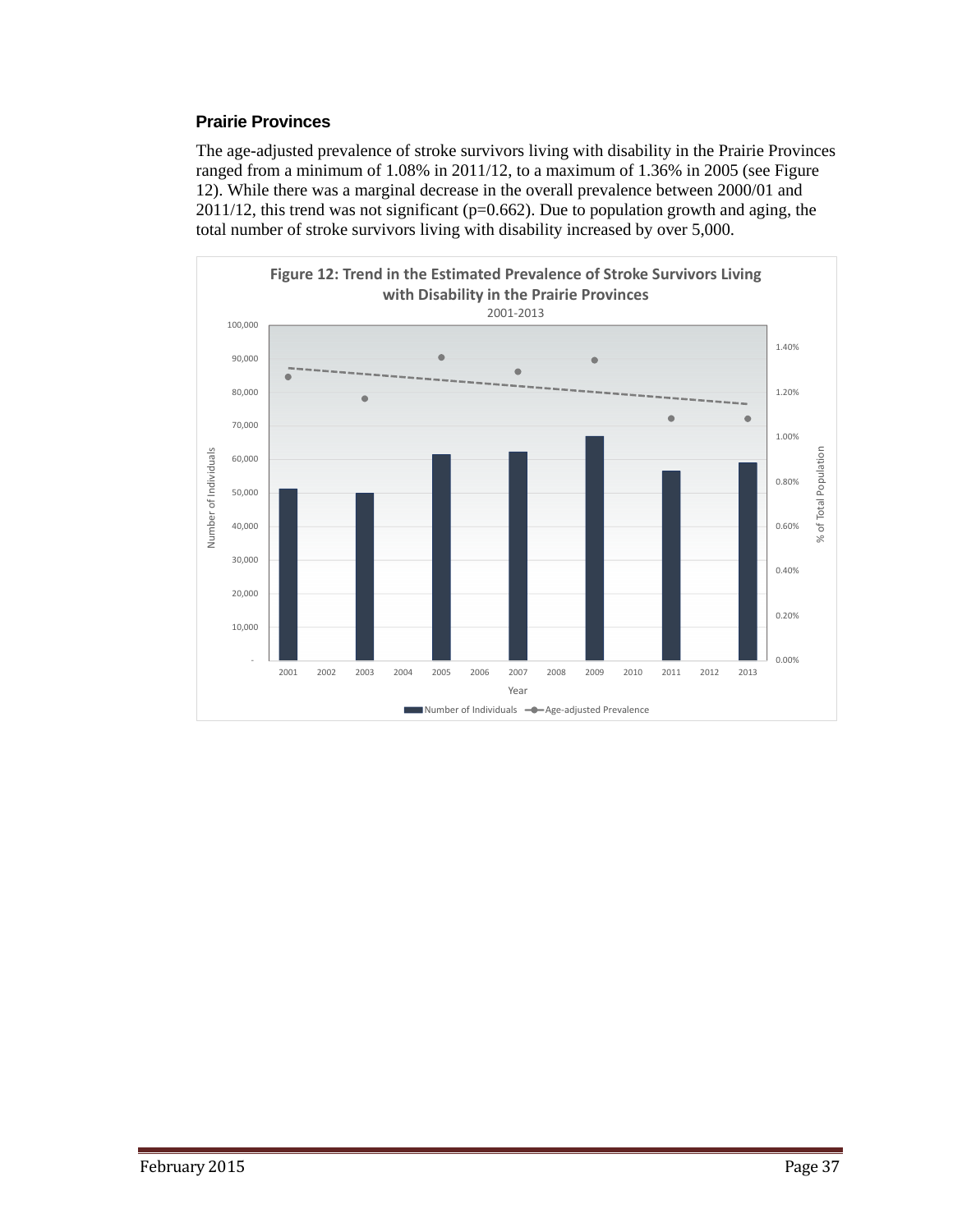# **British Columbia**

The age-adjusted prevalence of stroke survivors living with disability in British Columbia ranged from a minimum of 1.06% in 2009/10, to a maximum of 1.33% in 2003 (see Figure 13). While there was a marginal decrease in the overall prevalence between 2000/01 and 2011/12, this trend was not significant (p=0.150). Due to population growth and aging, the total number of stroke survivors living with disability increased by over 10,000.

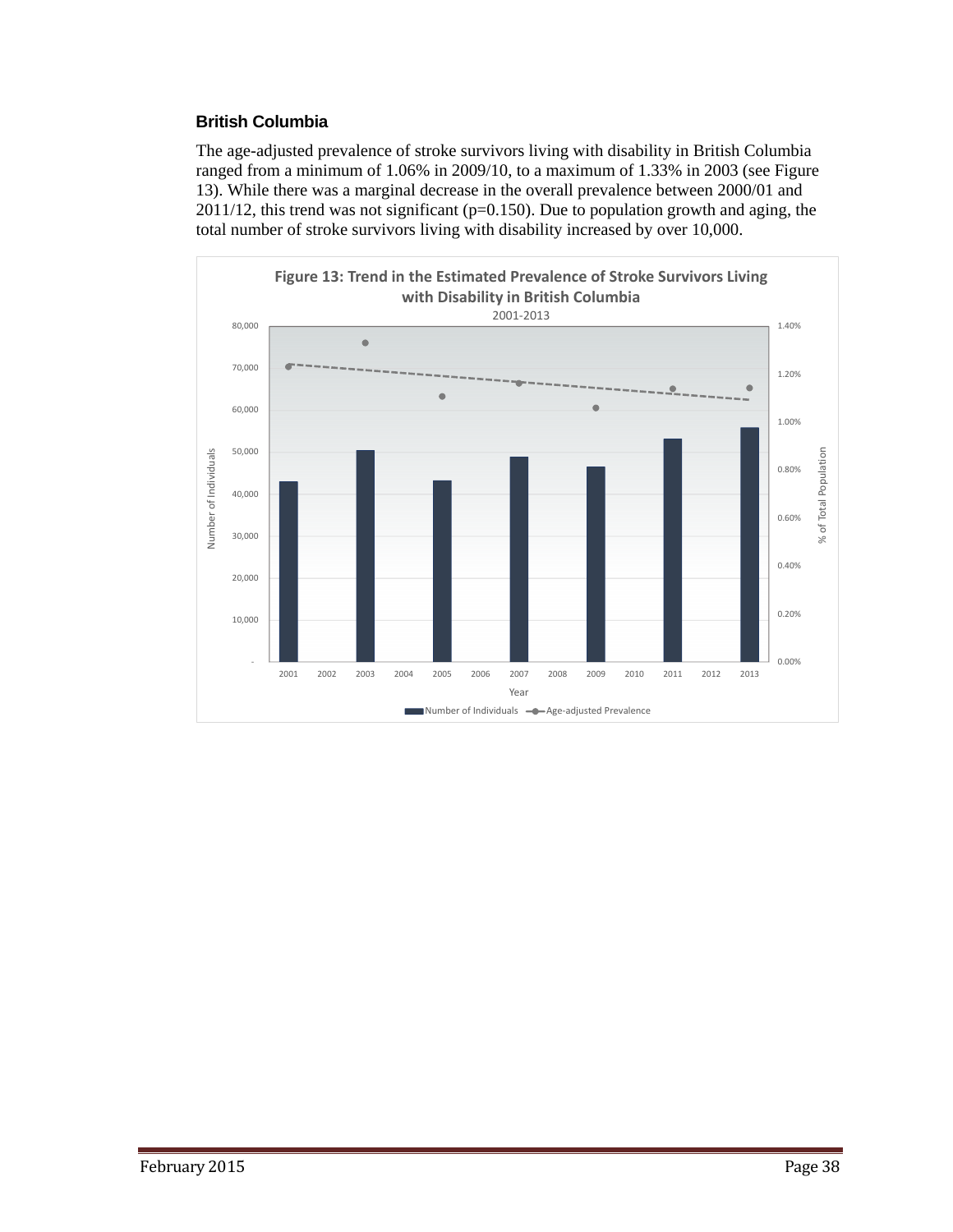# **Canada**

We forecasted the prevalence of stroke survivors living with disability in Canada between 2013 and 2038 using a number of different methods. In all methods, we used the same calculations to estimate the prevalence of stroke survivors living with disability among children and residents of homes for the aged.

In order to estimate the prevalence among residents of homes of the aged, all projections used forecasted rates of residential home occupancy based off of ten years of age- and sex-specific trends from Statistics Canada. As above, we assumed that 25% of residents of homes for the aged were stroke survivors living with disability.

We assumed the rate of stroke survivors living with disability among children remained consistent across years (0.0214% and 0.0181% for males and females, respectively). We applied these prevalence rates to population estimates<sup>39</sup> for years 2013 and 2014, and population projections<sup>40</sup> for years  $2015$  to 2038.

The only variation between the methods was the technique used to forecast the prevalence of stroke survivors living with disability in Canadians aged 12 or older living in the community (i.e., non-institutionalized individuals). Four different approaches were taken, as follows:

**Projection A:** As there was no significant trend in the overall prevalence of stroke survivors living with disability between 2000/01 and 2011/12, we assumed that rates would remain the same as they were in 2011/12. These age- and sex- specific prevalence rates were applied to non-institutionalized population estimates<sup>41</sup> for years 2013 and 2014, and projections<sup>42</sup> for years 2015 to  $2038$ .

**Projection B:** Assuming that the three most recent CCHS cycles would most accurately reflect true prevalence rates, we combined the prevalence of stroke survivors living with disability for 2007/08, 2009/10, and 2011/12 to determine the weighted average for all three cycles. These age- and sex- specific averages were then applied to noninstitutionalized population estimates and projections up to 2038.

**Projection C:** A weighted average of the prevalence of stroke survivors living with disability was calculated for all CCHS cycles. These age- and sex- specific prevalences were applied to non-institutionalized population estimates and populations projections up to 2038.

 $\overline{a}$ 

<sup>39</sup> Statistics Canada. *Table 051-0001 - Estimates of population, by age group and sex for July 1, Canada, provinces and territories, annual*. 2014. Available at http://www5.statcan.gc.ca/cansim/. Accessed November 2014.

<sup>40</sup> Statistics Canada. *Table 052-0005 - Projected population, by projection scenario, age and sex, as of July 1, Canada, provinces and territories, annual*. 2014. Available at http://www5.statcan.gc.ca/cansim/. Accessed November 2014.

<sup>41</sup> Statistics Canada. *Table 051-0001 - Estimates of population, by age group and sex for July 1, Canada, provinces and territories, annual*. 2014. Available at http://www5.statcan.gc.ca/cansim/. Accessed November 2014.

<sup>42</sup> Statistics Canada. *Table 052-0005 - Projected population, by projection scenario, age and sex, as of July 1, Canada, provinces and territories, annual*. 2014. Available at http://www5.statcan.gc.ca/cansim/. Accessed November 2014.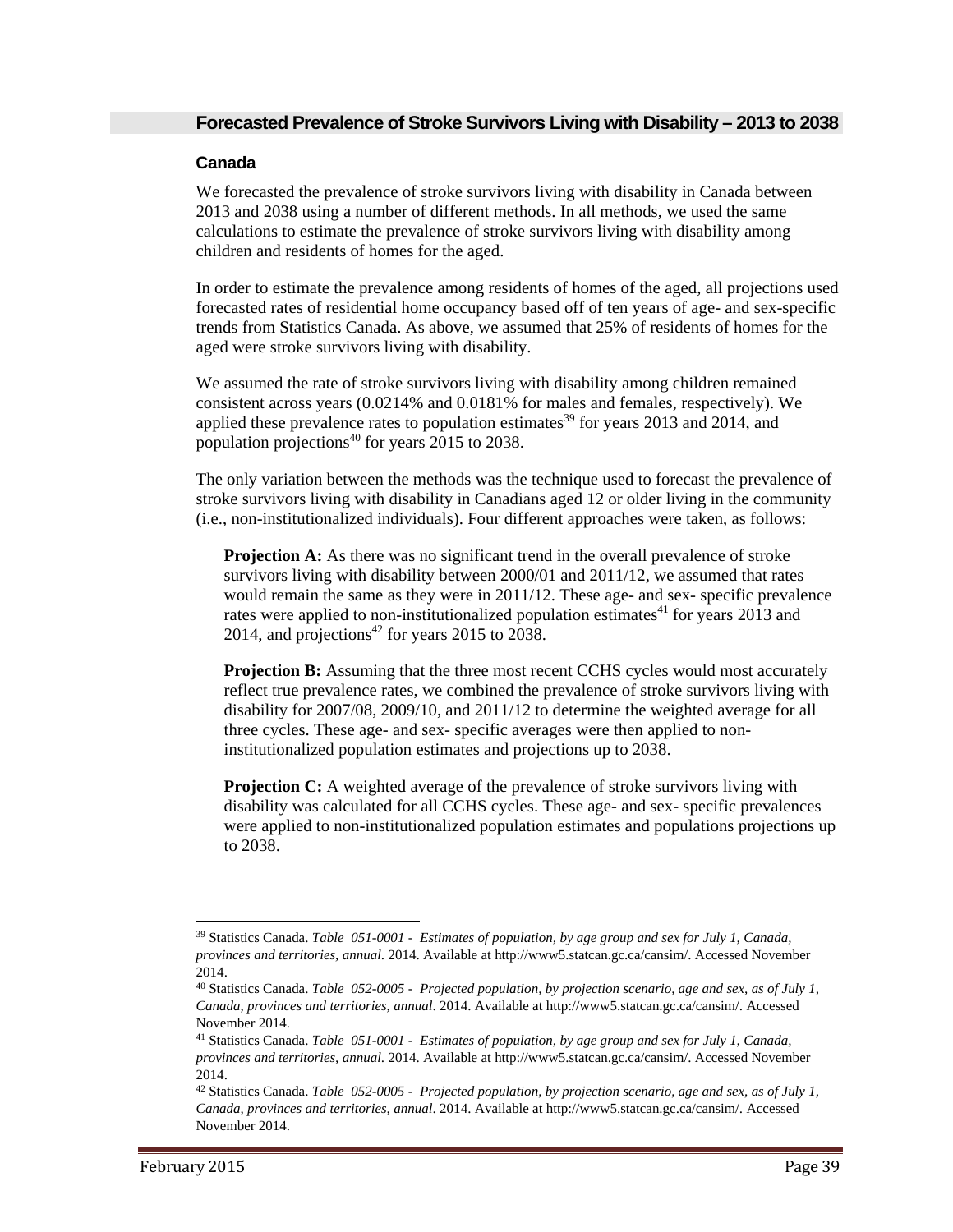**Projection D:** A regression analysis over time was performed on all age- and sexspecific prevalence rates from 2000/01 to 2011/12. If trends were both significant ( $p <$ 0.05) and had a predicted  $\mathbb{R}^2$  > 50%, they were used to forecast future age- and sexspecific prevalence rates. For age groups in which the regression analysis did not meet these two criteria, than the weighted average prevalence for all CCHS cycles was used to project stroke prevalence to 2038 (as in Projection C).

The relevant statistics from our regression analyses for age- and sex- specific trends in CCHS prevalence data for Canada are presented in Table 22. Only two age groups met our criteria for a sufficient trend (females, aged 55-59 and 80+), as highlighted.

|                |                                                                                         |                            |              |       | Table 22: Interpretation of Stroke Prevalence Regression Analysis |       |       |         |         |         |  |  |
|----------------|-----------------------------------------------------------------------------------------|----------------------------|--------------|-------|-------------------------------------------------------------------|-------|-------|---------|---------|---------|--|--|
|                | CCHS 2001/02 - 2011/12, by Age and Sex, for Non-institutionalized Individuals in Canada |                            |              |       |                                                                   |       |       |         |         |         |  |  |
|                |                                                                                         |                            |              |       |                                                                   |       |       |         |         |         |  |  |
|                |                                                                                         | <b>Statistical Results</b> |              |       | <b>CCHS Stroke Prevalence</b>                                     |       |       |         |         |         |  |  |
| <b>Males</b>   | S (linear)                                                                              | R <sup>2</sup>             | $R^2$ (Pred) | P     | 2000/01                                                           | 2003  | 2005  | 2007/08 | 2009/10 | 2011/12 |  |  |
| 12-39          | 3.32                                                                                    | 48.0%                      | 0.0%         | 0.127 | 0.10%                                                             | 0.11% | 0.18% | 0.12%   | 0.15%   | 0.19%   |  |  |
| 40-44          | 3.90                                                                                    | 28.2%                      | 0.0%         | 0.279 | 0.25%                                                             | 0.24% | 0.31% | 0.49%   | 0.25%   | 0.41%   |  |  |
| 45-49          | 3.73                                                                                    | 34.5%                      | 0.0%         | 0.221 | 0.41%                                                             | 0.36% | 0.61% | 0.55%   | 0.48%   | 0.57%   |  |  |
| 50-54          | 4.38                                                                                    | 9.7%                       | 0.0%         | 0.548 | 0.61%                                                             | 0.96% | 0.87% | 0.90%   | 0.88%   | 0.35%   |  |  |
| 55-59          | 4.57                                                                                    | 1.5%                       | 0.0%         | 0.817 | 1.03%                                                             | 1.09% | 1.61% | 1.33%   | 1.02%   | 1.01%   |  |  |
| 60-64          | 4.59                                                                                    | 0.6%                       | 0.0%         | 0.888 | 2.01%                                                             | 2.37% | 2.48% | 1.92%   | 2.08%   | 2.37%   |  |  |
| 65-69          | 3.72                                                                                    | 34.7%                      | 0.0%         | 0.219 | 3.61%                                                             | 2.90% | 3.60% | 3.05%   | 2.63%   | 3.04%   |  |  |
| 70-74          | 4.60                                                                                    | 0.2%                       | 0.0%         | 0.937 | 4.43%                                                             | 4.66% | 4.26% | 5.54%   | 4.29%   | 4.26%   |  |  |
| 75-79          | 2.85                                                                                    | 61.8%                      | 35.5%        | 0.064 | 7.98%                                                             | 6.73% | 5.13% | 5.23%   | 5.18%   | 5.55%   |  |  |
| $80 +$         | 2.39                                                                                    | 73.0%                      | 0.0%         | 0.030 | 9.16%                                                             | 8.91% | 8.53% | 8.77%   | 8.21%   | 6.93%   |  |  |
| <b>Females</b> |                                                                                         |                            |              |       |                                                                   |       |       |         |         |         |  |  |
| 12-39          | 4.29                                                                                    | 13.0%                      | 0.0%         | 0.482 | 0.15%                                                             | 0.13% | 0.15% | 0.11%   | 0.11%   | 0.26%   |  |  |
| 40-44          | 4.55                                                                                    | 2.4%                       | 0.0%         | 0.771 | 0.28%                                                             | 0.41% | 0.30% | 0.30%   | 0.43%   | 0.21%   |  |  |
| 45-49          | 3.90                                                                                    | 28.2%                      | 0.0%         | 0.278 | 0.38%                                                             | 0.41% | 0.84% | 0.49%   | 0.74%   | 0.63%   |  |  |
| 50-54          | 4.30                                                                                    | 12.9%                      | 0.0%         | 0.485 | 0.51%                                                             | 0.90% | 0.81% | 0.83%   | 0.95%   | 0.68%   |  |  |
| 55-59          | 1.53                                                                                    | 89.0%                      | 77.6%        | 0.005 | 1.18%                                                             | 1.16% | 1.11% | 0.94%   | 0.98%   | 0.82%   |  |  |
| 60-64          | 3.59                                                                                    | 39.4%                      | 0.0%         | 0.182 | 1.67%                                                             | 1.57% | 1.48% | 2.02%   | 1.74%   | 1.95%   |  |  |
| 65-69          | 2.99                                                                                    | 57.8%                      | 22.3%        | 0.079 | 2.25%                                                             | 1.97% | 2.33% | 2.12%   | 2.94%   | 2.92%   |  |  |
| 70-74          | 4.24                                                                                    | 15.4%                      | 0.0%         | 0.441 | 3.50%                                                             | 3.35% | 2.82% | 2.51%   | 3.03%   | 3.25%   |  |  |
| 75-79          | 3.34                                                                                    | 47.4%                      | 2.9%         | 0.130 | 5.11%                                                             | 4.26% | 4.19% | 4.58%   | 3.50%   | 4.13%   |  |  |
| $80 +$         | 2.32                                                                                    | 74.6%                      | 56.6%        | 0.027 | 7.11%                                                             | 6.53% | 6.83% | 6.73%   | 6.18%   | 5.76%   |  |  |
|                |                                                                                         |                            |              |       |                                                                   |       |       |         |         |         |  |  |

The  $R<sup>2</sup>$  value, or the coefficient of determination, measures the closeness of the data points to the fitted regression line. This value indicates the percentage of the variation in the data that is accounted for by a linear trend, as opposed to unexplained variation. A higher  $R^2$  value means that the model better fits the data. Alternatively, the predicted  $R^2$ value is an indication of how well the model will predict future observations, and accounts for noise created by too many predictors.

Like  $\mathbb{R}^2$ , the standard error of the estimate, or S, is also measures the goodness-of-fit of the model. If trends were both significant ( $p < 0.05$ ) and had a predicted  $R^2 > 50\%$ , we also checked the results using a quadratic trend. In all cases the S value remained relatively unchanged, suggesting that a quadratic trend did not produce a better fitting model than a linear trend. This value indicates the average distance each data point falls from the regression line. An S value of 0 means that all data points fall directly on the line. A lower S value using a quadratic trend would suggest a better fit than a linear trend.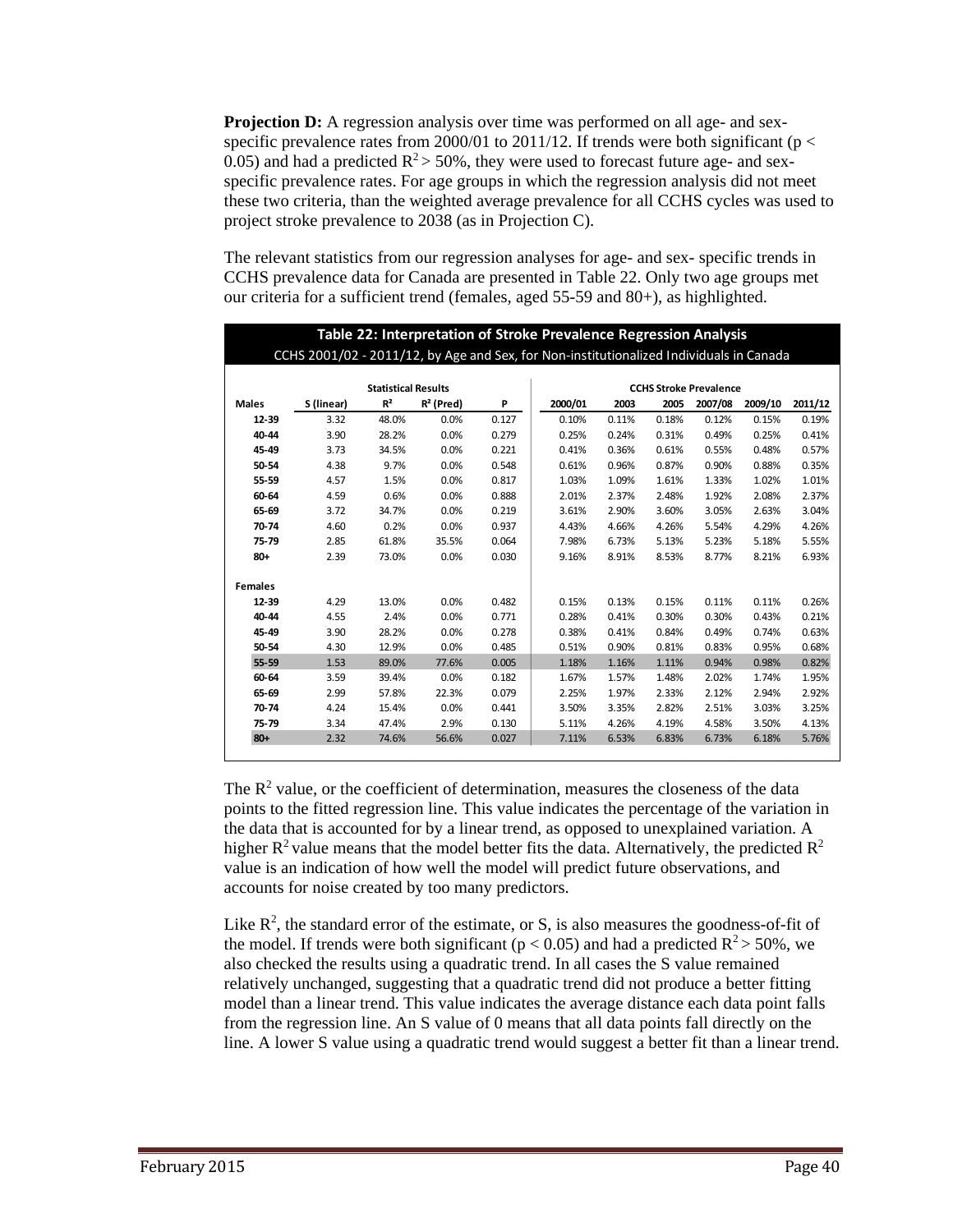

Using these four projection methods, we were able to predict the total number of stroke survivors living with disability from 2013-2038 (Figure 14).

We project that in 2038, there will be between 666,000 (Projection D) and 738,000 (Projection C) stroke survivors living with disability in Canada. This represents an expected increase of between 61.4% and 79.0% from 2013.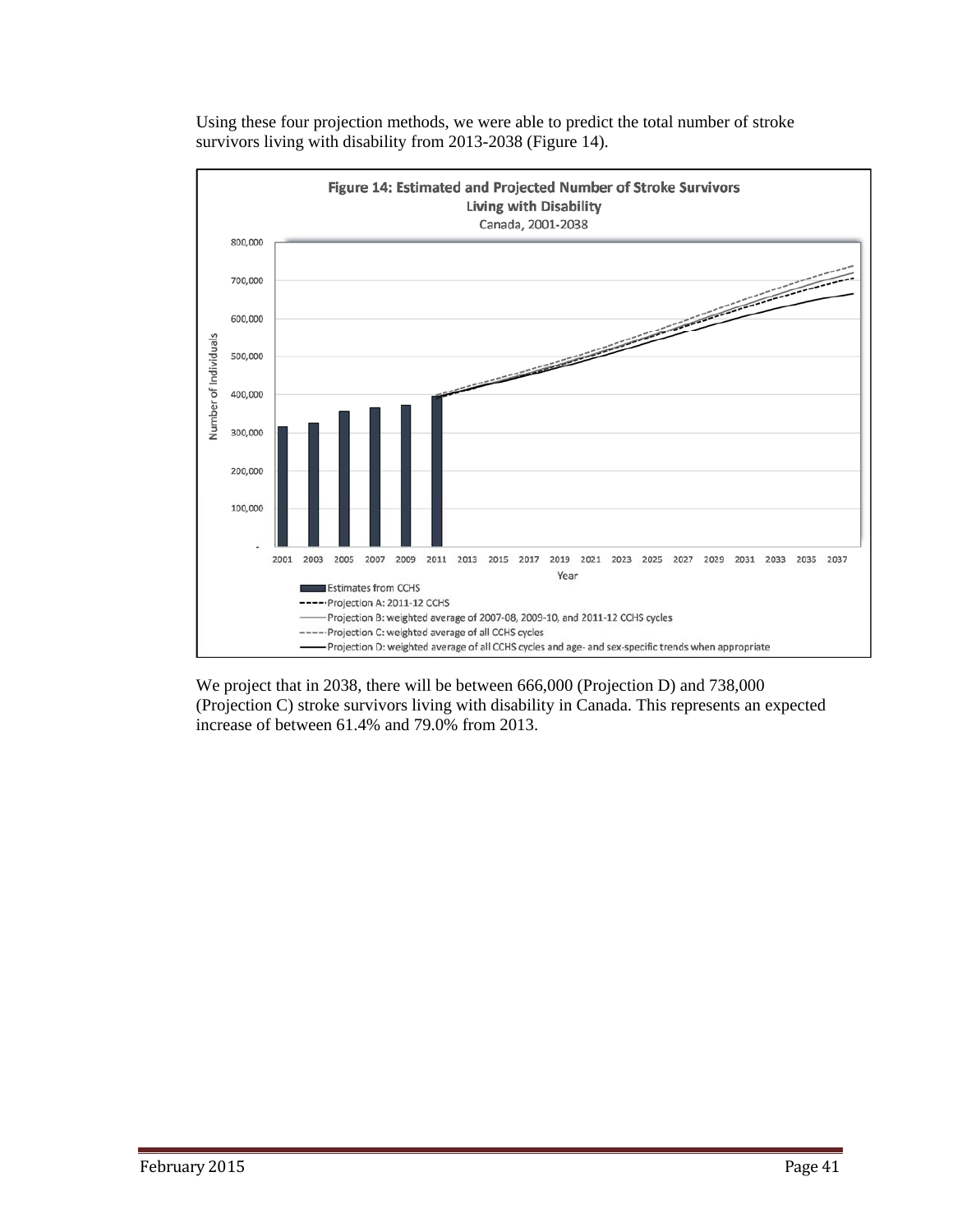# **Atlantic Provinces**

The four methods for projecting the number of stroke survivors living with disability, as described above, were also used with age- and sex-specific prevalence rates for the Atlantic Provinces. Using Projection D, no age- or sex-specific trends met our criteria for use, therefore Projection D was not included for this region (see Table 23).

|                | Table 23: Interpretation of Stroke Prevalence Regression Analysis<br>CCHS 2001/02 - 2011/12, by Age and Sex, for Non-institutionalized Individuals |                            |              |       |                               |        |       |         |         |         |  |  |  |
|----------------|----------------------------------------------------------------------------------------------------------------------------------------------------|----------------------------|--------------|-------|-------------------------------|--------|-------|---------|---------|---------|--|--|--|
|                |                                                                                                                                                    |                            |              |       |                               |        |       |         |         |         |  |  |  |
|                |                                                                                                                                                    |                            |              |       | in the Atlantic Provinces     |        |       |         |         |         |  |  |  |
|                |                                                                                                                                                    | <b>Statistical Results</b> |              |       | <b>CCHS Stroke Prevalence</b> |        |       |         |         |         |  |  |  |
| <b>Males</b>   | S (linear)                                                                                                                                         | R <sup>2</sup>             | $R^2$ (Pred) | P     | 2000/01                       | 2003   | 2005  | 2007/08 | 2009/10 | 2011/12 |  |  |  |
| 12-39          | 4.08                                                                                                                                               | 21.5%                      | 0.0%         | 0.354 | 0.03%                         | 0.02%  | 0.03% | 0.06%   | 0.02%   | 0.05%   |  |  |  |
| 40-44          | 4.52                                                                                                                                               | 3.6%                       | 0.0%         | 0.718 | 0.90%                         | 0.20%  | 0.00% | 0.87%   | 0.38%   | 0.35%   |  |  |  |
| 45-49          | 3.64                                                                                                                                               | 37.6%                      | 0.0%         | 0.196 | 0.63%                         | 0.86%  | 0.81% | 0.81%   | 0.20%   | 0.40%   |  |  |  |
| 50-54          | 4.58                                                                                                                                               | 0.9%                       | 0.0%         | 0.859 | 0.85%                         | 0.86%  | 0.57% | 1.09%   | 0.84%   | 0.80%   |  |  |  |
| 55-59          | 3.24                                                                                                                                               | 50.5%                      | 3.6%         | 0.113 | 0.41%                         | 0.74%  | 1.49% | 1.13%   | 1.58%   | 1.15%   |  |  |  |
| 60-64          | 4.22                                                                                                                                               | 15.9%                      | 0.0%         | 0.433 | 1.65%                         | 2.60%  | 2.35% | 4.29%   | 2.53%   | 2.50%   |  |  |  |
| 65-69          | 4.61                                                                                                                                               | 0.0%                       | 0.0%         | 0.998 | 3.16%                         | 3.92%  | 5.09% | 1.96%   | 2.80%   | 4.55%   |  |  |  |
| 70-74          | 3.90                                                                                                                                               | 28.2%                      | 0.0%         | 0.278 | 6.14%                         | 7.03%  | 3.54% | 5.32%   | 5.23%   | 4.32%   |  |  |  |
| 75-79          | 4.39                                                                                                                                               | 9.2%                       | 0.0%         | 0.559 | 6.61%                         | 4.45%  | 6.77% | 6.83%   | 5.13%   | 7.63%   |  |  |  |
| $80+$          | 4.49                                                                                                                                               | 4.9%                       | 0.0%         | 0.673 | 8.75%                         | 10.89% | 5.18% | 7.25%   | 10.04%  | 6.99%   |  |  |  |
| <b>Females</b> |                                                                                                                                                    |                            |              |       |                               |        |       |         |         |         |  |  |  |
| 12-39          | 2.90                                                                                                                                               | 60.4%                      | 27.6%        | 0.069 | 0.17%                         | 0.18%  | 0.12% | 0.13%   | 0.14%   | 0.04%   |  |  |  |
| 40-44          | 2.99                                                                                                                                               | 58.0%                      | 3.3%         | 0.079 | 0.13%                         | 0.18%  | 0.36% | 0.11%   | 0.65%   | 0.57%   |  |  |  |
| 45-49          | 4.59                                                                                                                                               | 0.6%                       | 0.0%         | 0.889 | 0.86%                         | 0.92%  | 0.96% | 0.20%   | 0.35%   | 1.28%   |  |  |  |
| 50-54          | 3.34                                                                                                                                               | 47.4%                      | 23.6%        | 0.130 | 0.42%                         | 0.54%  | 0.50% | 0.44%   | 0.40%   | 0.17%   |  |  |  |
| 55-59          | 4.47                                                                                                                                               | 5.7%                       | 0.0%         | 0.647 | 1.04%                         | 0.98%  | 1.97% | 0.98%   | 1.08%   | 0.82%   |  |  |  |
| 60-64          | 2.86                                                                                                                                               | 61.4%                      | 19.2%        | 0.065 | 1.82%                         | 2.12%  | 1.14% | 1.26%   | 1.42%   | 0.79%   |  |  |  |
| 65-69          | 4.04                                                                                                                                               | 23.0%                      | 0.0%         | 0.335 | 2.77%                         | 2.49%  | 3.49% | 3.82%   | 1.82%   | 1.33%   |  |  |  |
| 70-74          | 3.87                                                                                                                                               | 29.5%                      | 0.0%         | 0.266 | 2.54%                         | 2.20%  | 3.24% | 2.02%   | 2.39%   | 5.23%   |  |  |  |
| 75-79          | 3.32                                                                                                                                               | 47.9%                      | 0.0%         | 0.127 | 2.55%                         | 5.89%  | 4.40% | 5.62%   | 5.44%   | 5.83%   |  |  |  |
| $80+$          | 4.54                                                                                                                                               | 2.7%                       | 0.0%         | 0.757 | 5.69%                         | 7.12%  | 8.82% | 7.19%   | 7.22%   | 5.05%   |  |  |  |
|                |                                                                                                                                                    |                            |              |       |                               |        |       |         |         |         |  |  |  |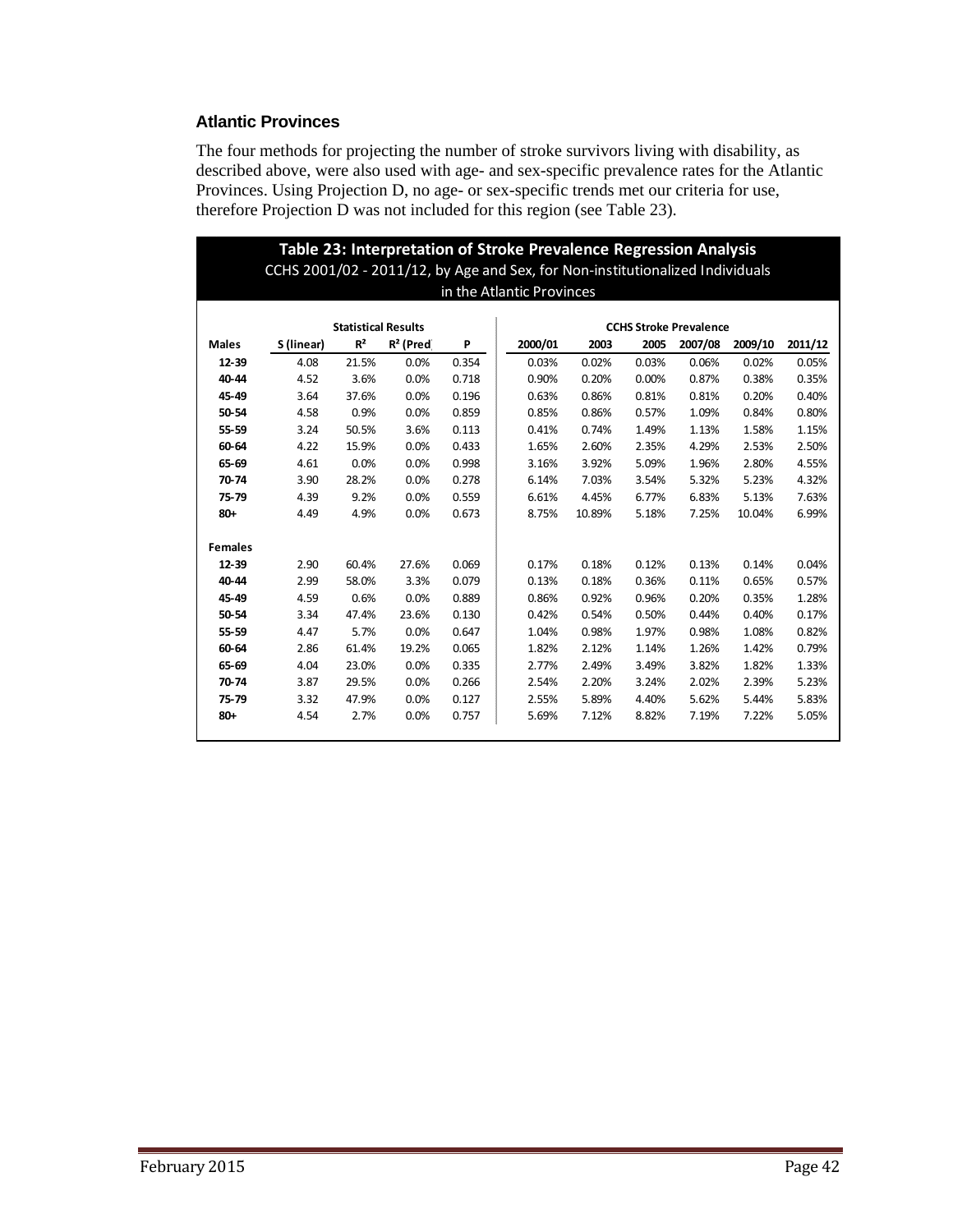

The results of these projections are presented in Figure 15.

We project that in 2038, there will be between 52,000 (Projection A) and 54,000 (Projection C) stroke survivors living with disability in the Atlantic Provinces. This represents an expected increase between 63.2% and 68.6% from 2013.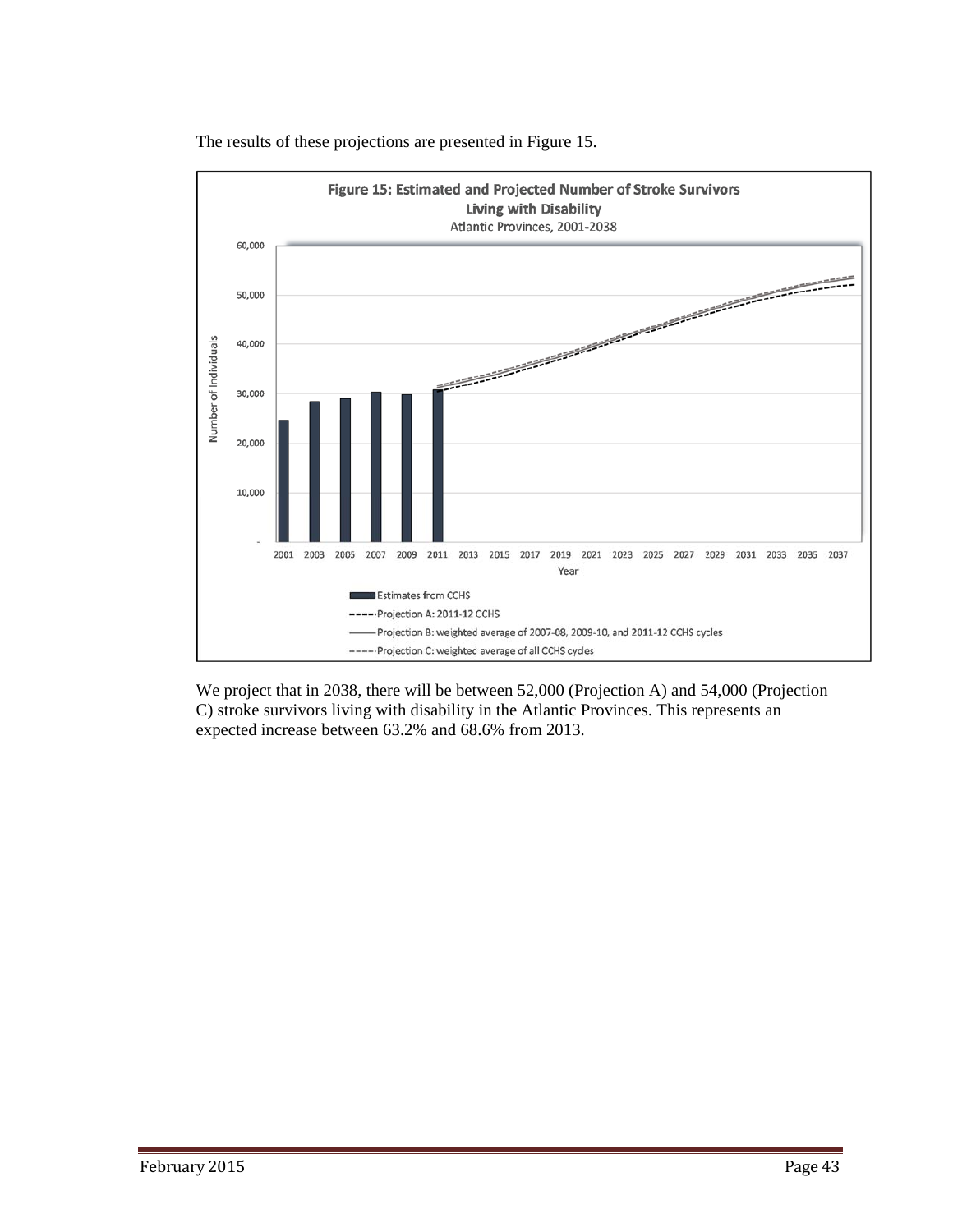# **Quebec**

The four methods for projecting the number of stroke survivors living with disability, as described above, were also used with age- and sex-specific prevalence rates for Quebec. Using Projection D, no age- or sex-specific trends met our criteria for use, therefore Projection D was not included for this region (see Table 24).

|                |            |                            |              |       | Table 24: Interpretation of Stroke Prevalence Regression Analysis                       |       |       |         |         |         |  |  |
|----------------|------------|----------------------------|--------------|-------|-----------------------------------------------------------------------------------------|-------|-------|---------|---------|---------|--|--|
|                |            |                            |              |       | CCHS 2001/02 - 2011/12, by Age and Sex, for Non-institutionalized Individuals in Quebec |       |       |         |         |         |  |  |
|                |            | <b>Statistical Results</b> |              |       | <b>CCHS Stroke Prevalence</b>                                                           |       |       |         |         |         |  |  |
| <b>Males</b>   | S (linear) | $R^2$                      | $R^2$ (Pred) | P     | 2000/01                                                                                 | 2003  | 2005  | 2007/08 | 2009/10 | 2011/12 |  |  |
| 12-39          | 4.54       | 2.6%                       | 0.0%         | 0.760 | 0.22%                                                                                   | 0.17% | 0.39% | 0.19%   | 0.15%   | 0.34%   |  |  |
| 40-44          | 4.12       | 19.8%                      | 0.0%         | 0.377 | 0.10%                                                                                   | 0.50% | 0.34% | 0.21%   | 0.47%   | 0.40%   |  |  |
| 45-49          | 4.60       | 0.0%                       | 0.0%         | 0.979 | 0.67%                                                                                   | 0.12% | 0.69% | 0.39%   | 0.85%   | 0.32%   |  |  |
| 50-54          | 3.83       | 31.0%                      | 0.0%         | 0.251 | 1.22%                                                                                   | 0.97% | 0.83% | 0.99%   | 1.19%   | 0.47%   |  |  |
| 55-59          | 4.39       | 9.1%                       | 0.0%         | 0.562 | 0.81%                                                                                   | 1.78% | 1.31% | 1.33%   | 0.86%   | 0.89%   |  |  |
| 60-64          | 4.48       | 5.4%                       | 0.0%         | 0.657 | 2.33%                                                                                   | 2.40% | 2.29% | 2.62%   | 1.48%   | 2.47%   |  |  |
| 65-69          | 3.81       | 31.5%                      | 0.0%         | 0.247 | 2.65%                                                                                   | 2.14% | 2.76% | 2.32%   | 3.07%   | 2.99%   |  |  |
| 70-74          | 4.51       | 4.0%                       | 0.0%         | 0.704 | 3.80%                                                                                   | 2.20% | 3.56% | 5.27%   | 3.11%   | 1.93%   |  |  |
| 75-79          | 4.57       | 1.3%                       | 0.0%         | 0.828 | 4.61%                                                                                   | 9.33% | 3.86% | 4.29%   | 6.58%   | 7.03%   |  |  |
| $80+$          | 3.85       | 30.2%                      | 0.0%         | 0.259 | 5.83%                                                                                   | 8.33% | 8.69% | 4.98%   | 6.09%   | 4.13%   |  |  |
| <b>Females</b> |            |                            |              |       |                                                                                         |       |       |         |         |         |  |  |
| 12-39          | 3.47       | 43.2%                      | 0.0%         | 0.156 | 0.10%                                                                                   | 0.14% | 0.22% | 0.19%   | 0.12%   | 0.31%   |  |  |
| 40-44          | 4.32       | 11.8%                      | 0.0%         | 0.505 | 0.10%                                                                                   | 1.07% | 0.20% | 0.12%   | 0.30%   | 0.06%   |  |  |
| 45-49          | 3.99       | 24.9%                      | 0.0%         | 0.313 | 0.67%                                                                                   | 0.10% | 0.70% | 0.21%   | 0.94%   | 1.00%   |  |  |
| 50-54          | 4.60       | 0.0%                       | 0.0%         | 0.979 | 0.96%                                                                                   | 0.73% | 0.48% | 0.96%   | 0.70%   | 0.88%   |  |  |
| 55-59          | 4.32       | 11.9%                      | 0.0%         | 0.503 | 1.01%                                                                                   | 1.11% | 1.31% | 0.79%   | 1.04%   | 0.94%   |  |  |
| 60-64          | 4.50       | 4.7%                       | 0.0%         | 0.679 | 1.52%                                                                                   | 1.45% | 1.36% | 2.34%   | 1.44%   | 0.89%   |  |  |
| 65-69          | 4.09       | 21.3%                      | 0.0%         | 0.357 | 2.03%                                                                                   | 1.51% | 2.78% | 1.75%   | 2.88%   | 2.41%   |  |  |
| 70-74          | 4.60       | 0.3%                       | 0.0%         | 0.915 | 1.63%                                                                                   | 3.86% | 1.53% | 2.39%   | 2.81%   | 1.81%   |  |  |
| 75-79          | 4.54       | 3.0%                       | 0.0%         | 0.745 | 2.96%                                                                                   | 2.28% | 2.30% | 2.98%   | 2.15%   | 3.22%   |  |  |
| $80 +$         | 4.60       | 0.2%                       | 0.0%         | 0.941 | 5.08%                                                                                   | 5.70% | 4.69% | 3.05%   | 4.69%   | 5.96%   |  |  |
|                |            |                            |              |       |                                                                                         |       |       |         |         |         |  |  |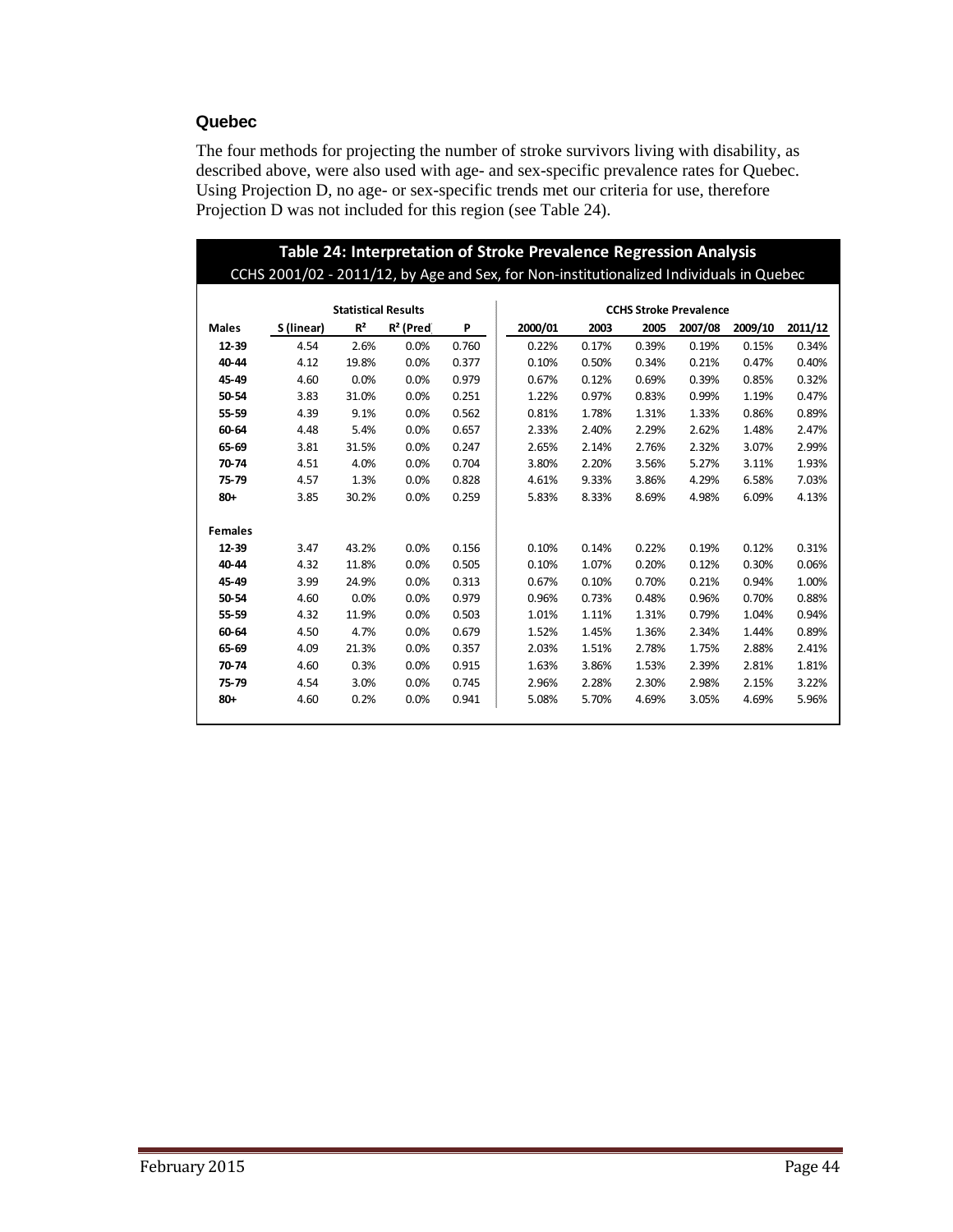

The results of these projections are presented in Figure 16.

We project that in 2038, there will be between 135,000 (Projection B) and 139,000 (Projection C) stroke survivors living with disability in Quebec. This represents an expected increase between 48.8% and 53.3% from 2013.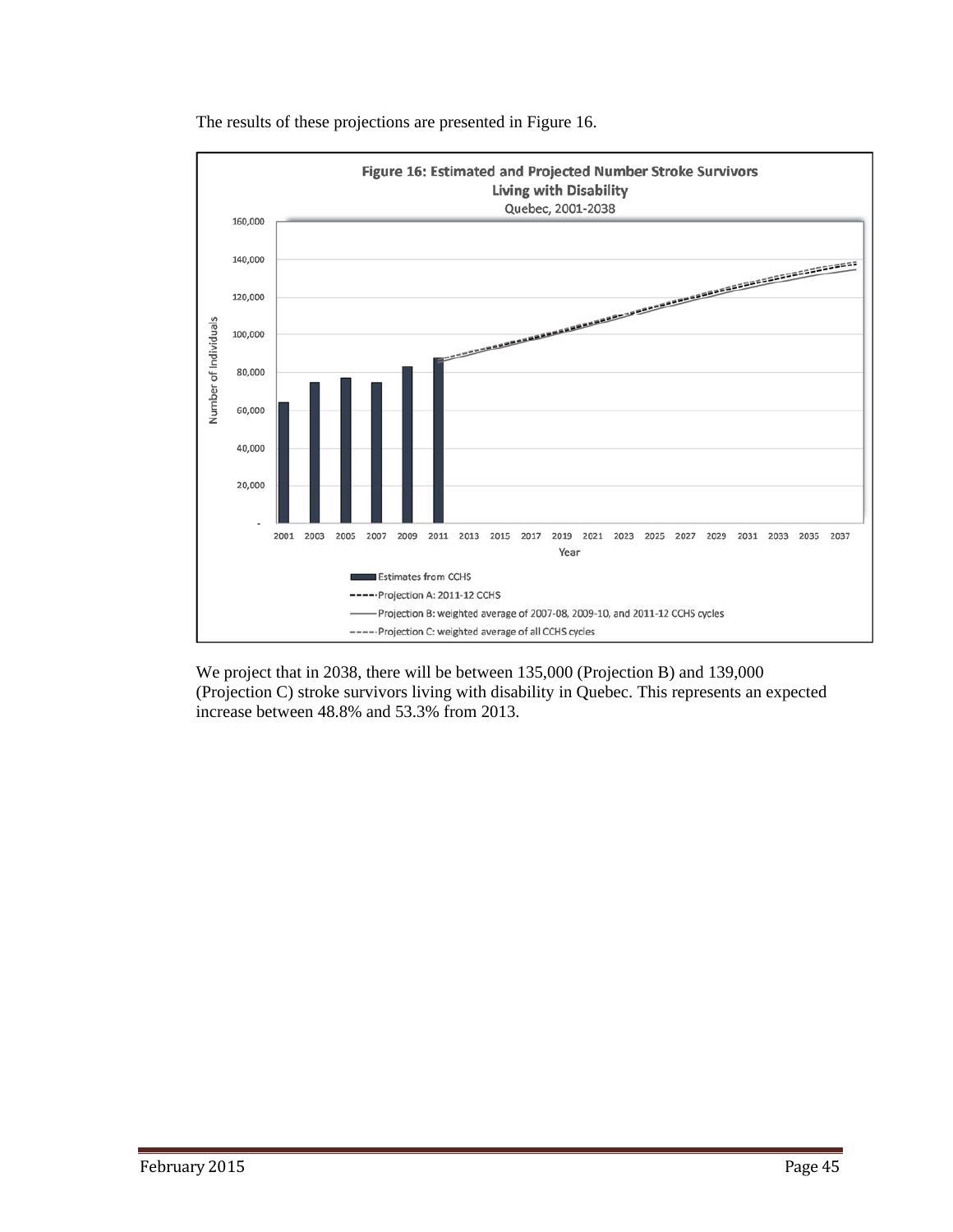# **Ontario**

The four methods for projecting the number of stroke survivors living with disability, as described above, were also used with age- and sex-specific prevalence rates for Ontario. For Projection D, only females aged 55-59 met our criteria for a sufficient trend, as highlighted in Table 25.

|                | Table 25: Interpretation of Stroke Prevalence Regression Analysis<br>CCHS 2001/02 - 2011/12, by Age and Sex, for Non-institutionalized Individuals in Ontario |                            |              |       |                               |       |       |         |         |         |  |  |  |
|----------------|---------------------------------------------------------------------------------------------------------------------------------------------------------------|----------------------------|--------------|-------|-------------------------------|-------|-------|---------|---------|---------|--|--|--|
|                |                                                                                                                                                               |                            |              |       |                               |       |       |         |         |         |  |  |  |
|                |                                                                                                                                                               | <b>Statistical Results</b> |              |       | <b>CCHS Stroke Prevalence</b> |       |       |         |         |         |  |  |  |
| <b>Males</b>   | S (linear)                                                                                                                                                    | R <sup>2</sup>             | $R^2$ (Pred) | P     | 2000/01                       | 2003  | 2005  | 2007/08 | 2009/10 | 2011/12 |  |  |  |
| 12-39          | 2.76                                                                                                                                                          | 64.0%                      | 30.2%        | 0.056 | 0.08%                         | 0.03% | 0.12% | 0.08%   | 0.18%   | 0.17%   |  |  |  |
| 40-44          | 4.11                                                                                                                                                          | 20.1%                      | 0.0%         | 0.373 | 0.24%                         | 0.21% | 0.28% | 0.51%   | 0.10%   | 0.57%   |  |  |  |
| 45-49          | 2.97                                                                                                                                                          | 58.5%                      | 31.2%        | 0.077 | 0.35%                         | 0.19% | 0.44% | 0.57%   | 0.41%   | 0.96%   |  |  |  |
| 50-54          | 4.60                                                                                                                                                          | 0.2%                       | 0.0%         | 0.937 | 0.38%                         | 0.64% | 0.96% | 0.75%   | 0.78%   | 0.27%   |  |  |  |
| 55-59          | 4.60                                                                                                                                                          | 0.4%                       | 0.0%         | 0.901 | 1.18%                         | 0.99% | 1.82% | 1.31%   | 1.15%   | 1.13%   |  |  |  |
| 60-64          | 4.43                                                                                                                                                          | 7.4%                       | 0.0%         | 0.601 | 1.29%                         | 2.10% | 3.51% | 1.30%   | 2.11%   | 2.63%   |  |  |  |
| 65-69          | 4.54                                                                                                                                                          | 2.7%                       | 0.0%         | 0.758 | 3.52%                         | 2.70% | 3.22% | 3.96%   | 2.12%   | 3.32%   |  |  |  |
| 70-74          | 4.26                                                                                                                                                          | 14.6%                      | 0.0%         | 0.455 | 3.73%                         | 5.44% | 5.21% | 4.61%   | 4.88%   | 5.02%   |  |  |  |
| 75-79          | 2.92                                                                                                                                                          | 59.8%                      | 0.0%         | 0.071 | 10.92%                        | 5.57% | 6.00% | 5.13%   | 3.79%   | 5.17%   |  |  |  |
| $80 +$         | 4.41                                                                                                                                                          | 8.2%                       | 0.0%         | 0.582 | 10.03%                        | 7.89% | 9.46% | 11.20%  | 9.36%   | 7.13%   |  |  |  |
| <b>Females</b> |                                                                                                                                                               |                            |              |       |                               |       |       |         |         |         |  |  |  |
| 12-39          | 4.56                                                                                                                                                          | 1.9%                       | 0.0%         | 0.793 | 0.19%                         | 0.12% | 0.12% | 0.06%   | 0.07%   | 0.29%   |  |  |  |
| 40-44          | 3.52                                                                                                                                                          | 41.7%                      | 0.0%         | 0.166 | 0.53%                         | 0.35% | 0.44% | 0.37%   | 0.42%   | 0.32%   |  |  |  |
| 45-49          | 4.28                                                                                                                                                          | 14.9%                      | 0.0%         | 0.450 | 0.14%                         | 0.23% | 1.40% | 0.56%   | 0.99%   | 0.54%   |  |  |  |
| 50-54          | 4.17                                                                                                                                                          | 18.1%                      | 0.0%         | 0.401 | 0.23%                         | 1.25% | 0.47% | 0.96%   | 1.36%   | 0.72%   |  |  |  |
| 55-59          | 2.36                                                                                                                                                          | 73.7%                      | 51.7%        | 0.029 | 1.59%                         | 1.33% | 0.84% | 1.13%   | 0.95%   | 0.64%   |  |  |  |
| 60-64          | 4.18                                                                                                                                                          | 17.6%                      | 0.0%         | 0.407 | 1.88%                         | 1.74% | 1.54% | 2.19%   | 1.26%   | 3.05%   |  |  |  |
| 65-69          | 3.79                                                                                                                                                          | 32.1%                      | 0.0%         | 0.241 | 2.82%                         | 2.34% | 2.04% | 2.09%   | 3.30%   | 3.79%   |  |  |  |
| 70-74          | 3.94                                                                                                                                                          | 26.8%                      | 0.0%         | 0.292 | 4.89%                         | 3.36% | 2.96% | 2.22%   | 3.28%   | 3.48%   |  |  |  |
| 75-79          | 3.99                                                                                                                                                          | 25.0%                      | 0.0%         | 0.312 | 7.32%                         | 5.03% | 4.33% | 6.83%   | 3.77%   | 4.93%   |  |  |  |
| $80 +$         | 3.08                                                                                                                                                          | 55.2%                      | 15.7%        | 0.091 | 7.95%                         | 6.25% | 7.70% | 7.32%   | 5.97%   | 4.97%   |  |  |  |
|                |                                                                                                                                                               |                            |              |       |                               |       |       |         |         |         |  |  |  |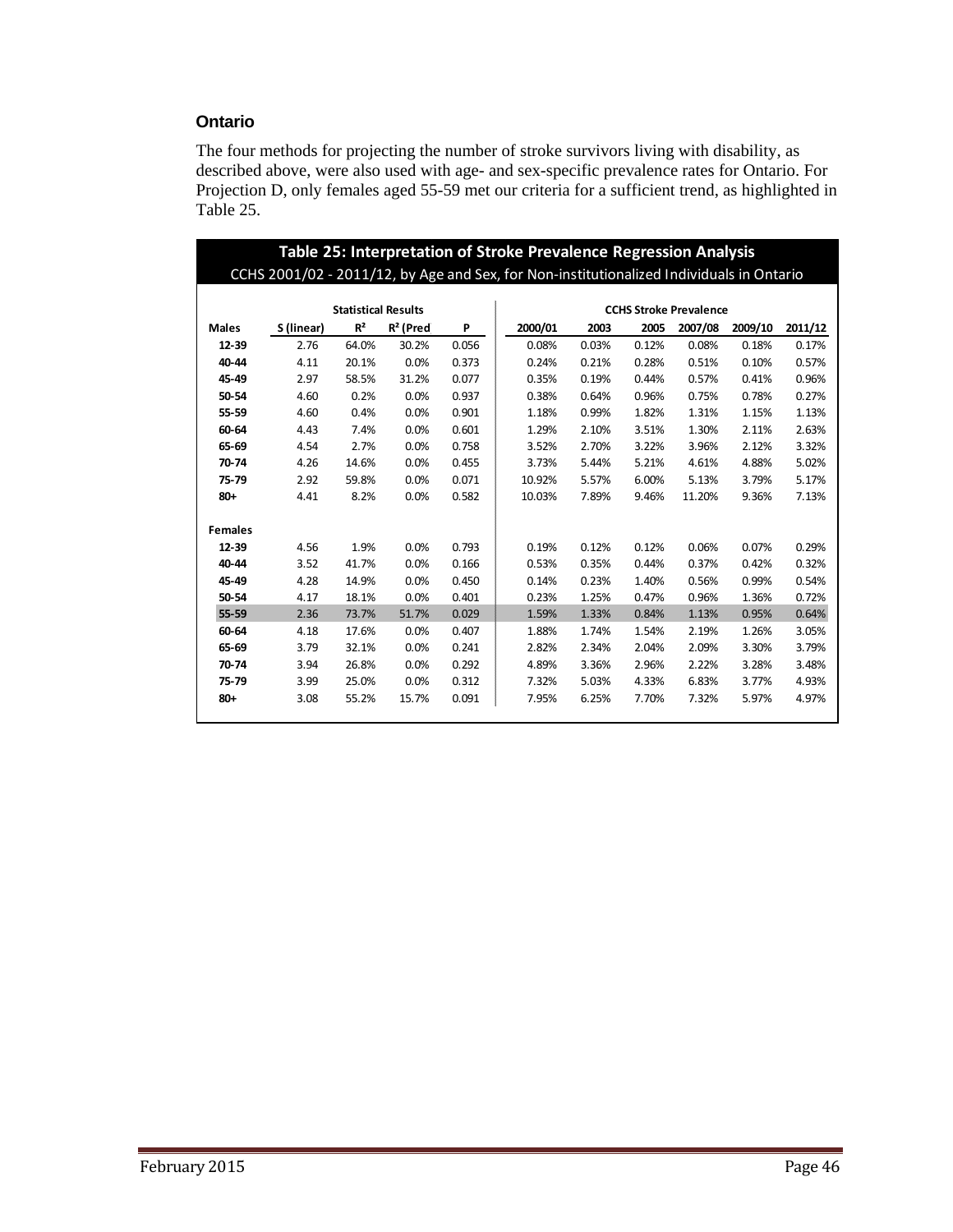

The results of these projections are presented in Figure 17.

We project that in 2038, there will be between 289,000 (Projection A) and 299,000 (Projection C) stroke survivors living with disability in Ontario. This represents an expected increase between 66.6% and 72.8% from 2013.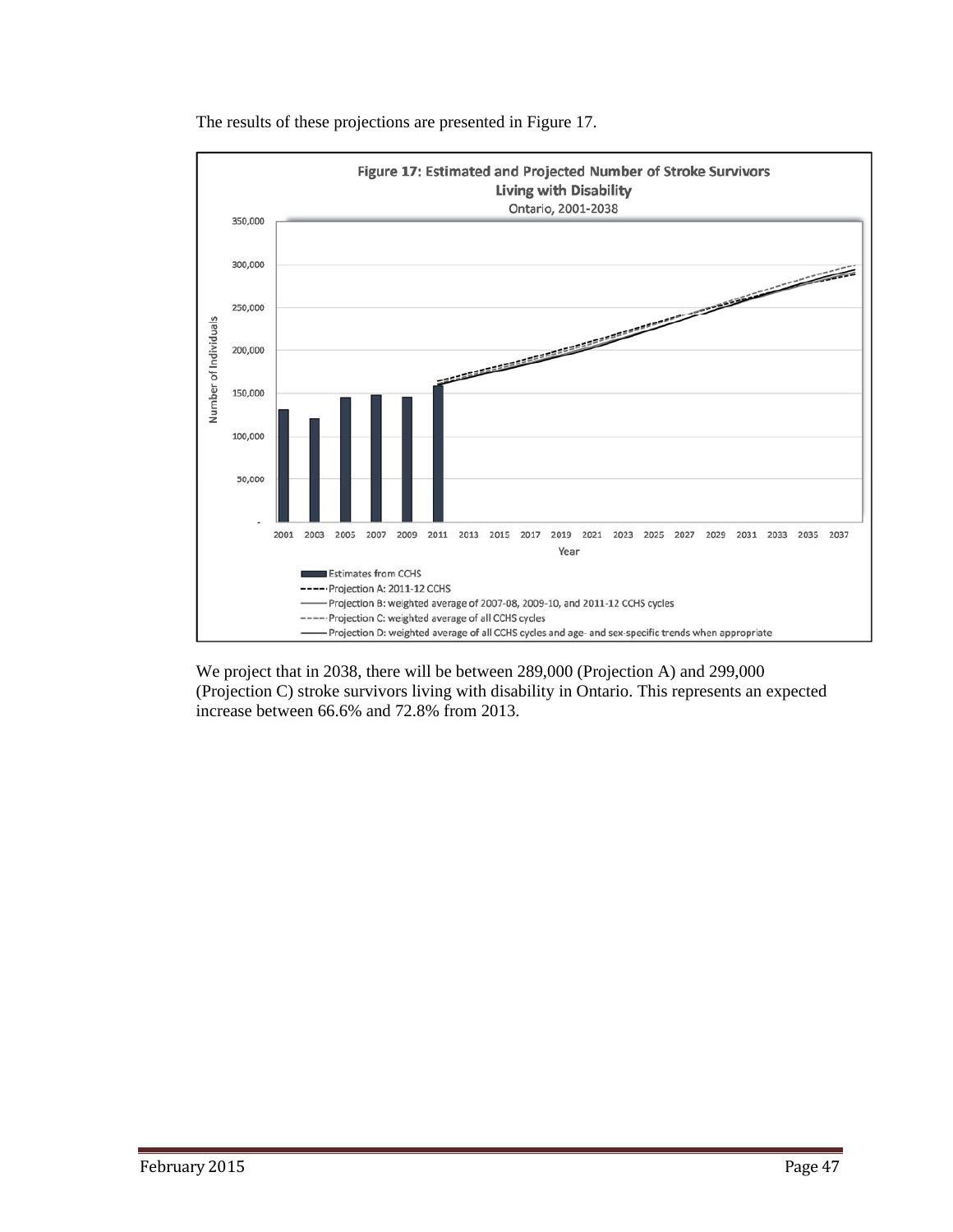# **Prairie Provinces**

The four methods for projecting the number of stroke survivors living with disability, as described above, were also used with age- and sex-specific prevalence rates for the Prairie Provinces. For Projection D, only males aged 65-69 met our criteria for a sufficient trend, as highlighted in Table 26.

|                |            |                            |              |       | Table 26: Interpretation of Stroke Prevalence Regression Analysis<br>CCHS 2001/02 - 2011/12, by Age and Sex, for Non-institutionalized Individuals |       |       |                               |         |         |
|----------------|------------|----------------------------|--------------|-------|----------------------------------------------------------------------------------------------------------------------------------------------------|-------|-------|-------------------------------|---------|---------|
|                |            |                            |              |       | in the Prairie Provinces                                                                                                                           |       |       |                               |         |         |
|                |            |                            |              |       |                                                                                                                                                    |       |       |                               |         |         |
|                |            | <b>Statistical Results</b> |              |       |                                                                                                                                                    |       |       | <b>CCHS Stroke Prevalence</b> |         |         |
| <b>Males</b>   | S (linear) | R <sup>2</sup>             | $R^2$ (Pred) | P     | 2000/01                                                                                                                                            | 2003  | 2005  | 2007/08                       | 2009/10 | 2011/12 |
| 12-39          | 3.29       | 48.9%                      | 0.0%         | 0.122 | 0.10%                                                                                                                                              | 0.13% | 0.13% | 0.14%                         | 0.11%   | 0.18%   |
| 40-44          | 4.52       | 3.8%                       | 0.0%         | 0.711 | 0.25%                                                                                                                                              | 0.17% | 0.78% | 0.58%                         | 0.18%   | 0.07%   |
| 45-49          | 4.45       | 6.8%                       | 0.0%         | 0.618 | 0.08%                                                                                                                                              | 0.81% | 0.79% | 0.20%                         | 0.40%   | 0.11%   |
| 50-54          | 4.08       | 21.7%                      | 0.0%         | 0.352 | 0.40%                                                                                                                                              | 1.05% | 0.86% | 0.72%                         | 0.32%   | 0.29%   |
| 55-59          | 4.57       | 1.7%                       | 0.0%         | 0.808 | 1.55%                                                                                                                                              | 0.30% | 1.99% | 2.00%                         | 0.74%   | 0.95%   |
| 60-64          | 4.58       | 0.9%                       | 0.0%         | 0.858 | 2.58%                                                                                                                                              | 2.87% | 1.69% | 1.42%                         | 3.98%   | 1.62%   |
| 65-69          | 1.22       | 93.0%                      | 82.9%        | 0.002 | 5.67%                                                                                                                                              | 4.04% | 4.12% | 2.65%                         | 2.45%   | 2.06%   |
| 70-74          | 4.38       | 9.3%                       | 0.0%         | 0.556 | 5.01%                                                                                                                                              | 3.39% | 4.08% | 6.73%                         | 4.37%   | 5.17%   |
| 75-79          | 4.43       | 7.6%                       | 0.0%         | 0.596 | 7.31%                                                                                                                                              | 3.40% | 5.65% | 6.05%                         | 6.65%   | 3.65%   |
| $80+$          | 2.23       | 76.5%                      | 18.2%        | 0.023 | 11.47%                                                                                                                                             | 9.48% | 8.17% | 7.93%                         | 8.08%   | 7.66%   |
| <b>Females</b> |            |                            |              |       |                                                                                                                                                    |       |       |                               |         |         |
| 12-39          | 4.57       | 1.4%                       | 0.0%         | 0.822 | 0.16%                                                                                                                                              | 0.18% | 0.23% | 0.09%                         | 0.20%   | 0.20%   |
| 40-44          | 4.35       | 10.6%                      | 0.0%         | 0.528 | 0.21%                                                                                                                                              | 0.01% | 0.09% | 0.26%                         | 0.73%   | 0.06%   |
| 45-49          | 4.37       | 10.1%                      | 0.0%         | 0.539 | 0.09%                                                                                                                                              | 0.54% | 0.07% | 1.21%                         | 0.36%   | 0.42%   |
| 50-54          | 4.59       | 0.7%                       | 0.0%         | 0.873 | 0.65%                                                                                                                                              | 0.73% | 1.60% | 0.17%                         | 1.29%   | 0.79%   |
| 55-59          | 4.60       | 0.3%                       | 0.0%         | 0.919 | 0.94%                                                                                                                                              | 0.69% | 0.90% | 1.04%                         | 1.37%   | 0.55%   |
| 60-64          | 4.38       | 9.7%                       | 0.0%         | 0.549 | 0.44%                                                                                                                                              | 1.86% | 2.73% | 1.90%                         | 3.71%   | 0.82%   |
| 65-69          | 4.00       | 24.4%                      | 0.0%         | 0.319 | 2.28%                                                                                                                                              | 2.43% | 2.28% | 1.94%                         | 3.85%   | 2.75%   |
| 70-74          | 4.59       | 0.7%                       | 0.0%         | 0.875 | 4.08%                                                                                                                                              | 3.25% | 4.31% | 3.06%                         | 2.99%   | 4.82%   |
| 75-79          | 4.61       | 0.0%                       | 0.0%         | 0.994 | 3.43%                                                                                                                                              | 2.89% | 7.15% | 3.31%                         | 5.27%   | 2.83%   |
| $80 +$         | 4.47       | 5.7%                       | 0.0%         | 0.649 | 6.53%                                                                                                                                              | 6.49% | 5.82% | 10.84%                        | 5.98%   | 7.34%   |
|                |            |                            |              |       |                                                                                                                                                    |       |       |                               |         |         |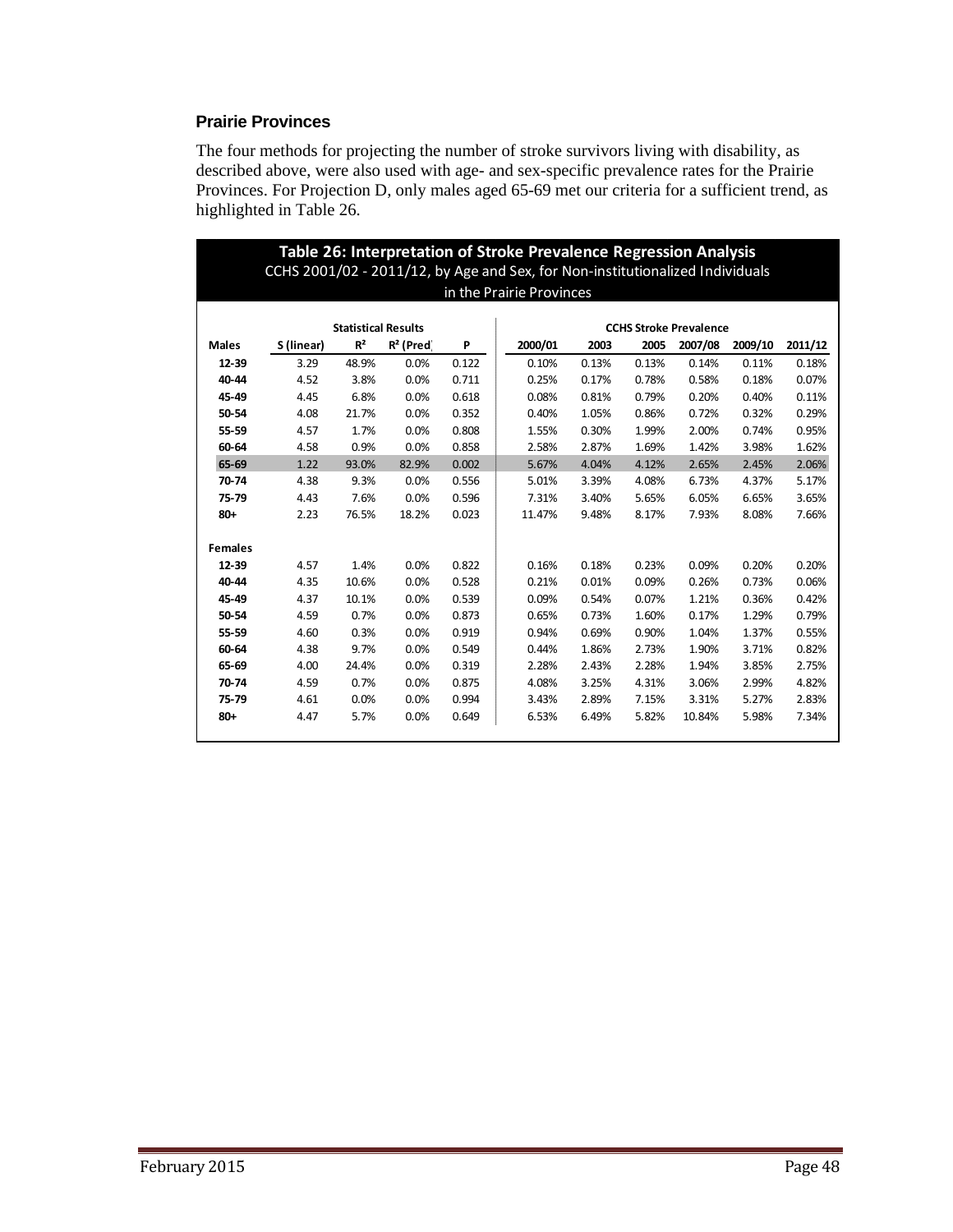

The results of these projections are presented in Figure 18.

We project that in 2038, there will be between 118,000 (Projection A) and 134,000 (Projection C) stroke survivors living with disability in the Prairie Provinces. This represents an expected increase between 99.7% and 126.9% from 2013.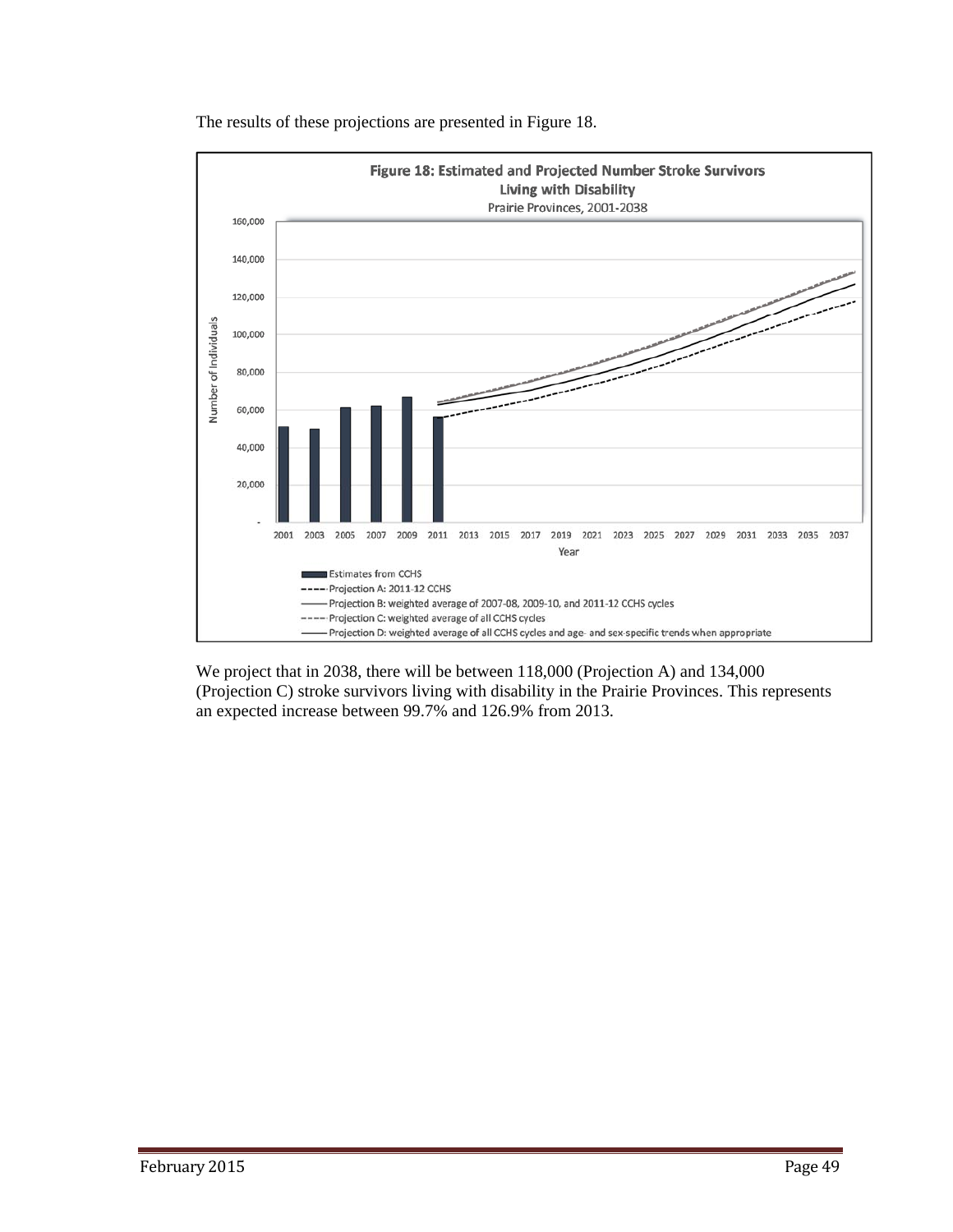# **British Columbia**

The four methods for projecting the number of stroke survivors living with disability, as described above, were also used with age- and sex-specific prevalence rates for British Columbia. For Projection D, only females aged 65-69 met our criteria for a sufficient trend, as highlighted in Table 27.

|                |            |                            |              |       | Table 27: Interpretation of Stroke Prevalence Regression Analysis                                 |        |       |         |         |         |  |  |
|----------------|------------|----------------------------|--------------|-------|---------------------------------------------------------------------------------------------------|--------|-------|---------|---------|---------|--|--|
|                |            |                            |              |       | CCHS 2001/02 - 2011/12, by Age and Sex, for Non-institutionalized Individuals in British Columbia |        |       |         |         |         |  |  |
|                |            |                            |              |       |                                                                                                   |        |       |         |         |         |  |  |
|                |            | <b>Statistical Results</b> |              |       | <b>CCHS Stroke Prevalence</b>                                                                     |        |       |         |         |         |  |  |
| <b>Males</b>   | S (linear) | R <sup>2</sup>             | $R^2$ (Pred) | P     | 2000/01                                                                                           | 2003   | 2005  | 2007/08 | 2009/10 | 2011/12 |  |  |
| 12-39          | 4.60       | 0.4%                       | 0.0%         | 0.902 | 0.02%                                                                                             | 0.25%  | 0.11% | 0.09%   | 0.18%   | 0.03%   |  |  |
| 40-44          | 3.57       | 40.0%                      | 0.0%         | 0.178 | 0.21%                                                                                             | 0.00%  | 0.00% | 0.64%   | 0.40%   | 0.44%   |  |  |
| 45-49          | 4.56       | 2.0%                       | 0.0%         | 0.789 | 0.42%                                                                                             | 0.38%  | 0.63% | 1.17%   | 0.24%   | 0.54%   |  |  |
| 50-54          | 4.60       | 0.2%                       | 0.0%         | 0.943 | 0.18%                                                                                             | 1.78%  | 0.86% | 1.14%   | 1.28%   | 0.26%   |  |  |
| 55-59          | 4.16       | 18.5%                      | 0.0%         | 0.394 | 0.92%                                                                                             | 1.11%  | 1.22% | 0.76%   | 0.82%   | 0.91%   |  |  |
| 60-64          | 4.15       | 18.6%                      | 0.0%         | 0.393 | 2.77%                                                                                             | 2.39%  | 0.82% | 1.30%   | 0.77%   | 2.29%   |  |  |
| 65-69          | 4.15       | 18.9%                      | 0.0%         | 0.389 | 3.63%                                                                                             | 3.10%  | 5.05% | 2.81%   | 3.31%   | 2.54%   |  |  |
| 70-74          | 4.50       | 4.6%                       | 0.0%         | 0.684 | 5.84%                                                                                             | 7.27%  | 3.40% | 7.15%   | 4.08%   | 5.63%   |  |  |
| 75-79          | 4.05       | 22.8%                      | 0.0%         | 0.339 | 6.80%                                                                                             | 10.93% | 3.52% | 5.11%   | 5.13%   | 5.26%   |  |  |
| $80+$          | 4.38       | 9.5%                       | 0.0%         | 0.552 | 9.67%                                                                                             | 10.40% | 8.34% | 9.58%   | 7.56%   | 9.88%   |  |  |
|                |            |                            |              |       |                                                                                                   |        |       |         |         |         |  |  |
| <b>Females</b> |            |                            |              |       |                                                                                                   |        |       |         |         |         |  |  |
| 12-39          | 4.15       | 18.9%                      | 0.0%         | 0.389 | 0.10%                                                                                             | 0.07%  | 0.03% | 0.14%   | 0.02%   | 0.24%   |  |  |
| 40-44          | 4.57       | 1.4%                       | 0.0%         | 0.826 | 0.09%                                                                                             | 0.04%  | 0.30% | 0.56%   | 0.20%   | 0.01%   |  |  |
| 45-49          | 3.30       | 48.7%                      | 0.0%         | 0.123 | 0.60%                                                                                             | 0.97%  | 0.39% | 0.10%   | 0.34%   | 0.22%   |  |  |
| 50-54          | 0.46       | 2.2%                       | 0.0%         | 0.779 | 0.31%                                                                                             | 0.69%  | 1.62% | 1.22%   | 0.27%   | 0.29%   |  |  |
| 55-59          | 0.46       | 0.5%                       | 0.0%         | 0.895 | 0.79%                                                                                             | 1.32%  | 1.16% | 0.49%   | 0.45%   | 1.36%   |  |  |
| 60-64          | 4.55       | 2.4%                       | 0.0%         | 0.768 | 2.67%                                                                                             | 0.44%  | 0.43% | 1.47%   | 1.48%   | 2.47%   |  |  |
| 65-69          | 1.90       | 80.0%                      | 67.4%        | 0.012 | 0.85%                                                                                             | 0.84%  | 1.75% | 2.10%   | 1.78%   | 2.54%   |  |  |
| 70-74          | 4.28       | 13.5%                      | 0.0%         | 0.474 | 3.11%                                                                                             | 2.88%  | 2.90% | 3.30%   | 3.21%   | 2.30%   |  |  |
| 75-79          | 3.11       | 54.4%                      | 12.3%        | 0.094 | 5.35%                                                                                             | 6.27%  | 4.05% | 2.07%   | 2.31%   | 3.62%   |  |  |
| $80 +$         | 3.63       | 37.9%                      | 0.0%         | 0.193 | 9.90%                                                                                             | 8.01%  | 8.11% | 6.35%   | 9.22%   | 6.10%   |  |  |
|                |            |                            |              |       |                                                                                                   |        |       |         |         |         |  |  |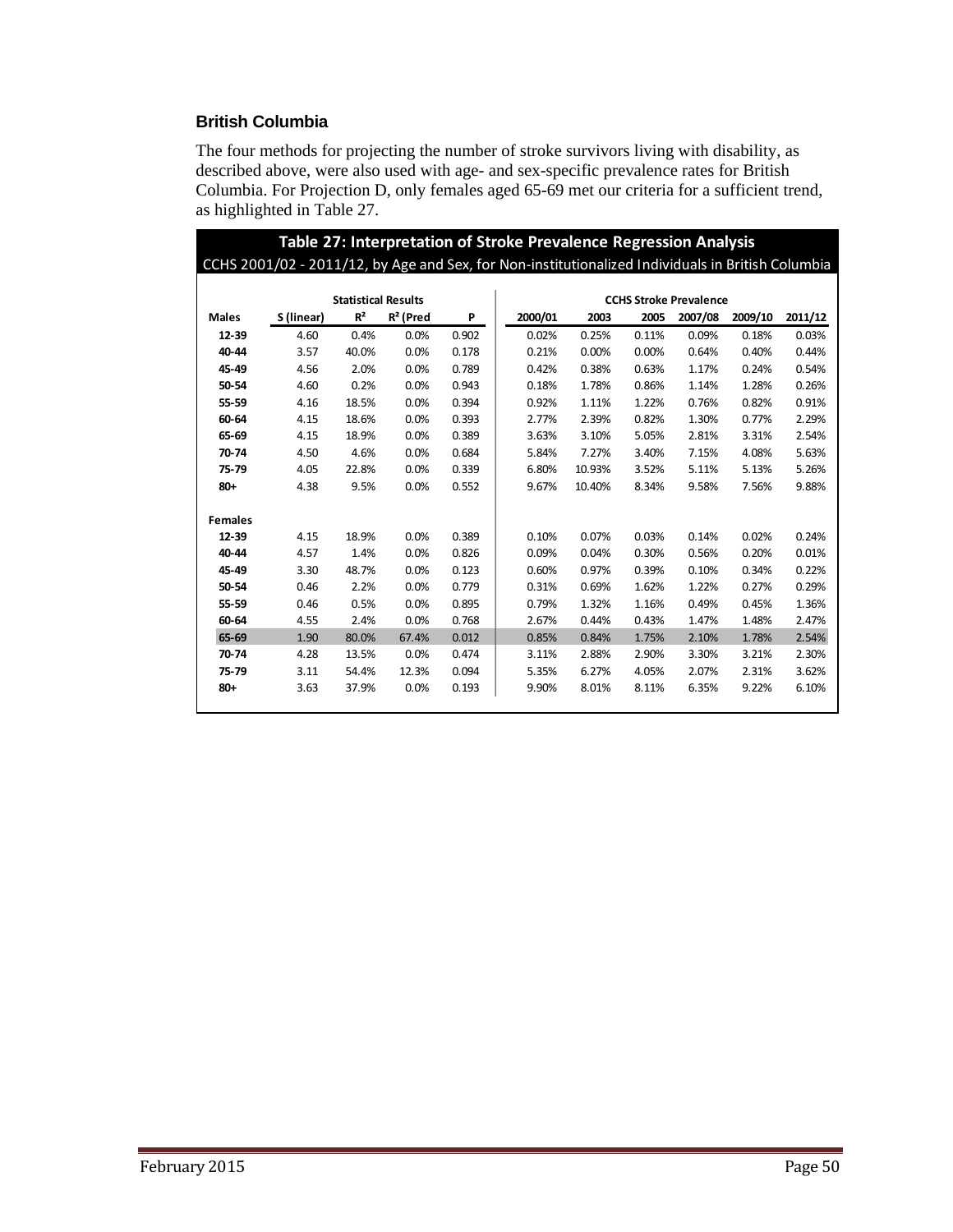

The results of these projections are presented in Figure 19.

We project that in 2038, there will be between 105,000 (Projection B) and 119,000 (Projection D) stroke survivors living with disability in British Columbia. This represents an expected increase between 88.8% and 112.5% from 2013.

# **Summary**

The number of stroke survivors living with disability in Canada is projected to increase from 412,000 in 2013, to 666,000-738,000 in 2038 (see table 28). In some regions, we expect that the prevalence of stroke survivors living with disability will as much as double by 2038.

|                                                                  | Table 28: Projected Number of Stroke Survivors |                            |  |  |  |  |  |  |  |  |  |  |
|------------------------------------------------------------------|------------------------------------------------|----------------------------|--|--|--|--|--|--|--|--|--|--|
| <b>Living with Disability</b>                                    |                                                |                            |  |  |  |  |  |  |  |  |  |  |
| By Region in 2013 and 2039                                       |                                                |                            |  |  |  |  |  |  |  |  |  |  |
| Including residents of Homes for the Aged and Children ages 0-11 |                                                |                            |  |  |  |  |  |  |  |  |  |  |
|                                                                  | <b>Estimated Number of</b>                     | <b>Projected Number of</b> |  |  |  |  |  |  |  |  |  |  |
|                                                                  | Individuals in 2038<br>Individuals in 2013     |                            |  |  |  |  |  |  |  |  |  |  |
| <b>Atlantic Provinces</b>                                        | 32.000                                         | 52.000 - 54.000            |  |  |  |  |  |  |  |  |  |  |
| Quebec                                                           | 91,000                                         | 135,000 - 139,000          |  |  |  |  |  |  |  |  |  |  |
| Ontario                                                          | 173,000                                        | 289.000 - 299.000          |  |  |  |  |  |  |  |  |  |  |
| <b>Prairie Provinces</b>                                         | 59,000                                         | 118,000 - 134,000          |  |  |  |  |  |  |  |  |  |  |
| <b>British Columbia</b>                                          | 56.000                                         | 105.000 - 119.000          |  |  |  |  |  |  |  |  |  |  |
| Canada                                                           | 412,000                                        | 666.000 - 738.000          |  |  |  |  |  |  |  |  |  |  |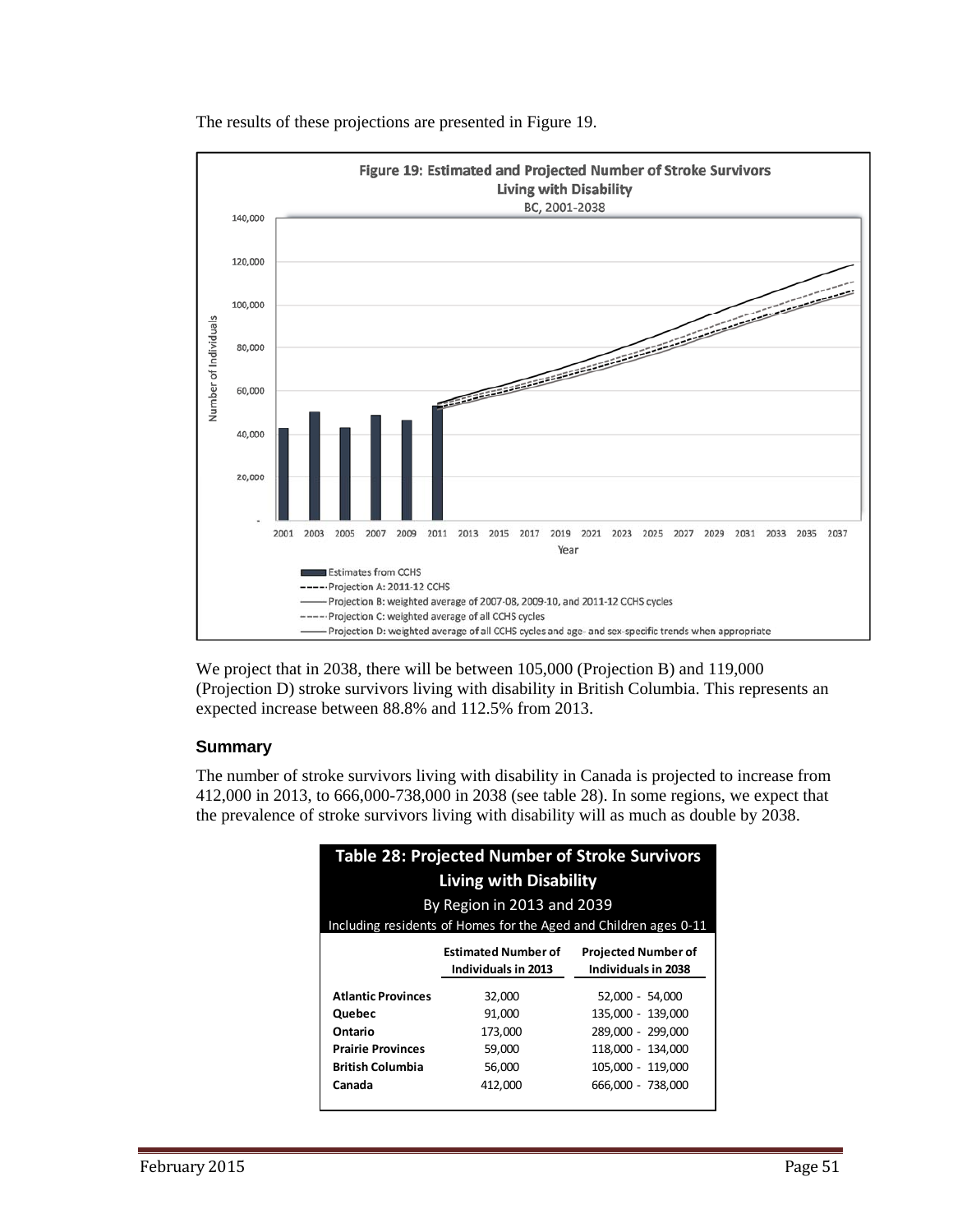#### **Summary and Conclusions**

Previous estimates of stroke prevalence have suggested that there are 315,000 stroke survivors living with disability in Canada. This value was estimated based off of the 2009/10 Canadian Community Health Survey (CCHS), which asked respondents, "Do you suffer from the effects of a stroke?" However, the CCHS, an annual survey of over 65,000 Canadians, does not capture children under the age of 12, or individuals living in institutions. In particular, there are much higher rates of stroke survivors living with disability among people living in institutions than those living in the community, suggesting that the estimate of 315,000 could underestimate the true prevalence of stroke survivors living with disability.

We investigated a number of sources of stroke prevalence data in order to determine one or more suitable options for providing an updated estimate of the prevalence of stroke in Canada and a forecast through to 2038. These sources include prevalence estimates from the US BRFSS, the Australian SDAC, the Ontario OBI/ICES project, and the CCHS. When applicable, we applied age- and sex- specific prevalence rates from these sources to the 2013 Canadian population.

The US BRFSS included a question regarding stroke diagnosis; however, based on the nature of the survey and the low response rate, the results are not suitable for estimating stroke in the Canadian population.

The SDAC, however, captured a sample that well represents the entire Australian population, including children and those living in cared-accommodation facilities. It included questions that enable the calculation of both the number of stroke survivors, and those who have longterm effects of stroke that interfere with everyday activities. From these data, the large difference between rates of stroke survivorship and rates of stroke survivorship with disability becomes clear. In fact, the overall prevalence of stroke survivors in Australia was 2.34%, of which two-thirds were living with disability, and one-third were fully recovered. This difference draws attention to the importance of clarifying the intended population to be included in calculating the prevalence of stroke survivors. The focus of the current analysis has been on the prevalence of stroke survivors living with disability and therefore does not include stroke survivors who have experienced a full recovery.

Estimates of stroke prevalence in Ontario from the OBI and ICES, were calculated from administrative data on hospitalizations, and provide an excellent source of data for determining stroke event incidence and survivorship among those hospitalized.

We suspect, however, that the OBI and ICES data may underestimate the prevalence of stroke survivors among non-elderly populations, as the data do not account for individuals who suffered their stroke prior to the beginning of the data collection period and have not been hospitalized for stroke since. Indeed, when Ontario-specific prevalence rates were applied to the entire Canadian population in 2013, we estimated that approximately 264,000 individuals were stroke or TIA survivors. This value is much lower than the value obtained using adjusted 2011/12 CCHS data. However, as demonstrated in Figure 19, CCHS prevalence rates among non-elderly individuals (adjusted for children and residents of homes for the aged) were up to two times higher than those for OBI/ICES. Conversely, prevalence rates among the elderly were very similar (for ages 85+, 7.72% and 8.36% from OBI/ICES and adjusted CCHS, respectively).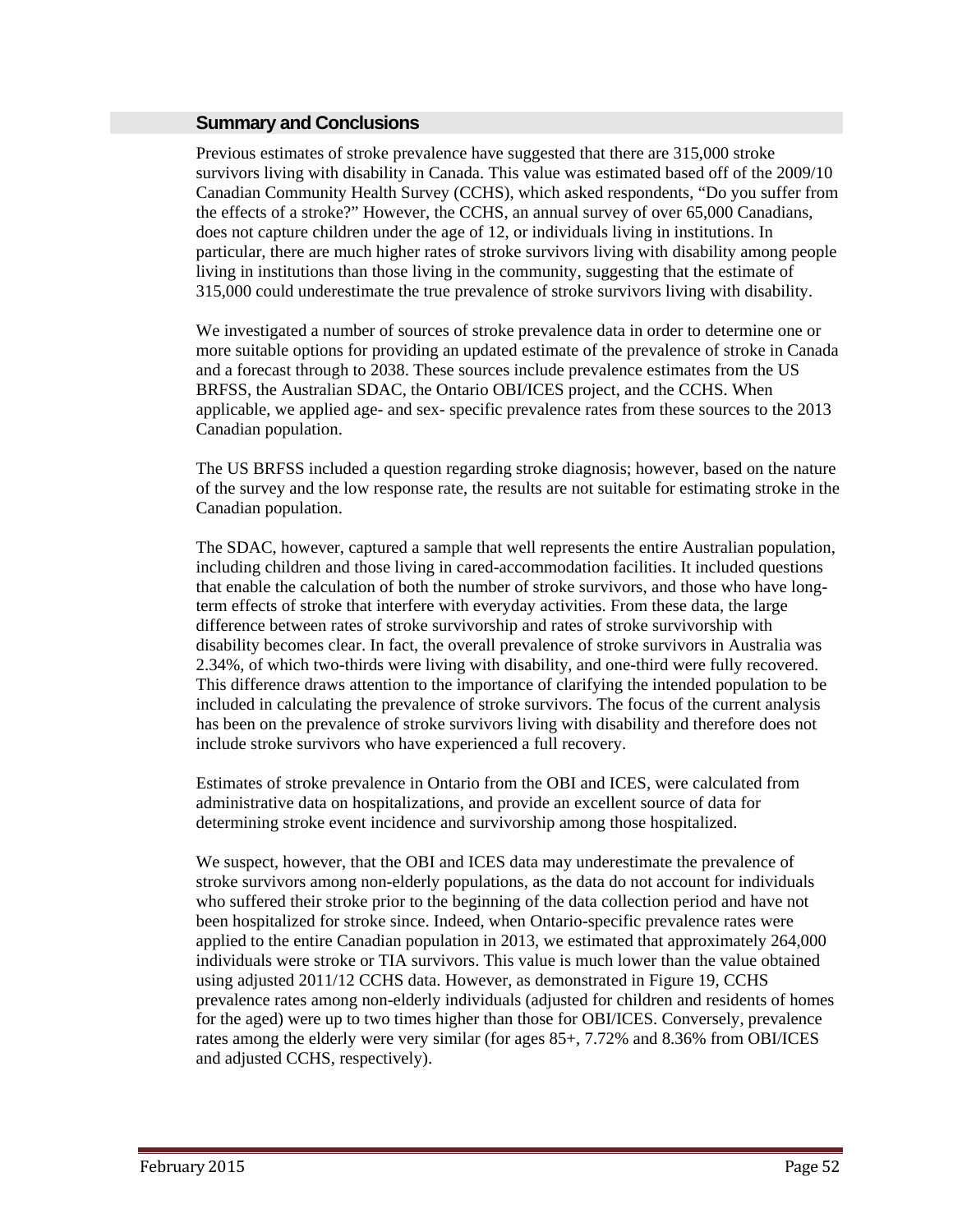

In addition to this, a comparison of CCHS data across the country suggests that Ontario has the highest age-adjusted prevalence of stroke survivors living with disability in Canada (in 2011/12, 1.29% compared to a range from 1.05% in Quebec to 1.21% in the Atlantic provinces, with an average of 1.17% for all of Canada, see Table 20). For this reason, the OBI/ICES prevalence rates may not be applicable to the entire country.

Although the CCHS does not survey children under the age of 12 or those living in institutions, it is able to provide a useful indication of the number of stroke survivors living with disability within the survey population. By expanding these prevalence rates to account for individuals living in homes for the aged (where stroke prevalence is much higher than the general population), and for children aged 0-11, it is possible to calculate a high-level estimate of the total number stroke survivors living with disability in Canada, and within each region of Canada.

In comparing prevalence rates for stroke survivors living with disability among these five regions (the Atlantic provinces, Quebec, Ontario, the Prairie provinces and British Columbia), it is apparent that there is wide variation between jurisdictions. It is likely that a population's risk for stroke can vary largely between regions based on underlying factors such as obesity and smoking rates; therefore, prevalence rates that are derived directly from the Canadian population are considered to be the most accurate estimate. For this reason, combined with the limitations of the OBI/ICES data source, we determined that the CCHS data, enhanced with information on residents of homes for the aged and estimates from the literature for stroke among children aged 0-11, is most suitable for estimating the prevalence of stroke survivors living with disability among Canadians. It also allows for region-specific estimations, which have shown to vary across the provinces.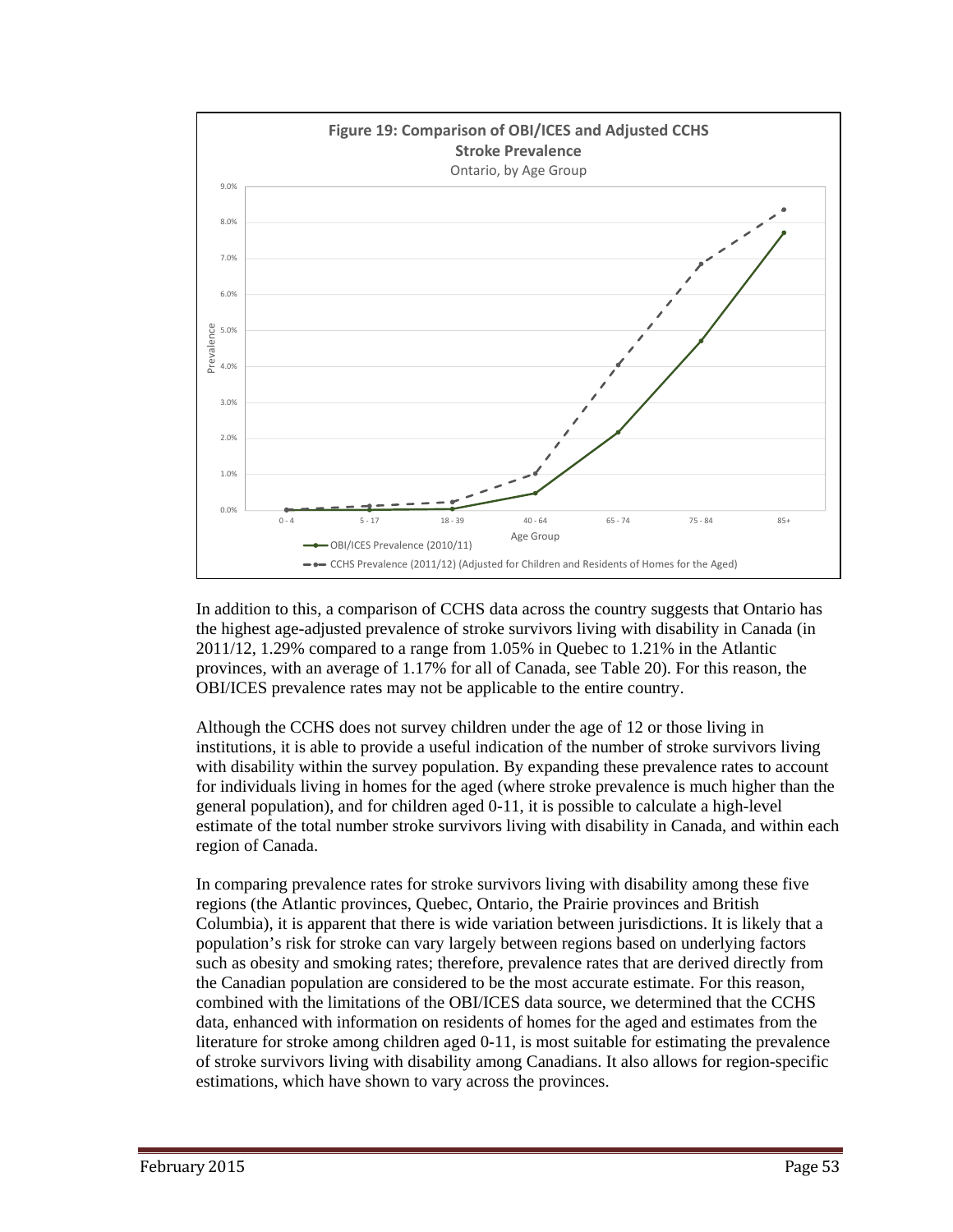Using these age- and sex-specific CCHS data and data from homes for the aged and stroke estimates from the literature for children, we estimated that 412,000 Canadians in 2013 were stroke survivors living with disability. Of these, 32,000 were living in the Atlantic provinces, 91,000 in Quebec, 173,000 in Ontario, 59,000 in the Prairie provinces, and 56,000 in British Columbia. When age-adjusted to the 2013 Canadian population, the prevalence of stroke survivors with disability ranged from a high of 1.29% in Ontario, to a low of 1.05% in Quebec.

Between 2000 and 2012, all regions demonstrated a non-significant ( $p = .08$ ) decreasing trend in the age-adjusted prevalence of stroke survivors living with disability. For Canada as a whole, the age-adjusted prevalence of stroke survivors living with disability ranged from a minimum of 1.16% in 2009/10, to a maximum of 1.25% in 2005. Despite the decreasing trend in prevalence over this period, the total number of stroke survivors living with disability increased by over 80,000, largely as a result of population growth and aging.

Using age- and sex-specific data from 2000/01, 2003, 2005, 2007/08 and 2009/10, and 2011/12 CCHS cycles, we forecasted the number of stroke survivors living with disability in each region, up to 2038. The number of stroke survivors living with disability in Canada is projected to increase from 412,000 in 2013, to between 666,000 and 738,000 in 2038. This represents an expected increase from 2011/12 ranging between 68.2% and 86.5%. In some regions, we expect that the prevalence of stroke survivors living with disability will as much as double by 2038. The largest increase is expected in the Prairie provinces, where we estimate that between 118,000 and 134,000 individuals in 2038 will be stroke survivors living with disability. This represents an expected increase from 2011/12 ranging between 108.3% and 136.6%.

The focus of this analysis and report has been to provide an updated estimate of the prevalence of stroke survivors living with disability in Canada, rather than the prevalence of all stroke survivors. Data from Australia in 2012 suggest that 202,000 out of 551,000 (37%) stroke survivors in that country do not have an ongoing disability (see Table 29).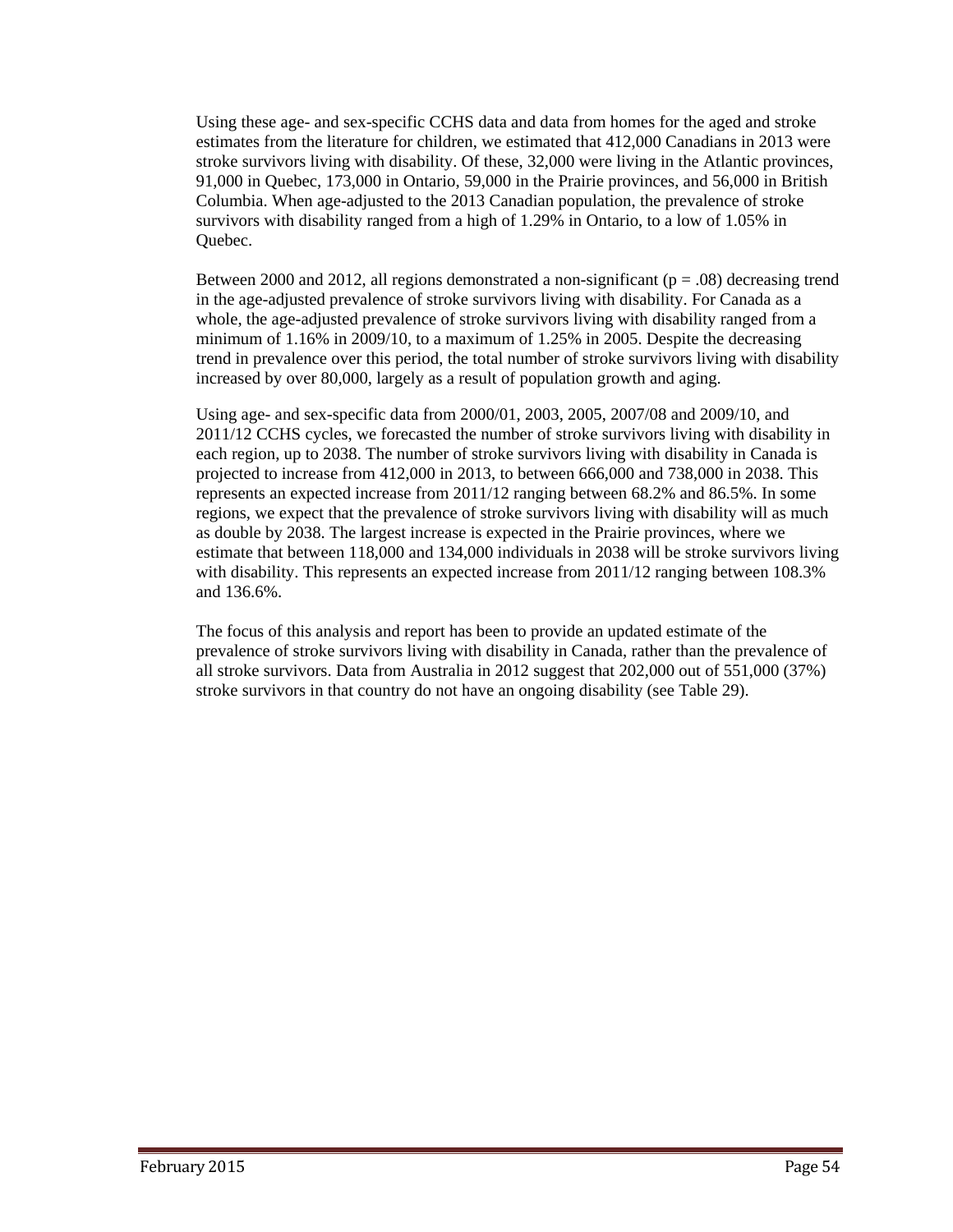| <b>Estimated Australian Population</b><br>$0 - 39$<br>40-44<br>45-49<br>50-54<br>55-59<br>60-64<br>65-69<br>70-74<br>75-79<br>Males<br>810,931<br>758,763<br>675,681<br>608,506<br>508,941<br>371,237<br>266,923<br>6,207,223<br>754,574<br>Females<br>6,000,886<br>824,676<br>772,109<br>769,911<br>690,004<br>615,776<br>515,707<br>384,616<br>305,304<br>12,208,109<br>1,530,872<br>1,524,485<br>1,365,685<br>1,224,282<br>1,024,648<br>755,853<br>Total<br>1,635,607<br>572,227<br>Number of Stroke Survivors Living with Disabilitiy<br>6,813<br>3,137<br>25,977<br>Males<br>4,141<br>7,285<br>8,698<br>13,397<br>22,044<br>23,509<br>6,853<br>Females<br>7,047<br>2,446<br>3,112<br>11,392<br>13,517<br>10,951<br>11,826<br>15,209<br>37,803<br>Total<br>13,860<br>5,583<br>7,253<br>14,138<br>20,090<br>26,914<br>32,995<br>38,718<br>Prevalence of Stroke Survivors Living with Disabilitiy<br>0.11%<br>0.39%<br>0.55%<br>0.97%<br>1.29%<br>2.20%<br>4.33%<br>7.00%<br>8.81%<br>Males<br>Females<br>0.12%<br>0.30%<br>0.40%<br>0.89%<br>1.65%<br>2.20%<br>2.12%<br>3.07%<br>4.98%<br>0.11%<br>0.34%<br>0.47%<br>0.93%<br>1.47%<br>2.20%<br>3.22%<br>5.00%<br>6.77%<br>Total<br>Number of Stroke Survivors Living without Disabilitiy<br>3,826<br>841<br>Males<br>1,687<br>3,377<br>6,318<br>7,283<br>10,918<br>14,261<br>11,577<br>486<br>3,581<br>6,785<br>Females<br>3,549<br>1,944<br>4,156<br>3,401<br>4,669<br>3,744<br>18,005<br>Total<br>7,375<br>2,173<br>2,785<br>7,533<br>9,719<br>10,864<br>15,587<br>18,362<br>Prevalence of Stroke Survivors Living without Disabilitiy<br><b>Males</b><br>0.06%<br>0.21%<br>0.11%<br>0.45%<br>0.94%<br>3.84%<br>4.34%<br>1.20%<br>2.15%<br>0.06%<br>0.06%<br>0.25%<br>0.54%<br>0.49%<br>0.58%<br>0.91%<br>0.97%<br>2.22%<br>Females<br>0.06%<br>0.18%<br>0.49%<br>0.89%<br>1.52%<br>2.38%<br>3.21%<br>0.13%<br>0.71%<br>Total<br><b>Total Number of Stroke Survivors</b><br><b>Males</b><br>10,639<br>4,824<br>4,982<br>10,662<br>15,016<br>20,680<br>32,962<br>40,238<br>35,086<br>5,056<br>15,570<br>Females<br>10,596<br>2,932<br>11,009<br>14,793<br>17,098<br>15,620<br>21,994<br>55,808<br>21,235<br>7,756<br>10,038<br>21,671<br>29,809<br>37,778<br>48,582<br>57,080<br>Total<br><b>Total Prevalence of Stroke Survivors</b><br>0.66%<br>6.48%<br>Males<br>0.17%<br>0.59%<br>1.41%<br>2.22%<br>3.40%<br>10.84%<br>13.14% |         |       |       |       |       | 2012  |       |       |       |       |                  |                |
|----------------------------------------------------------------------------------------------------------------------------------------------------------------------------------------------------------------------------------------------------------------------------------------------------------------------------------------------------------------------------------------------------------------------------------------------------------------------------------------------------------------------------------------------------------------------------------------------------------------------------------------------------------------------------------------------------------------------------------------------------------------------------------------------------------------------------------------------------------------------------------------------------------------------------------------------------------------------------------------------------------------------------------------------------------------------------------------------------------------------------------------------------------------------------------------------------------------------------------------------------------------------------------------------------------------------------------------------------------------------------------------------------------------------------------------------------------------------------------------------------------------------------------------------------------------------------------------------------------------------------------------------------------------------------------------------------------------------------------------------------------------------------------------------------------------------------------------------------------------------------------------------------------------------------------------------------------------------------------------------------------------------------------------------------------------------------------------------------------------------------------------------------------------------------------------------------------------------------------------------------------------------------------------------------------------------------------------------------------------------------------------|---------|-------|-------|-------|-------|-------|-------|-------|-------|-------|------------------|----------------|
|                                                                                                                                                                                                                                                                                                                                                                                                                                                                                                                                                                                                                                                                                                                                                                                                                                                                                                                                                                                                                                                                                                                                                                                                                                                                                                                                                                                                                                                                                                                                                                                                                                                                                                                                                                                                                                                                                                                                                                                                                                                                                                                                                                                                                                                                                                                                                                                        |         |       |       |       |       |       |       |       |       |       |                  |                |
|                                                                                                                                                                                                                                                                                                                                                                                                                                                                                                                                                                                                                                                                                                                                                                                                                                                                                                                                                                                                                                                                                                                                                                                                                                                                                                                                                                                                                                                                                                                                                                                                                                                                                                                                                                                                                                                                                                                                                                                                                                                                                                                                                                                                                                                                                                                                                                                        |         |       |       |       |       |       |       |       |       |       | $80 +$           | Total          |
|                                                                                                                                                                                                                                                                                                                                                                                                                                                                                                                                                                                                                                                                                                                                                                                                                                                                                                                                                                                                                                                                                                                                                                                                                                                                                                                                                                                                                                                                                                                                                                                                                                                                                                                                                                                                                                                                                                                                                                                                                                                                                                                                                                                                                                                                                                                                                                                        |         |       |       |       |       |       |       |       |       |       | 341,239          | 11,304,018     |
|                                                                                                                                                                                                                                                                                                                                                                                                                                                                                                                                                                                                                                                                                                                                                                                                                                                                                                                                                                                                                                                                                                                                                                                                                                                                                                                                                                                                                                                                                                                                                                                                                                                                                                                                                                                                                                                                                                                                                                                                                                                                                                                                                                                                                                                                                                                                                                                        |         |       |       |       |       |       |       |       |       |       | 527,345          | 11,406,334     |
|                                                                                                                                                                                                                                                                                                                                                                                                                                                                                                                                                                                                                                                                                                                                                                                                                                                                                                                                                                                                                                                                                                                                                                                                                                                                                                                                                                                                                                                                                                                                                                                                                                                                                                                                                                                                                                                                                                                                                                                                                                                                                                                                                                                                                                                                                                                                                                                        |         |       |       |       |       |       |       |       |       |       | 868,584          | 23,578,936     |
|                                                                                                                                                                                                                                                                                                                                                                                                                                                                                                                                                                                                                                                                                                                                                                                                                                                                                                                                                                                                                                                                                                                                                                                                                                                                                                                                                                                                                                                                                                                                                                                                                                                                                                                                                                                                                                                                                                                                                                                                                                                                                                                                                                                                                                                                                                                                                                                        |         |       |       |       |       |       |       |       |       |       |                  |                |
|                                                                                                                                                                                                                                                                                                                                                                                                                                                                                                                                                                                                                                                                                                                                                                                                                                                                                                                                                                                                                                                                                                                                                                                                                                                                                                                                                                                                                                                                                                                                                                                                                                                                                                                                                                                                                                                                                                                                                                                                                                                                                                                                                                                                                                                                                                                                                                                        |         |       |       |       |       |       |       |       |       |       | 32,367           | 147,368        |
|                                                                                                                                                                                                                                                                                                                                                                                                                                                                                                                                                                                                                                                                                                                                                                                                                                                                                                                                                                                                                                                                                                                                                                                                                                                                                                                                                                                                                                                                                                                                                                                                                                                                                                                                                                                                                                                                                                                                                                                                                                                                                                                                                                                                                                                                                                                                                                                        |         |       |       |       |       |       |       |       |       |       | 43,361           | 125,714        |
|                                                                                                                                                                                                                                                                                                                                                                                                                                                                                                                                                                                                                                                                                                                                                                                                                                                                                                                                                                                                                                                                                                                                                                                                                                                                                                                                                                                                                                                                                                                                                                                                                                                                                                                                                                                                                                                                                                                                                                                                                                                                                                                                                                                                                                                                                                                                                                                        |         |       |       |       |       |       |       |       |       |       | 75,728           | 348,810        |
|                                                                                                                                                                                                                                                                                                                                                                                                                                                                                                                                                                                                                                                                                                                                                                                                                                                                                                                                                                                                                                                                                                                                                                                                                                                                                                                                                                                                                                                                                                                                                                                                                                                                                                                                                                                                                                                                                                                                                                                                                                                                                                                                                                                                                                                                                                                                                                                        |         |       |       |       |       |       |       |       |       |       |                  |                |
|                                                                                                                                                                                                                                                                                                                                                                                                                                                                                                                                                                                                                                                                                                                                                                                                                                                                                                                                                                                                                                                                                                                                                                                                                                                                                                                                                                                                                                                                                                                                                                                                                                                                                                                                                                                                                                                                                                                                                                                                                                                                                                                                                                                                                                                                                                                                                                                        |         |       |       |       |       |       |       |       |       |       | 9.49%            | 1.30%          |
|                                                                                                                                                                                                                                                                                                                                                                                                                                                                                                                                                                                                                                                                                                                                                                                                                                                                                                                                                                                                                                                                                                                                                                                                                                                                                                                                                                                                                                                                                                                                                                                                                                                                                                                                                                                                                                                                                                                                                                                                                                                                                                                                                                                                                                                                                                                                                                                        |         |       |       |       |       |       |       |       |       |       | 8.22%            | 1.10%          |
|                                                                                                                                                                                                                                                                                                                                                                                                                                                                                                                                                                                                                                                                                                                                                                                                                                                                                                                                                                                                                                                                                                                                                                                                                                                                                                                                                                                                                                                                                                                                                                                                                                                                                                                                                                                                                                                                                                                                                                                                                                                                                                                                                                                                                                                                                                                                                                                        |         |       |       |       |       |       |       |       |       |       | 8.72%            | 1.48%          |
|                                                                                                                                                                                                                                                                                                                                                                                                                                                                                                                                                                                                                                                                                                                                                                                                                                                                                                                                                                                                                                                                                                                                                                                                                                                                                                                                                                                                                                                                                                                                                                                                                                                                                                                                                                                                                                                                                                                                                                                                                                                                                                                                                                                                                                                                                                                                                                                        |         |       |       |       |       |       |       |       |       |       |                  |                |
|                                                                                                                                                                                                                                                                                                                                                                                                                                                                                                                                                                                                                                                                                                                                                                                                                                                                                                                                                                                                                                                                                                                                                                                                                                                                                                                                                                                                                                                                                                                                                                                                                                                                                                                                                                                                                                                                                                                                                                                                                                                                                                                                                                                                                                                                                                                                                                                        |         |       |       |       |       |       |       |       |       |       | 25,713           | 85,801         |
|                                                                                                                                                                                                                                                                                                                                                                                                                                                                                                                                                                                                                                                                                                                                                                                                                                                                                                                                                                                                                                                                                                                                                                                                                                                                                                                                                                                                                                                                                                                                                                                                                                                                                                                                                                                                                                                                                                                                                                                                                                                                                                                                                                                                                                                                                                                                                                                        |         |       |       |       |       |       |       |       |       |       | 29,071           | 61,386         |
|                                                                                                                                                                                                                                                                                                                                                                                                                                                                                                                                                                                                                                                                                                                                                                                                                                                                                                                                                                                                                                                                                                                                                                                                                                                                                                                                                                                                                                                                                                                                                                                                                                                                                                                                                                                                                                                                                                                                                                                                                                                                                                                                                                                                                                                                                                                                                                                        |         |       |       |       |       |       |       |       |       |       | 54,784           | 201,971        |
|                                                                                                                                                                                                                                                                                                                                                                                                                                                                                                                                                                                                                                                                                                                                                                                                                                                                                                                                                                                                                                                                                                                                                                                                                                                                                                                                                                                                                                                                                                                                                                                                                                                                                                                                                                                                                                                                                                                                                                                                                                                                                                                                                                                                                                                                                                                                                                                        |         |       |       |       |       |       |       |       |       |       |                  |                |
|                                                                                                                                                                                                                                                                                                                                                                                                                                                                                                                                                                                                                                                                                                                                                                                                                                                                                                                                                                                                                                                                                                                                                                                                                                                                                                                                                                                                                                                                                                                                                                                                                                                                                                                                                                                                                                                                                                                                                                                                                                                                                                                                                                                                                                                                                                                                                                                        |         |       |       |       |       |       |       |       |       |       | 7.54%            | 0.76%          |
|                                                                                                                                                                                                                                                                                                                                                                                                                                                                                                                                                                                                                                                                                                                                                                                                                                                                                                                                                                                                                                                                                                                                                                                                                                                                                                                                                                                                                                                                                                                                                                                                                                                                                                                                                                                                                                                                                                                                                                                                                                                                                                                                                                                                                                                                                                                                                                                        |         |       |       |       |       |       |       |       |       |       | 5.51%            | 0.54%          |
|                                                                                                                                                                                                                                                                                                                                                                                                                                                                                                                                                                                                                                                                                                                                                                                                                                                                                                                                                                                                                                                                                                                                                                                                                                                                                                                                                                                                                                                                                                                                                                                                                                                                                                                                                                                                                                                                                                                                                                                                                                                                                                                                                                                                                                                                                                                                                                                        |         |       |       |       |       |       |       |       |       |       | 6.31%            | 0.86%          |
|                                                                                                                                                                                                                                                                                                                                                                                                                                                                                                                                                                                                                                                                                                                                                                                                                                                                                                                                                                                                                                                                                                                                                                                                                                                                                                                                                                                                                                                                                                                                                                                                                                                                                                                                                                                                                                                                                                                                                                                                                                                                                                                                                                                                                                                                                                                                                                                        |         |       |       |       |       |       |       |       |       |       |                  |                |
|                                                                                                                                                                                                                                                                                                                                                                                                                                                                                                                                                                                                                                                                                                                                                                                                                                                                                                                                                                                                                                                                                                                                                                                                                                                                                                                                                                                                                                                                                                                                                                                                                                                                                                                                                                                                                                                                                                                                                                                                                                                                                                                                                                                                                                                                                                                                                                                        |         |       |       |       |       |       |       |       |       |       | 58,080           | 233,169        |
|                                                                                                                                                                                                                                                                                                                                                                                                                                                                                                                                                                                                                                                                                                                                                                                                                                                                                                                                                                                                                                                                                                                                                                                                                                                                                                                                                                                                                                                                                                                                                                                                                                                                                                                                                                                                                                                                                                                                                                                                                                                                                                                                                                                                                                                                                                                                                                                        |         |       |       |       |       |       |       |       |       |       | 72,432           | 187,100        |
|                                                                                                                                                                                                                                                                                                                                                                                                                                                                                                                                                                                                                                                                                                                                                                                                                                                                                                                                                                                                                                                                                                                                                                                                                                                                                                                                                                                                                                                                                                                                                                                                                                                                                                                                                                                                                                                                                                                                                                                                                                                                                                                                                                                                                                                                                                                                                                                        |         |       |       |       |       |       |       |       |       |       | 130,512          | 550,781        |
|                                                                                                                                                                                                                                                                                                                                                                                                                                                                                                                                                                                                                                                                                                                                                                                                                                                                                                                                                                                                                                                                                                                                                                                                                                                                                                                                                                                                                                                                                                                                                                                                                                                                                                                                                                                                                                                                                                                                                                                                                                                                                                                                                                                                                                                                                                                                                                                        |         |       |       |       |       |       |       |       |       |       |                  |                |
|                                                                                                                                                                                                                                                                                                                                                                                                                                                                                                                                                                                                                                                                                                                                                                                                                                                                                                                                                                                                                                                                                                                                                                                                                                                                                                                                                                                                                                                                                                                                                                                                                                                                                                                                                                                                                                                                                                                                                                                                                                                                                                                                                                                                                                                                                                                                                                                        |         |       |       |       |       |       |       |       |       |       | 17.02%           | 2.06%          |
| 0.66%<br>9.98%<br>Total<br>0.17%<br>0.47%<br>1.42%<br>2.18%<br>3.09%<br>4.74%<br>7.38%                                                                                                                                                                                                                                                                                                                                                                                                                                                                                                                                                                                                                                                                                                                                                                                                                                                                                                                                                                                                                                                                                                                                                                                                                                                                                                                                                                                                                                                                                                                                                                                                                                                                                                                                                                                                                                                                                                                                                                                                                                                                                                                                                                                                                                                                                                 | Females | 0.18% | 0.36% | 0.65% | 1.43% | 2.14% | 2.78% | 3.03% | 4.05% | 7.20% | 13.74%<br>15.03% | 1.64%<br>2.34% |

To be able to capture this level of information within the CCHS, it would require that the survey include children under the age of 12 and individuals living within institutions. Furthermore, the type of questions in the CCHS with respect to stroke would require enhancement. The current CCHS asks only the following question on stroke: "Do you suffer from the effects of a stroke?" Prior to asking the question, the interviewer is instructed to say: "Remember, we're interested in conditions diagnosed by a health professional and that are expected to last or have already lasted 6 months or more."<sup>43</sup> The Australian SDAC poses three questions with respect to stroke. All respondents are asked, "Have you ever had a stroke?" If the respondent answers "yes" they are asked the following question: "Do you have any long-term effects as a result of the stroke, that interfere with your doing everyday activities?" Finally, they are asked, "What are the long-term effects that the stroke has caused?"<sup>44</sup>

One of the only ways in which we could obtain an accurate estimate of the overall prevalence of stroke survivors in Canada is if a comprehensive national survey were to ask questions

Available at http://www23.statcan.gc.ca/imdb-bmdi/instrument/3226\_Q1\_V9-eng.pdf. Accessed December 2014. 44 Australian Bureau of Statistics. *Survey of Disability Ageing and Carers (SDAC): Household Survey Questionnaire*. 2012-2013. Available at

-

<sup>43</sup> Statistics Canada. *Canadian Community Health Survey Annual Component - 2012 Questionnaire*. 2013.

http://www.ausstats.abs.gov.au/ausstats/subscriber.nsf/0/F1079EC1FADE48B8CA257C21000D88C2/\$File/44300 do001\_household\_questionnaire.pdf. Accessed December 2014.